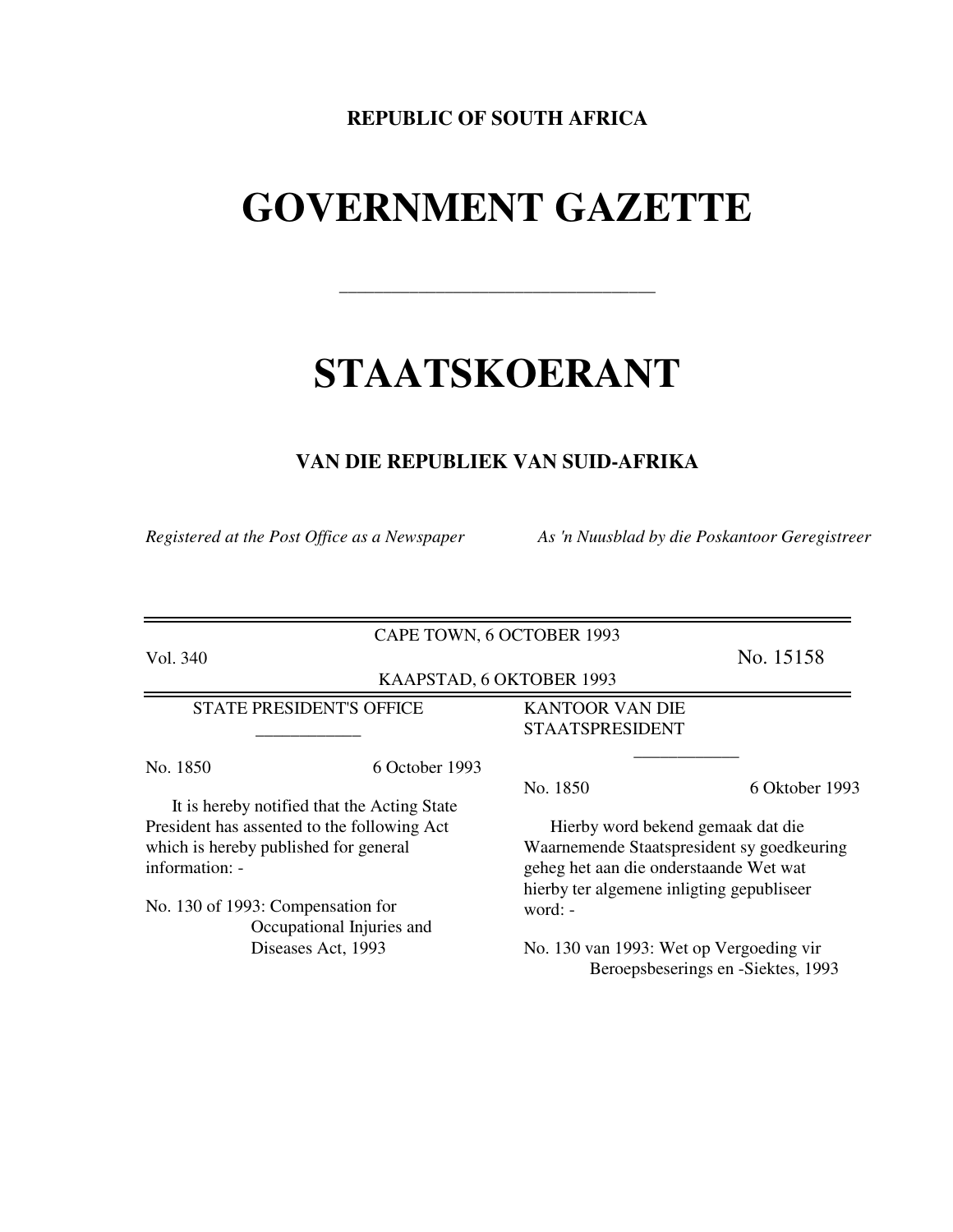## **ACT**

To provide for compensation for disablement caused by occupational injuries or diseases sustained or contracted by employees in the course of their employment, or for death resulting from such injuries or diseases; and to provide for matters connected therewith.

> *(Afrikaans text signed by the Acting State President.) (Assented to 24 September 1993)*

> > \_\_\_\_\_\_\_\_\_\_\_\_\_\_\_\_\_\_\_\_\_\_\_\_\_\_\_\_\_\_\_\_\_

\_\_\_\_\_\_\_\_\_\_\_\_\_\_\_\_\_

BE IT ENACTED by the State President and the Parliament of the Republic of South Africa, as follows:-

## **ARRANGEMENT OF SECTIONS**

**SECTION**

## **CHAPTER I**

## *Interpretation of Act*

l. Definitions.

## **CHAPTER II**

## *Administration of act*

- 2. Compensation Commissioner and staff.
- 3. Delegation of powers and assignment of duties by commissioner.
- 4. Functions of commissioner.
- 5. Power of commissioner to acquire and alienate immovable property and to raise money.
- 6. Powers of commissioner regarding witnesses and subpoenas.
- 7. Powers of authorized person.
- 8. Assessors.
- 9. Benefits payable to assessors.
- 10. Compensation Board.
- 11. Constitution of Board.
- 12. Functions of Board.
- 13. Term of office and remuneration of members of Board.
- 14. Meetings of Board.

## **CHAPTER III**

## *Compensation Fund and Reserve Fund*

- 15. Compensation fund.
- 16. Application of compensation fund.
- 17. Valuation of compensation fund.
- 18. Accounting. 30 19. Reserve fund.
- 20. Accounts and audit.
- 21. Income of funds exempt from tax.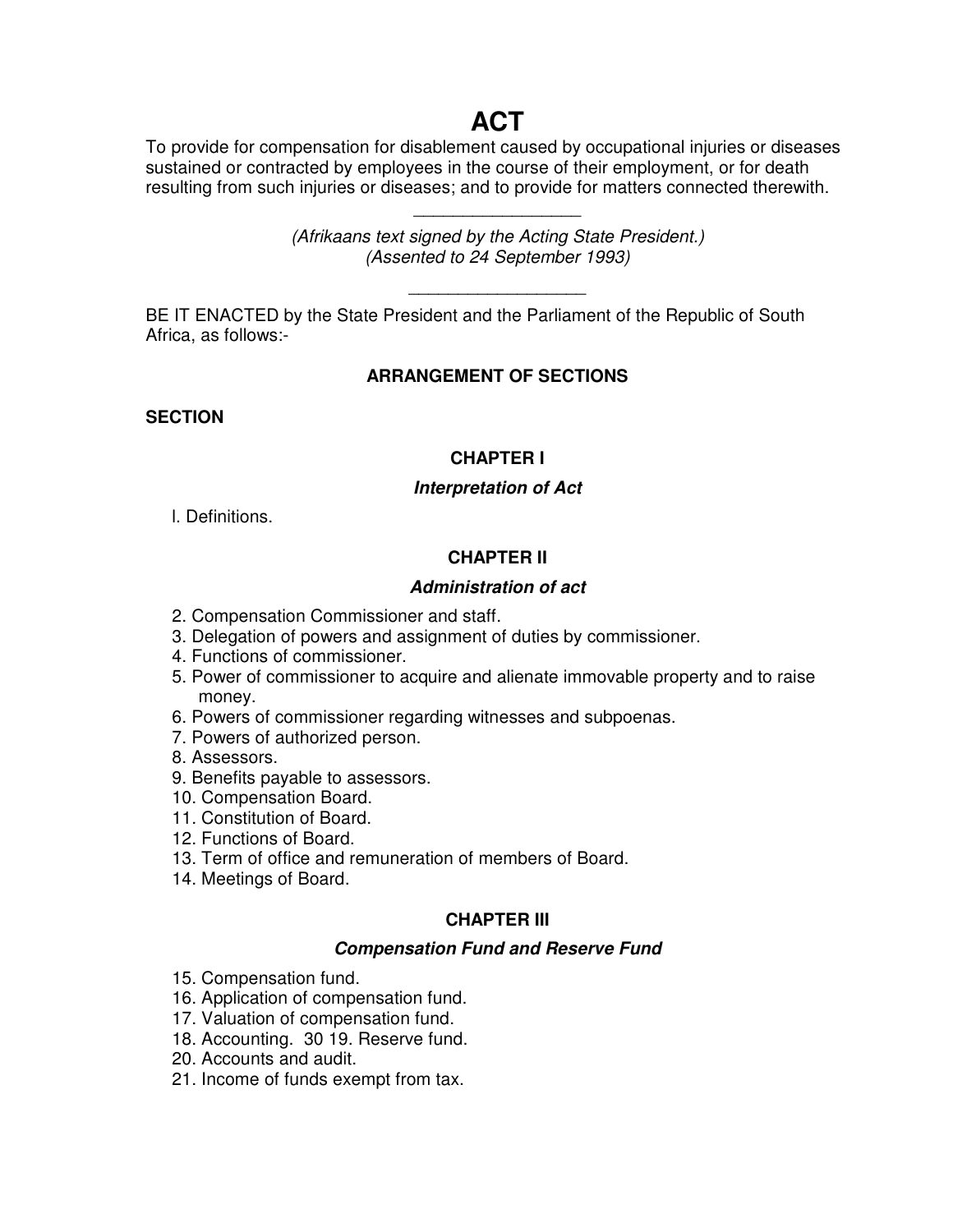#### **CHAPTER IV**

#### *Compensation for occupational injuries*

- 22. Right of employee to compensation.
- 23. Accidents outside Republic.
- 24. Application of Act to seamen and airmen.
- 25. Accidents during training for or performance of emergency services.
- *26.* Special circumstances in which commissioner may refuse award.
- 27. Special circumstances in which commissioner may make award.
- 28. Employee requiring constant help.
- 29. Liability for payment of compensation.
- 30. Mutual associations.
- 31. Security for payment of compensation and cost of medical aid by employers individually liable.
- 32. Compensation may not be alienated or reduced.
- 33. Cession or relinquishment of benefits void.
- 34. Compensation not to form part of deceased employee's estate.
- 35. Substitution of compensation for other legal remedies.
- 36. Recovery of damages and compensation paid from third parties.
- 37. Threats and compulsion.

## **CHAPTER V**

#### *Claims for compensation*

- 38. Notice of accident by employee to employer.
- 39. Notice of accident by employer to commissioner.
- 40. Inquiry by commissioner into accident.
- 41. Particulars in support of claim.
- 42. Employee to submit to medical examination.
- 43. Claim for compensation.
- 44. Prescription.
- 45. Consideration of claim.
- 46. Appearance of parties.

#### **CHAPTER VI**

#### *Determination and calculation of compensation*

- 47. Compensation for temporary total or partial disablement.
- 48. Expiry of compensation for temporary total or partial disablement.
- 49. Compensation for permanent disablement.
- 50. Amendment of Schedule 2.
- 51. Compensation for permanent disablement of employee in training or under 26 years of age.
- 52. Payment of lump sum in lieu of pension.
- 53. Compensation to employee previously in receipt of compensation.
- 54. Amount of compensation if employee dies.
- 55. Amendment of Schedule 4.
- 56. Increased compensation due to negligence of employer.
- 57. Increase of monthly pensions.
- 58. Advances on compensation.
- 59. Control over payment of compensation.
- 60. Pensioner resident outside Republic.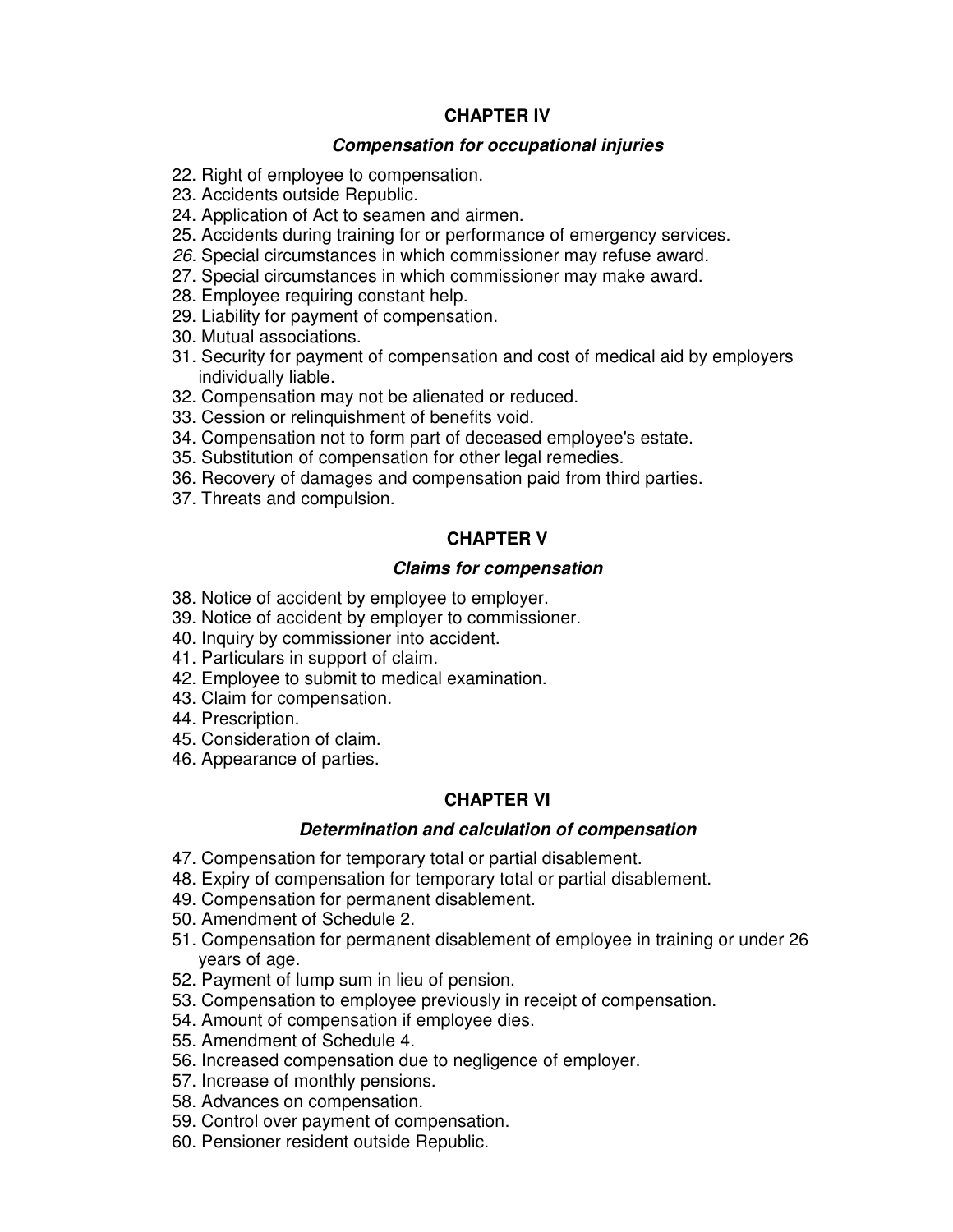- 61. Recovery of compensation or other benefits.
- 62. Provisional settlements.
- 63. Manner of calculating earnings.
- 64. Certain compensation to employers prohibited.

#### **CHAPTER VII**

#### *Occupational diseases*

- 65. Compensation for occupational diseases.
- 66. Presumption regarding cause of occupational disease.
- 67. Calculation of compensation.
- 68. Notice of occupational disease by employee and employer.
- 69. Amendment of Schedule 3.
- 70. Appointment of medical advisory panels.

#### **CHAPTER VIII**

#### *Medical aid*

- 71: First aid.
- 72. Conveyance of injured employee.
- 73. Medical expenses.
- 74. Submission of medical report.
- 75. Commissioner to decide on need for, and nature and sufficiency of, medical aid.
- 76. Fees for medical aid.
- 77. Contributions by employees towards cost of medical aid prohibited.
- 78. Medical aid provided by employers.
- 79. Consultation of representative medical authorities by commissioner.

#### **CHAPTER IX**

#### *Obligations of employers*

- 80. Employer to register with commissioner and to furnish him with particulars.
- 81. Employer to keep record.
- 82. Employer to furnish returns of earnings.
- 83. Assessment of employer.
- 84. Certain employers exempt from assessment.
- 85. Variation of tariff of assessment.
- 86. Assessment to be paid by employer to commissioner.
- 87. Failure to pay assessment or other moneys.
- 88. Contributions by employers individually liable and mutual associations.
- 89. Mandators and contractors.

## **CHAPTER X**

#### *Legal procedures*

- 90. Review of decisions by commissioner.
- 91. Objections and appeal against decisions of commissioner.
- 92. Commissioner may state case for Supreme Court.
- 93. Evidence.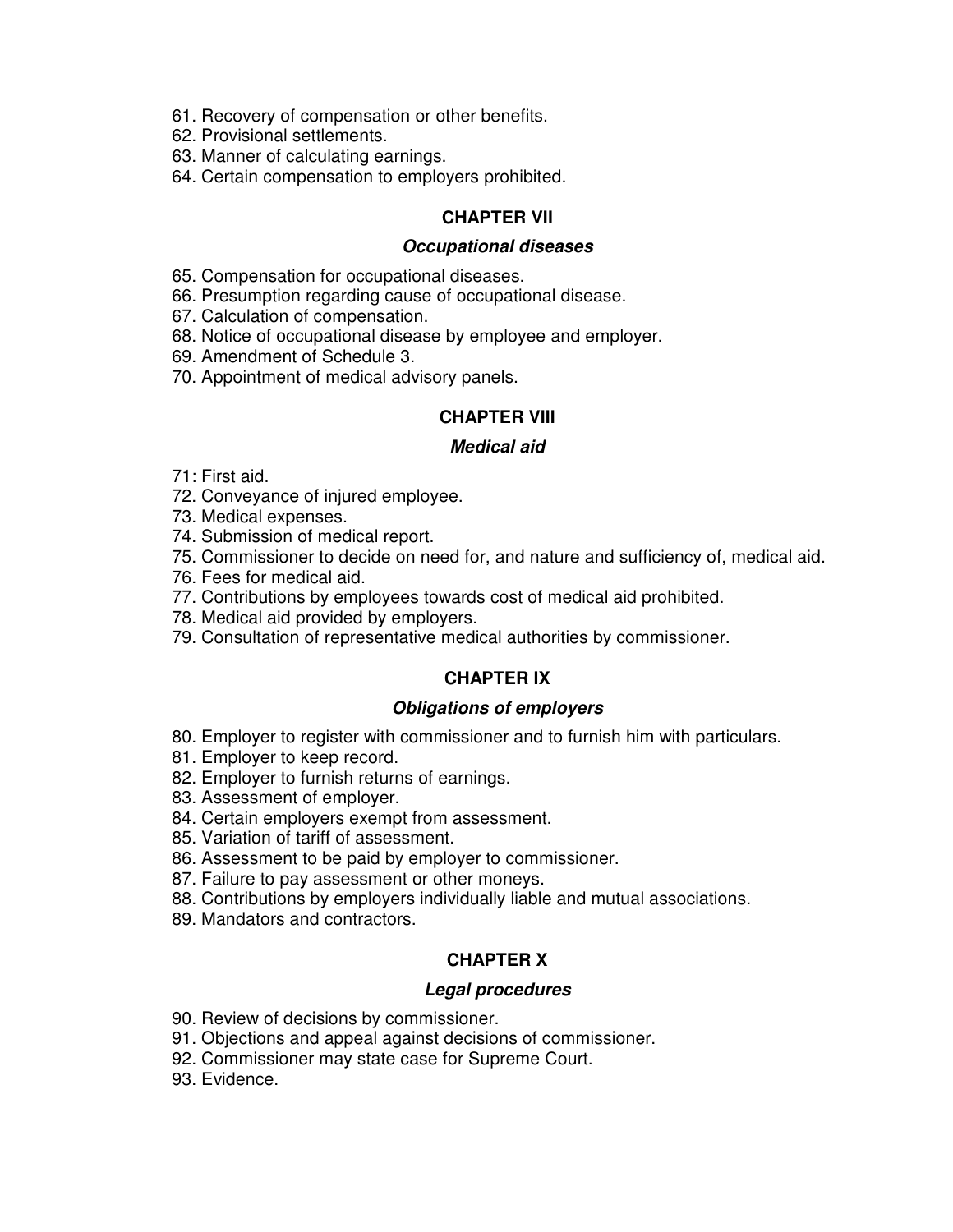## **CHAPTER XI**

#### *General*

94. Arrangements with foreign states regarding compensation.

95. Certain documents exempt from stamp duty.

96. Disclosure of information.

97. Regulations.

98. False statements.

99. Penalties.

100. Repeal of laws.

101. Short title and commencement.

**Schedule 1 Schedule 2 Schedule 3**

**Schedule 4**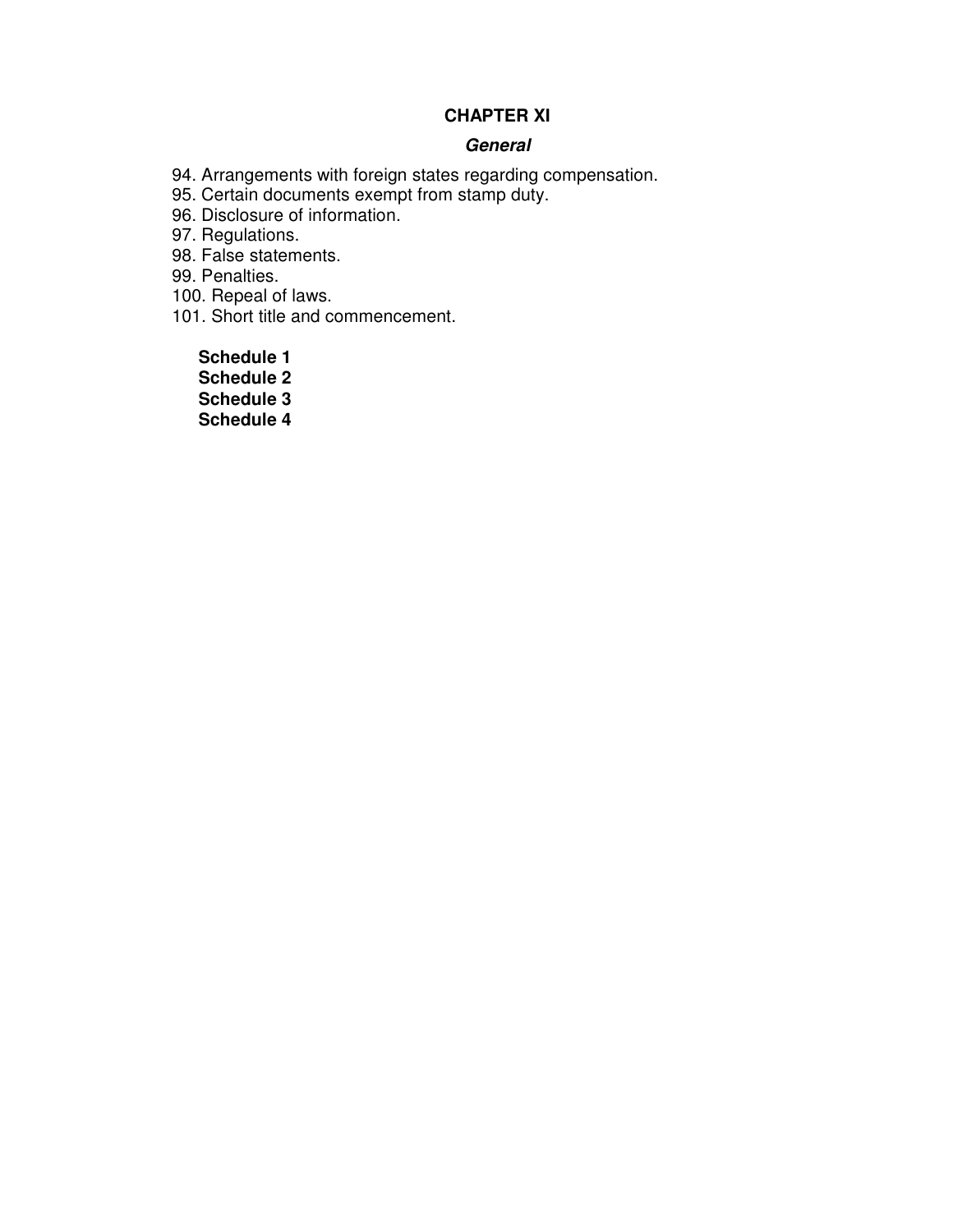## **CHAPTER I**

## *Interpretation of act*

## **Definitions**

- **1**. In this Act, unless the context indicates otherwise-
- (i) "accident" means an accident arising out of and in the course of an employee's employment and resulting in a personal injury, illness or the death of the employee;(xxiv)
- (ii) "actuary" means any Fellow of an institute, faculty, society or chapter of actuaries approved by the Minister; (v)
- (iii) "airman" means an employee employed in any capacity in an aircraft; (xlii)
- (iv) "annual earnings" means-
	- (a) the amount referred to in section 82(1)(a) if accepted by the Director-General as correct;
	- *(b)* the amount determined by the Director-General if in his opinion the amount referred to in paragraph (a) is less than the amount 1 actually paid; or
	- *(c)* the estimated amount referred to in section 82(5); (xvii)
- (v) "assessment" means an assessment made in terms of section 83 ; (ii)
- (vi) "assessor" means a person appointed under section 8 as an assessor; (vii)
- (vii) "Board" means the Compensation Board established by section 10; (xxviii)
- (viii) "business" means any industry, undertaking, trade or occupation or any activity in which any employee is employed; (x)
- (ix) "chiropractor" means a person registered as a chiropractor in terms 2 of the Associated Health Service Professions Act, 1982 (Act No. 63 of 1982); (xii)
- (x) "commissioner" means the Compensation Commissioner appointed under section 2(1)(a); (xviii)
- (xi) "compensation" means compensation in terms of this Act and, where applicable, medical aid or payment of the cost of such medical aid; (xl)
- (xii) "compensation fund" means the fund established by section I5; (xli)
- (xiii) "continental shelf" means the continental shelf referred to in section 7 of the Territorial Waters Act, 1963 (Act No. 87 of 1963); (xxxviii)
- (xiv) "contractor" means a person referred to as a contractor in section 89 ; (i)
- (xv) "dependant of an employee" means-
	- *(a)* a widow or widower who at the time of the employee's death was married to the employee according to civil law;
	- *(b)* a widow or widower who at the time of the employee's death was a party to a marriage to the employee according to indigenous law and custom, if neither the husband nor the wife was a party to a subsisting civil marriage;
	- *(c)* if there is no widow or widower referred to in paragraph *(a)* or *(b),* a person with whom the employee was in the at the time of the employee's death living as husband and wife;
	- *(d)* a child under the age of 18 years of the employee or of his or her spouse, and includes a posthumous child, a step-child, an adopted child and a child born out of "wedlock';
	- *(e)* a child over the age of 18 years of the employee or of his or her spouse, and a parent or any person who in the opinion of the Director-General was acting in the place of the parent, a brother, a sister, a half-brother or half-sister, a grandparent or a grandchild of the employee;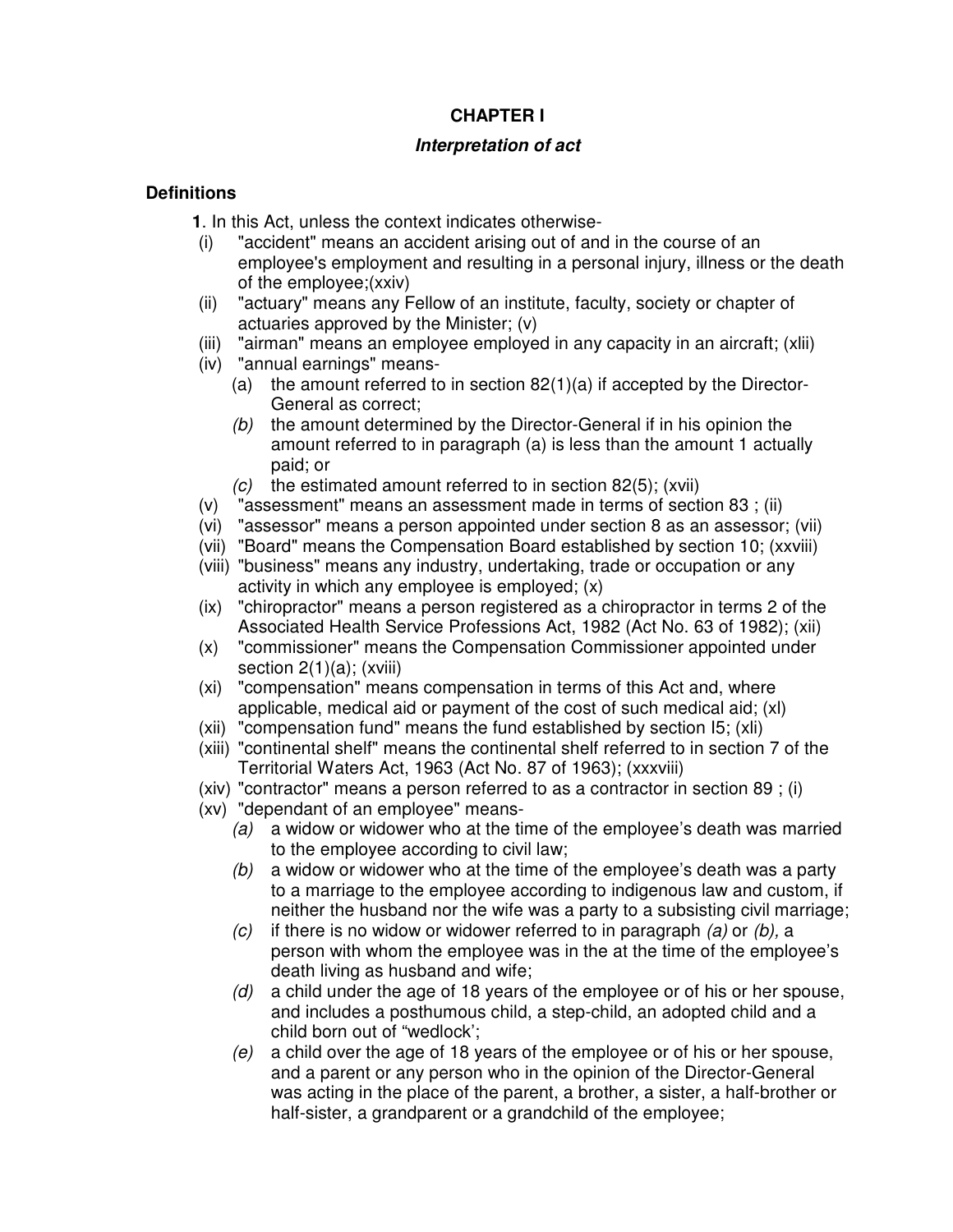- *(f)* a parent of the employee or any person who in the opinion of the commissioner was acting in the place of the parent,
- and who was in the opinion of the Director-General at the time of the employee's death wholly or partly financially dependent upon the employee; (iv)
- (xvi)"Director-General" means the Director-General of the Department of Labour;
- (xvii)"disablement" means temporary partial disablement, temporary total disablement, permanent disablement or serious disfigurement, as the case may be; (vi)
- (xviii) "earnings" means the remuneration of an employee at the time of the accident or the commencement of the occupational disease as calculated in terms of this Act; (xxxix)
- (xix) "employee" means a person who has entered into or works under a contract of service or of apprenticeship or learnership, with an employer, whether the contract is express or implied, oral or in writing, and whether the remuneration is calculated by time or by work done, or is in cash or in kind, and includes-
	- *(a)* a casual employee employed for the purpose of the employer's business ;
	- *(b)* a director or member of a body corporate who has entered into a contract of service or of apprenticeship or learnership with the body corporate, in so far as he acts within the scope of his employment in terms of such contract;
	- (c) a person provided by a labour broker against payment to a client for the rendering of a service or the performance of work , and for which service or work such person is paid by the labour broker;
	- *(d)* in the case of a deceased employee, his dependants, and in the case of an employee who is a person under disability, a curator acting on behalf of that employee;

but does not include-

- (i) a person, including a person in the employ of the State, performing military service or undergoing training referred to in the Defence Act, 1957 (Act No. 44 of 1957), and who is not a member of the Permanent Force of the South African Defence Force;
- (ii) a member of the Permanent Force of the South African Defence Force while on "service in defence of the Republic" as defined in section 1 of the Defence Act, 1957;
- (iii) a member of the South African Police Force while employed in terms of section 7 of the Police Act, 1958 (Act No. 7 of 1958), on "service in defence of the Republic" as defined in section 1 of the Defence Act, 1957;
- (iv) a person who contracts for the carrying out of work and himself engages other persons to perform such work;
- (v) a domestic employee employed as such in a private household; (xlvii)
- (xix) "employer" means any person, including the State, who employs an employee, and includes-
	- *(a)* any person controlling the business of an employer;
	- *(b)* if the services of an employee are lent or let or temporarily made available to some other person by his employer, such employer for such period as the employee works for that other person;
	- *(c)* a labour broker who against payment provides a person to a client for the rendering of a service or the performance of work , and for which service or work such person is paid by the labour broker; (xliv)
- (xx)"employer individually liable" means an employer who in terms of section 84(1)(a) is exempt from paying assessments to the compensation fund; (xlv)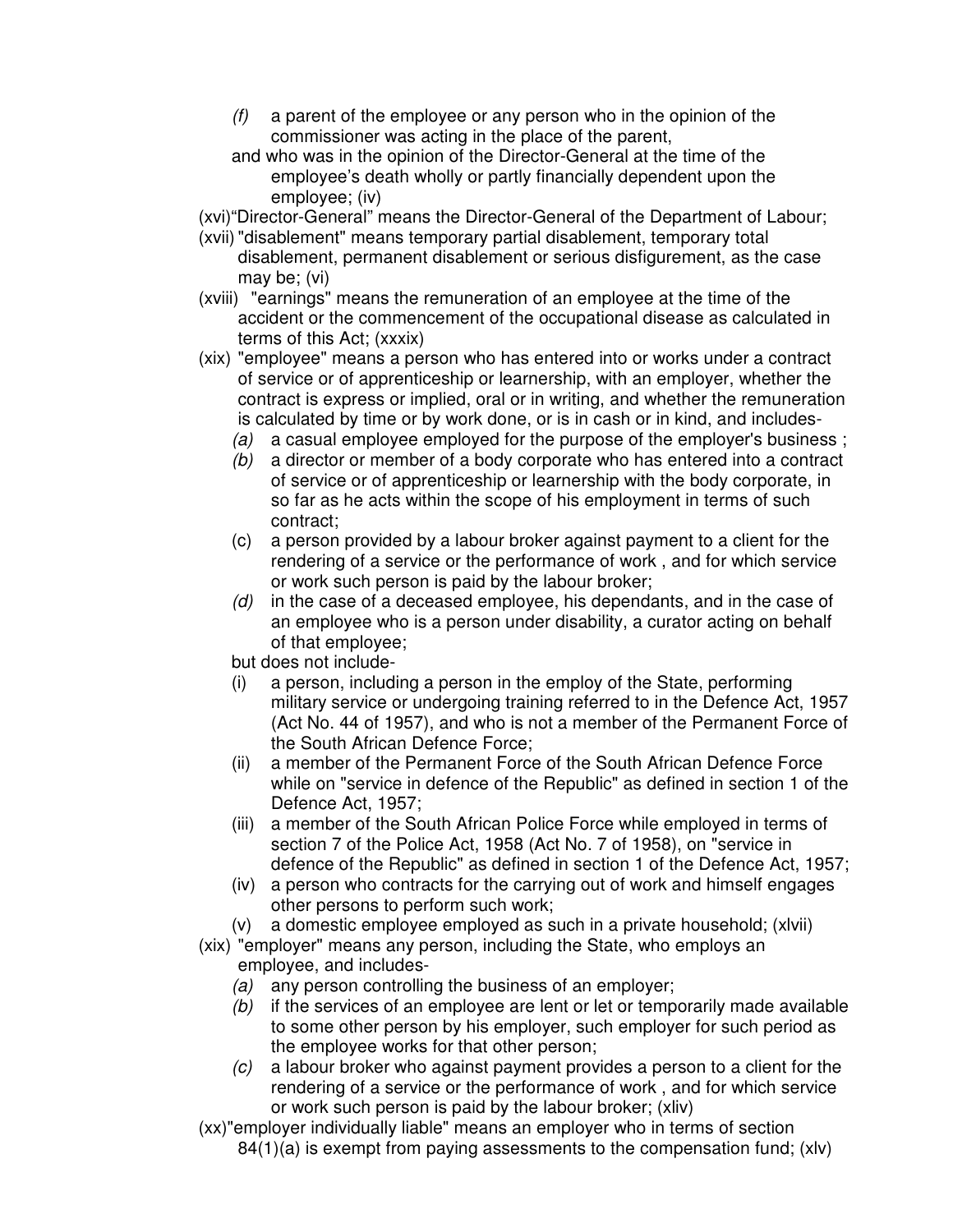- (xxi) "employers' organization" means an employers' organization as defined in section 1 of the Labour Relations Act, 1956 (Act No. 28 of 1956) ; (xlvi)
- (xxii)"financial year" means the period between the first day of March in any year and the last day of February in the following year, both dates included; (xi)
- (xxiii) "mandator" means a person referred to as a mandator in section 89 : (xix)
- (xxiv) "medical aid" means medical, surgical or hospital treatment, skilled nursing services, any remedial treatment approved by the Director-General, the supply and repair of any prosthesis or any device necessitated by disablement, and ambulance services where, in the opinion of the Director-General, they were essential; (xv)
- (xxv)"medical practitioner" means a person registered as a medical practitioner in terms of the Medical, Dental and Supplementary Health Service Professions Act, 1974 (Act No. 56 of 1974) (xiv)
- (xxvi) "Minister" means the Minister of Labour; (xx)
- (xxvii) "mutual association" means a mutual association licensed under section 30; (xxiii)
- (xxviii) "National Revenue Fund" means the fund established by section 213 of the Constitution of the Republic of South Africa, 1996 (Act No. 108 0f 1996)
- (xxviii) "natural resources" means the natural resources referred to in section 7 of the Territorial Waters Act, 1963 (Act No. 87 of 1963); (xxi)
- (xxix) "occupational disease" means any disease contemplated in section 65(1)(a) or  $(b)$ ;  $(ix)$
- (xxx)"occupational injury" means a personal injury sustained as a result of an accident; (viii)
- (xxxi) "pension" means a pension referred to in section 49 or 54; (xxvi)
- (xxxii) "periodical payment" means a periodical payment of compensation in respect of temporary disablement; (xxvii)
- (xxxiii) "permanent disablement", in relation to an employee and subject to section 49, means the permanent inability of such an employee to perform any work as a result of an accident or occupational disease for which compensation is payable;
- (xxxiii) "person under disability" means a minor, a lunatic or any person who by law is subject to curatorship or tutorship; (xxii)
- (xxxiv) "prescribed" means prescribed in terms of this Act or by regulation; (xliii)
- (xxxv) "presiding officer" means any officer appointed in terms of section 2(1)(a) or (b) and designated as such by the Director-General;
- (xxxv) "regulation" means a regulation made in terms of this Act; (xxix)
- (xxxvi)"reserve fund" means the fund established by section 19; (xxx)
- (xxxvii) "seaman" means an employee employed in any capacity on board a ship by the owner or person in command of the ship; (xxxi)

(xxxviii) "serious and wilful misconduct" means-

- *(a)* being under the influence of intoxicating liquor or a drug having a narcotic effect;
- *(b)* a contravention of any law for the protection or the health of employees or for the prevention of accidents, if such contravention was committed wilfully or with a reckless disregard of the provisions of such law; or
- *(c)* any other act or omission which the Director-General having regard to all the circumstances considers to be serious and wilful misconduct; (xiii)

(xxxix)"South African aircraft" means an aircraft registered or licensed in the Republic in terms of a law governing the registration or licensing of aircraft, and the owner of which is resident m the Republic or has a place of business in the Republic; (xxxiii)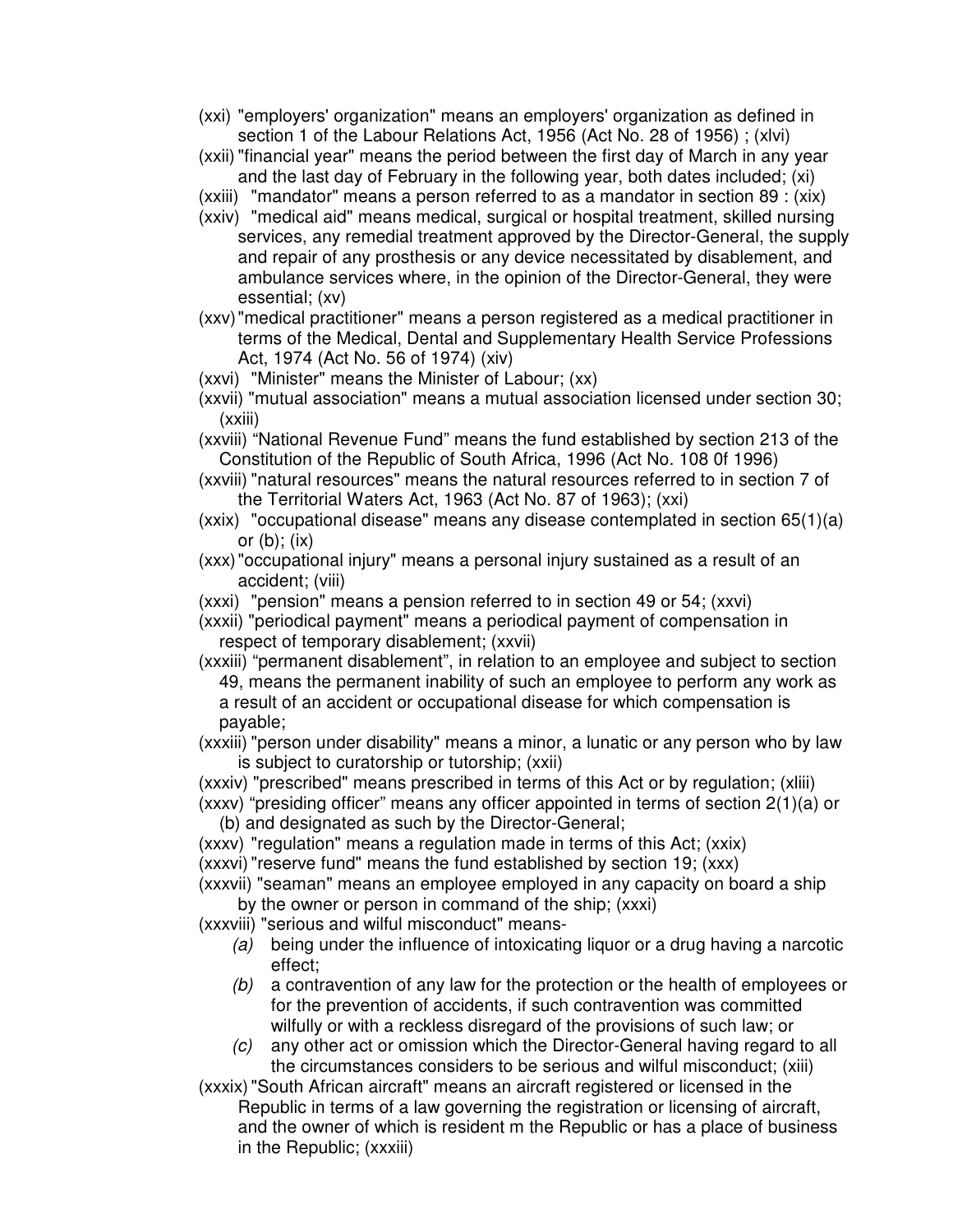- (xl) "South African ship" means a vessel used in navigation which-
	- *(a)* is registered in the Republic in terms of any law governing the registration of ships and is not registered in any other state in terms of a similar law; or
	- *(b)* is owned or chartered by a person whose head office or place of business is in the Republic or by a person who resides in the Republic; (xxxiv)
- (xli) "deleted (xxxii)
- (xlii) "tariff of assessment" means the tariff of assessment referred to in section 83(1); (iii)
- (xliii) "temporary partial disablement", in relation to an employee, means the temporary partial inability of such employee as a result of an accident or occupational disease for which compensation is payable to perform the whole of the work at which he or she was employed at the time of such accident or at the commencement of such occupational disease or to resume work at a rate of earnings not less than that which he or she was receiving at the time of such accident or at the commencement of such occupational disease; (xxxvi)
- (xliv)"temporary total disablement", in relation to an employee, means the temporary total inability of such employee as a result of an accident or occupational disease for which compensation is payable to perform the work at which he was employed at the time of such accident or at the commencement of such occupational disease or work similar thereto; (xxxv)
- (xlv) "this Act" includes the Schedules thereto and any regulation; (xvi)
- (xlvi)"trade union" means a trade union as defined in section 1 of the Labour Relations Act, 1956 (Act No. 28 of 1956), and includes an employees' organization recognized by law and functioning; (xxxvii)
- (xlvii) "Workmen's Compensation Act" means the Workmen's Compensation Act, 1941 (Act No. 30 of 1941). (xxv)

## **CHAPTER II**

## *Administration of Act*

## **Compensation Director-General and staff**

- **2.** (1) The Minister shall subject to such conditions as he or she may determine, in order to assist the Director-General in the performance of his or her functions in terms of or under this Act and subject to the laws governing the public service, appoint-
- (a) an officer to be called the Compensation Commissioner; and
- (b) such other officers and employees as the Minister or an officer designated by him or her deem necessary.
- (2)The commissioner, and the officers and employees referred to in subsection (1)(b), shall be remunerated out of the National Revenue Fund, which shall be reimbursed out of the compensation fund for the expenditure concerned.

#### **Delegation of powers and assignment of duties by Director-General**

**3**. (1) The Director-General may, subject to such conditions as he or she may determine, delegate any of his or her powers or assign any of his or her duties to the commissioner, or an officer or employee referred to in section 2(1)(b), and may at any time cancel any such delegation or assignment.

(2) A delegation or assignment under subsection (1)-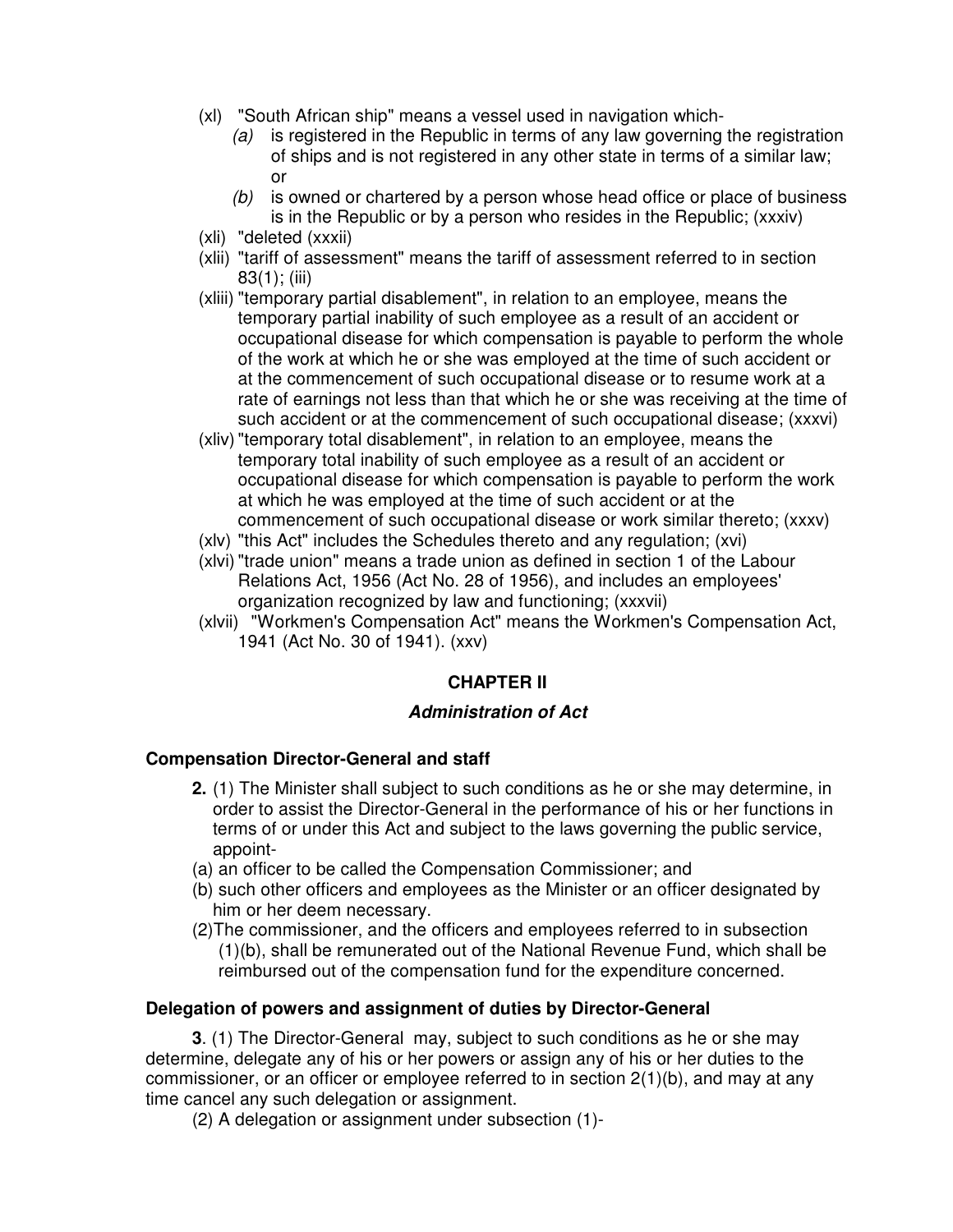- *(a)* shall not divest the Director-General of the power delegated or duty assigned, and he or she may at any time amend or set aside any decision made thereunder; and
- *(b)* shall not prevent the exercise of the power or the performance of the duty concerned by the Director-General himself or herself.

## **Functions of Director-General**

- **4**. (1) Subject to the provisions of this Act, the Director-General shall-
- *(a)* deleted
- *(b)* inquire into accidents and occupational diseases;
- *(c)* adjudicate on claims and other matters coming before him for decision;
- *(d)* issue an order for the payment of compensation in respect of an award made by him;
- *(e)* decide whether a person is an employee, an employer, a mandator or a contractor for the purposes of this Act;
- *(f)* decide any question relating to-
	- (i) a right to compensation;
	- (ii) the submission, consideration and adjudication of claims for compensation;
	- (iii) the calculation of earnings;
	- (iv) the degree of disablement of any employee;
	- (v) the amount and manner of payment of compensation;
	- (vi) the award, withholding, review, discontinuance, suspension, increase or reduction of compensation;
	- (vii) the liability for payment of compensation as contemplated in section 29;
- *(g)* decide whether a person is a dependant of an employee and, if so, percentage of dependence , and, in the case where there is more than one dependant, which shall receive compensation and the allocation of compensation among them;
- *(h)* consider and adjudicate upon claims in terms of section 62;
- *(i)* decide upon-
	- (i) the need for, and the nature and sufficiency of, medical aid;
	- (ii) the reasonableness of the cost of medical aid, and the amount and manner of payment of such cost;
- *(j)* decide upon the liability for assessment, tariffs of assessment, the amounts of assessments, the manner of payment of assessments and related matters;
- *(k)* decide upon any other question falling within his functions in connection with the administration of this Act;
- *(l)* administer the compensation fund and the reserve fund;
- *(m)* recover amounts due to the compensation fund, including amounts which should not have been paid out in terms of this Act , or write off such amounts if, in his opinion, they cannot be recovered;
- *(n)* after the conclusion of each financial year submit a report to the Minister regarding the administration of this Act during that year;
- *(o)* record statistics and information regarding the occurrence and causes of accidents and occupational diseases, and the award of benefits in terms of this Act ;
- *(p)* institute such inquiries and perform such other functions as may be prescribed, or as he may deem necessary for the administration of this Act.
- (2) The Director-General may-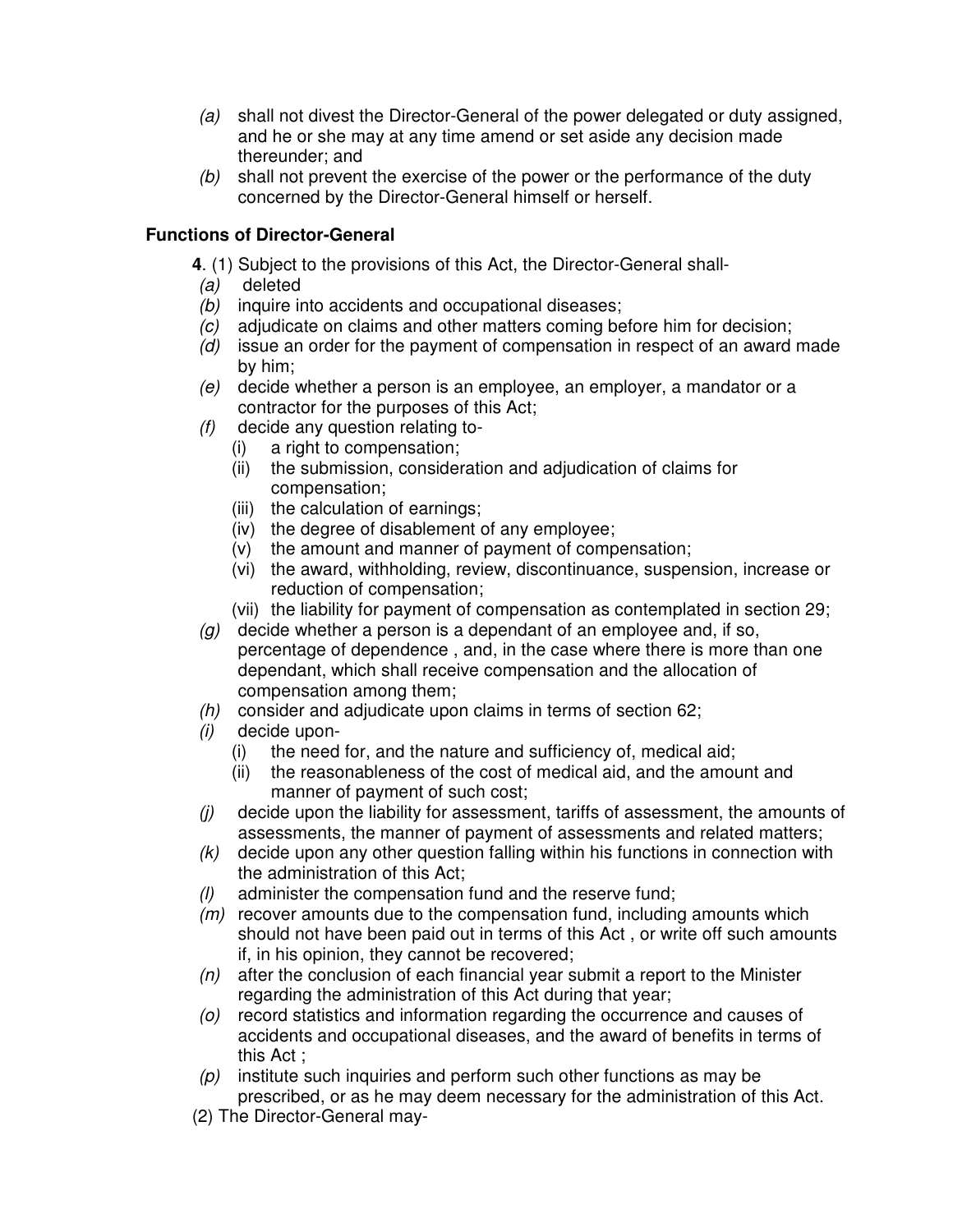- *(a)* for the administration of this Act enter into an agreement with any person for the performance of a particular task or of particular work or for the rendering of particular services on such conditions and for such remu work or to reduce or remove any disability resulting from their injuries or diseases;
- (iv) the carrying out of any activity which will contribute to the attainment of any of the objects referred to in subparagraphs (i) , (ii) and (iii) ;
- (c) purchase or otherwise acquire shares in any body, organization or scheme referred to in paragraph *(b) ,* and alienate any shares so acquired ;
- (d) apply unclaimed compensation for the general welfare of injured employees or employees suffering from occupational diseases;
- *(e) deleted*

## **Power of Director-General to acquire and alienate immovable property and to raise money**

**5**. (1) The Director-General may with the approval of the Minister-

- *(a)* raise money by way of loans;
- *(b)* purchase or otherwise acquire immovable property, and alienate such property.

(2) Immovable property acquired under subsection (1) shall be held in the name of the Director-General in trust for the compensation fund.

## **Powers of Director-General regarding witnesses and subpoenas**

**6**. (1) *(a)* The Director-General may subpoena any person who in his opinion is able to give information concerning the subject of any inquiry in terms of this Act, or who is suspected to have or in the opinion of the Director-General has in his possession or custody or under his control any book, document or thing which has a bearing on the inquiry, to appear before him at a time and place specified in the subpoena, to be interrogated or to produce such book, document or thing, and the Director-General may retain such book, document or thing for further investigation.

(b) An inquiry referred to in paragraph *(a)* shall take place in public unless the Director-General orders otherwise.

(2) The Director-General may call and administer an oath to, or accept an affirmation from, any person present at such an inquiry who was or could have been subpoenaed in terms of subsection (1), and the Director-General or an assessor may interrogate such person and order him to produce any book, document or thing in his possession or custody or under his control.

(3) A person who-

- *(a)* has been duly subpoenaed under subsection (1) and who fails without sufficient cause to attend at the time and place specified in the subpoena; 2
- *(b)* has been duly subpoenaed under subsection (1) or called under subsection (2) and who-
- (i) fails to remain in attendance until excused by the Director-General from further attendance;
- (ii) refuses to be sworn as a witness or to make an affirmation;
- (iii) refuses or fails to answer fully and satisfactorily any question lawfully put to him under subsection (2);
- (iv) refuses or fails to produce any book, document or thing in his possession or custody or under his control which he has been required to produce under subsection (1) or (2);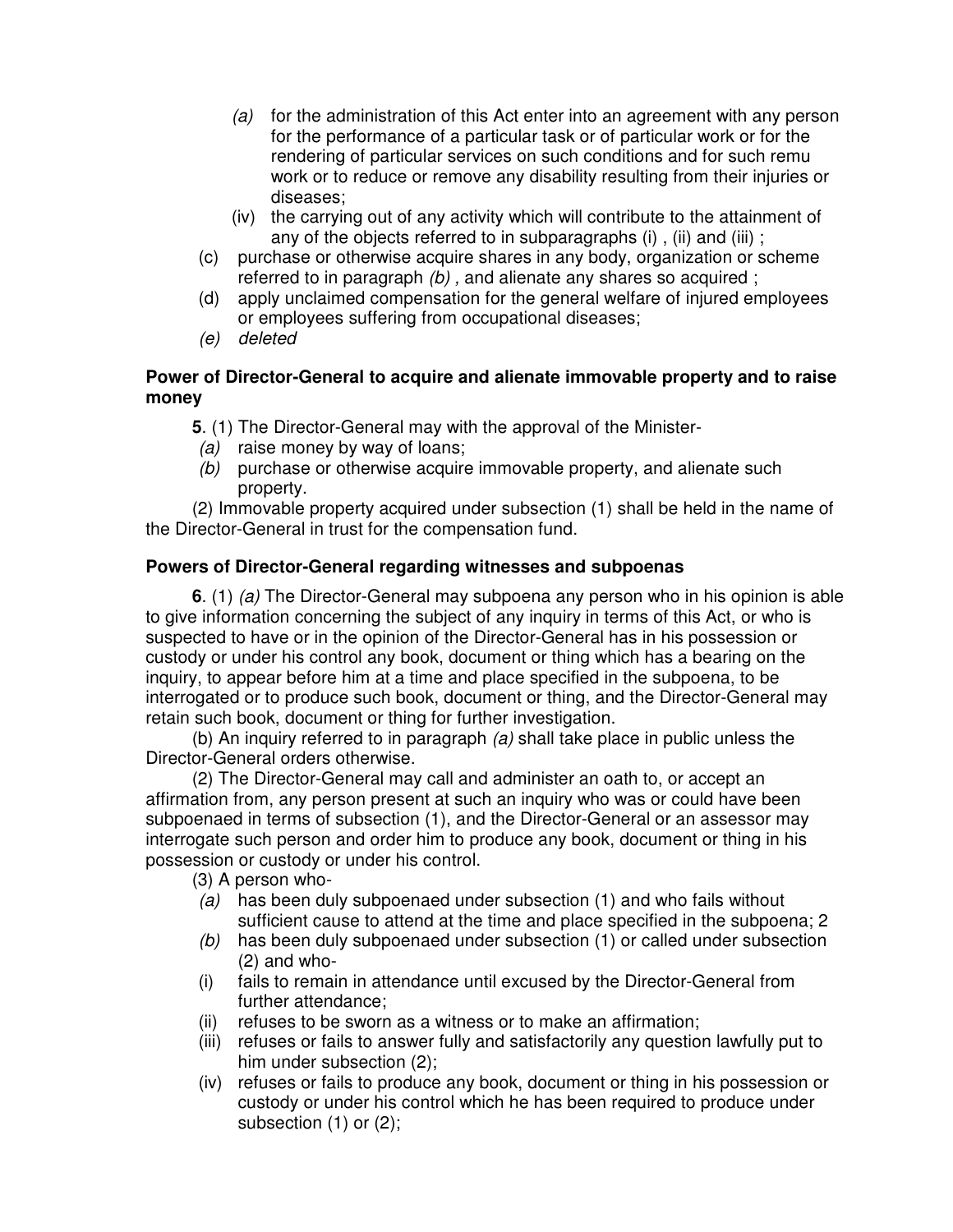*(c)* hinders or obstructs the Director-General in the performance of any of his functions in terms of this section,

shall be guilty of an offence.

(4) A person who, after having been sworn as a witness or having made an affirmation, makes a false statement knowing it to be false, shall be guilty of an offence and shall upon conviction be liable to the penalty that may be imposed for perjury.

(5) The law relating to privilege as applicable to a witness testifying in a court of law shall be applicable at an inquiry referred to in subsection (1).

(6) If a person has been subpoenaed to appear before the Director-General and the Director-General is satisfied that such person has as a result of his appearance suffered any pecuniary loss or had to incur expense, the Director-General may pay out of the compensation fund the prescribed allowances or the amount of the loss or expense, whichever is the lesser.

(7) The Director-General may delegate any of his functions under this section to an assessor, an officer or employee referred to in section 1 of the Public Service Act, 1984 (Act No. 111 of 1984), or a medical practitioner, and in this section "Director-General" includes any such assessor, officer, employee or medical practitioner while acting within the scope of such delegation.

**6A.** The commissioner shall-

- (a) receive notices of accidents and occupational diseases, claims for compensation, medical reports and accounts, objections applications, returns of earnings and payment due to the compensation fund;
- (b) by notice in the *Gazette* prescribe the rules referred to in section 56(3)(c), as well as the forms to be used and the particulars to be furnished in connection with the notice of occupational injuries and diseases, claims for compensation or any other form or matter which he or she may deem it necessary for the administration of the Act.

## **Powers of authorized person**

**7**. (1) The Director-General may authorize any assessor, any officer or employee referred to in section 1 of the Public Service Act, 1984 (Act No. 111 of 1984), or any medical practitioner to investigate any matter that he may deem necessary for the performance of his functions.

(2) A person authorized under subsection (1) (in this section referred to as an "authorized person") shall be furnished with a certificate to that effect signed by the Director-General.

(3) An authorized person may-

- *(a)* without previous notice, at all reasonable times enter any premises, and take an interpreter or other assistant or a police officer with him onto the premises;
- *(b)* while he is on the premises, or at any time thereafter, question any person who is or was on the premises, either alone or in the presence of any other person on any matter to which this Act relates;
- *(c)* order any person who has control over or custody of any book, document or thing on or in those premises to produce to him forthwith, or at such time and place as may be determined by him, such book, document or thing ;
- *(d)* at any time and place order any person who has the possession or custody of or is in the control of a book, document or thing relating to the business of an employer or previous employer, to produce forthwith or at such time and place as may be determined by him, such book, document or thing;
- *(e)* seize any book, document or thing which in his opinion may serve as evidence in any matter in terms of this Act;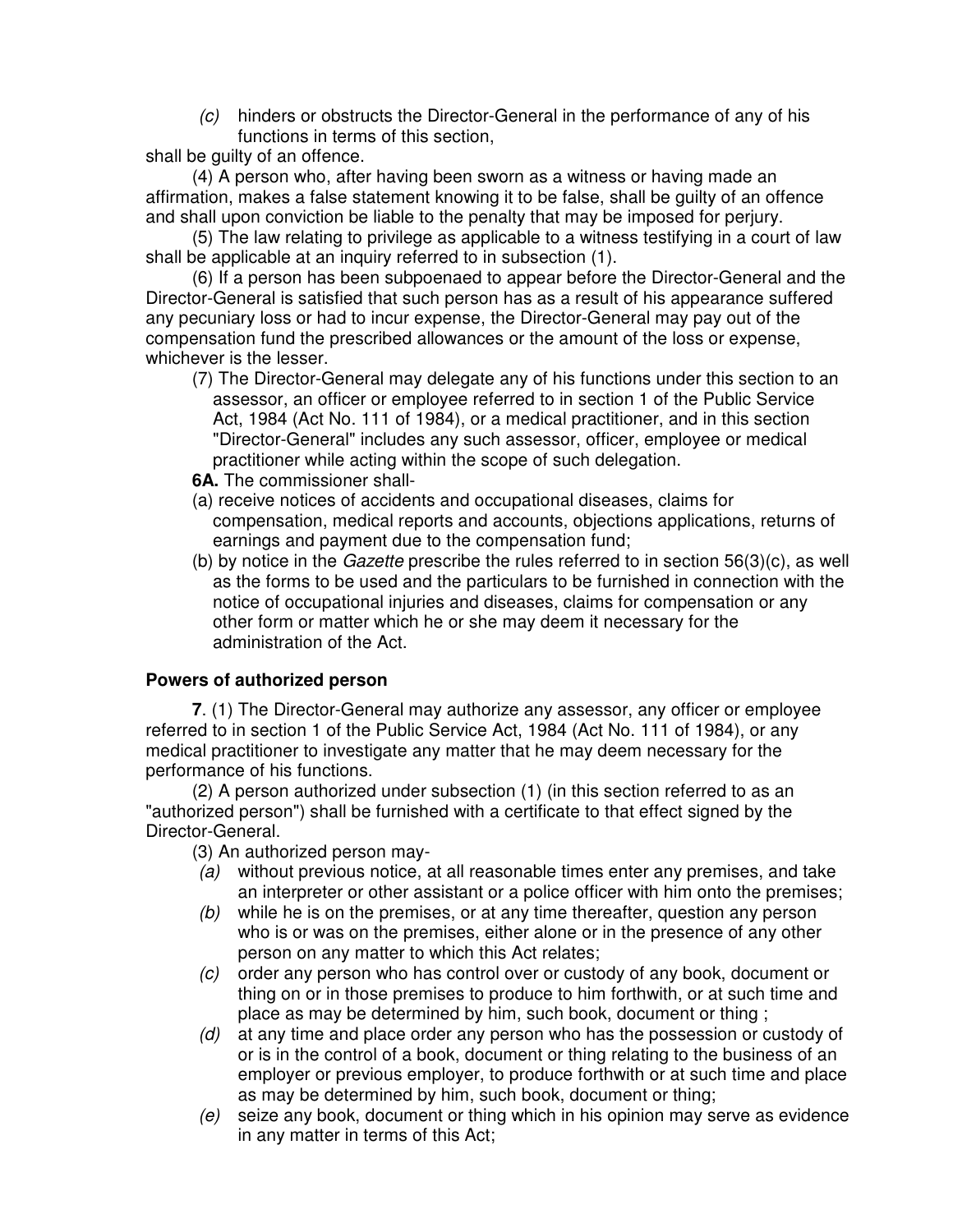- *(f)* examine or cause to be examined any book, document or thing produced to him or seized by him, and make extracts therefrom or copies thereof, and order any person who in his opinion is qualified thereto to explain any entry therein;
- *(g)* order an employee to appear before him at such time and place as may be determined by him, and question that employee.

(4) An authorized person performing any function in terms of this section shall on demand produce the certificate referred to in subsection (2).

(5) Any person who-

- *(a)* falsely holds himself out to be an authorized person;
- *(b)* refuses or fails to answer fully and satisfactorily any question put to him by an authorized person in the performance of his functions;
- *(c)* refuses or fails to comply with any lawful request of or order by an : authorized person;

*(d)* hinders or obstructs an authorized person in the performance of his functions, shall be guilty of an offence.

## **Assessors**

**8**. (1) The Minister may after consultation with the Board appoint so many persons as assessors as he may deem necessary to assist the Director-General in the hearing of any objection in terms of section 91.

(2) The assessors referred to in subsection (1) shall be persons who in the opinion of the Minister represent the interests of employees and employers, respectively, and to that end the Minister may consult any organization representing employees or employers.

(3) The number of assessors appointed to represent the interests of employees shall be equal to the number of assessors appointed to represent the interests of employers.

(4) The Minister may in addition to the assessors referred to in subsection (1) appoint one or more medical practitioners, including a medical practitioner appointed under section 2(1)(b) as medical assessors.

(5) An assessor shall be appointed for such period and on such conditions as the Minister may determine, but the Minister may at any time terminate the appointment of an assessor who-

- *(a)* has been guilty of misconduct or neglect of duty;
- *(b)* is not able to perform his functions in terms of this Act properly; or
- *(c)* in his opinion no longer represents the interests on the ground of which he was appointed.

(6) An assessor shall be paid the prescribed remuneration and travelling and subsistence allowances out of the compensation fund.

## **Benefits payable to assessors**

**9**. (1) If an assessor, excluding an assessor in the employ of an employer contemplated in section  $84(1)(a)(i)$  meets with an accident arising out of and in the course of the performance by him or her of his or her functions as an assessor and resulting in a personal injury, illness or his or her death, he or she or his or her dependants, as the case may be, shall be entitled to the compensation as if he or she were an employee at the time of the accident.

(2) Compensation in terms of this section shall be paid by the Director-General out of the compensation fund.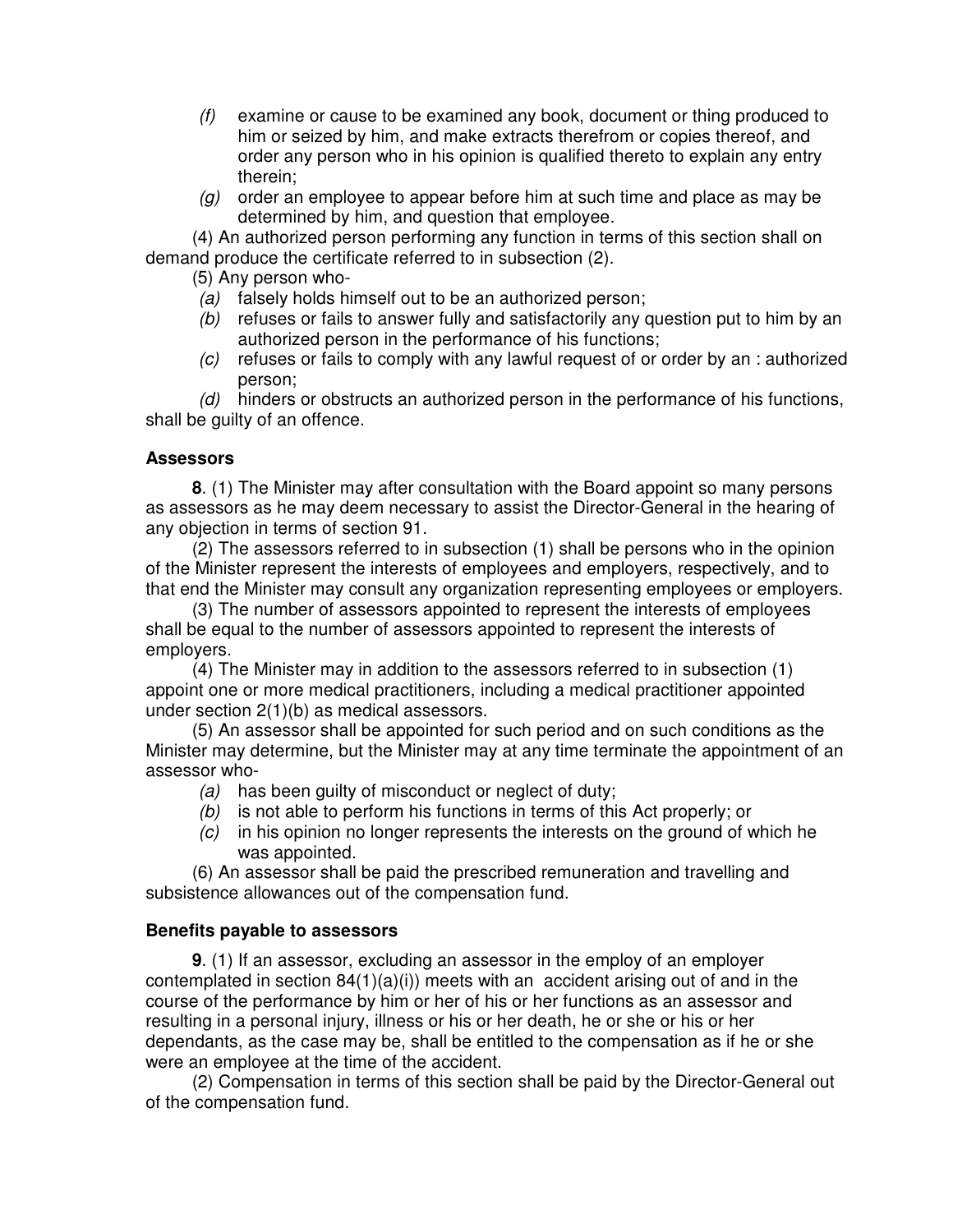## **Compensation Board**

**10**. There is hereby established a board to be known as the Compensation Board.

## **Constitution of Board**

- **11**. (1) The Board shall consist of
- *(a)* the Director-General or an officer contemplated in section 2(1)(a) or (b) designated by him or her, who shall act as chairperson;
- (b) two persons appointed by the Minister, one of whom shall be appointed after consultation with the Minister of Health;
- *(c)* the Chief Inspector of Occupational Health and Safety or his or her nominee;
- *(d)* one person as a member and one person as an alternate member appointed by the Minister from a list of the names of not more than three persons nominated in order of preference by The Rand Mutual Assurance Company Limited;
- *(e)* one person as a member and one person as an alternate member appointed by the Minister from a list of the names of not more than three persons nominated in order of preference by the Federated Employers' Mutual Assurance Company Limited;
- *(f)* two persons as a members and up to two persons as an alternate members appointed by the Minister from a list of the names of not more than six persons nominated in order of preference by the South African Medical and Dental Council;
- *(g)* three persons as a members and up to three persons as an alternate members appointed by the Minister to represent the interests of all employers from a list of the names of not more than ten persons nominated in order of preference by employers' organisations;
- *(h)* five persons as a members and up to five persons as an alternate members appointed by the Minister to represent the interests of all employees from a list of the names of not more than 16 persons nominated in order of preference by employees' organisations.
- (2) (2) An assessor may not be appointed as a member or alternate member of the **Board**
- (3) An alternate member may attend and may take part in the proceedings at any meeting of the Board whenever the member in whose stead he or she has been appointed as an alternate member, is absent from the meeting.

## **Functions of Board**

- **12**. (1) The Board shall advise the Minister regarding-
- (a) matters of policy arising out of or in connection with the application of this Act;
- *(b)* the nature and extent of the benefits that shall be payable to employees or dependants of employees, including the adjustment of existing pensions; *(c)* the appointment of assessors;
- (d) the amendment of this Act.

(2) The Board may at the request of the Director-General advise him regarding the performance of a particular aspect of his functions.

## **Term of office and remuneration of members of Board**

**13**. (1) 'The members of the Board appointed by the Minister shall be appointed for a period not exceeding four years and on such conditions as the Minister may determine, but the Minister may at any time terminate the appointment of any member who-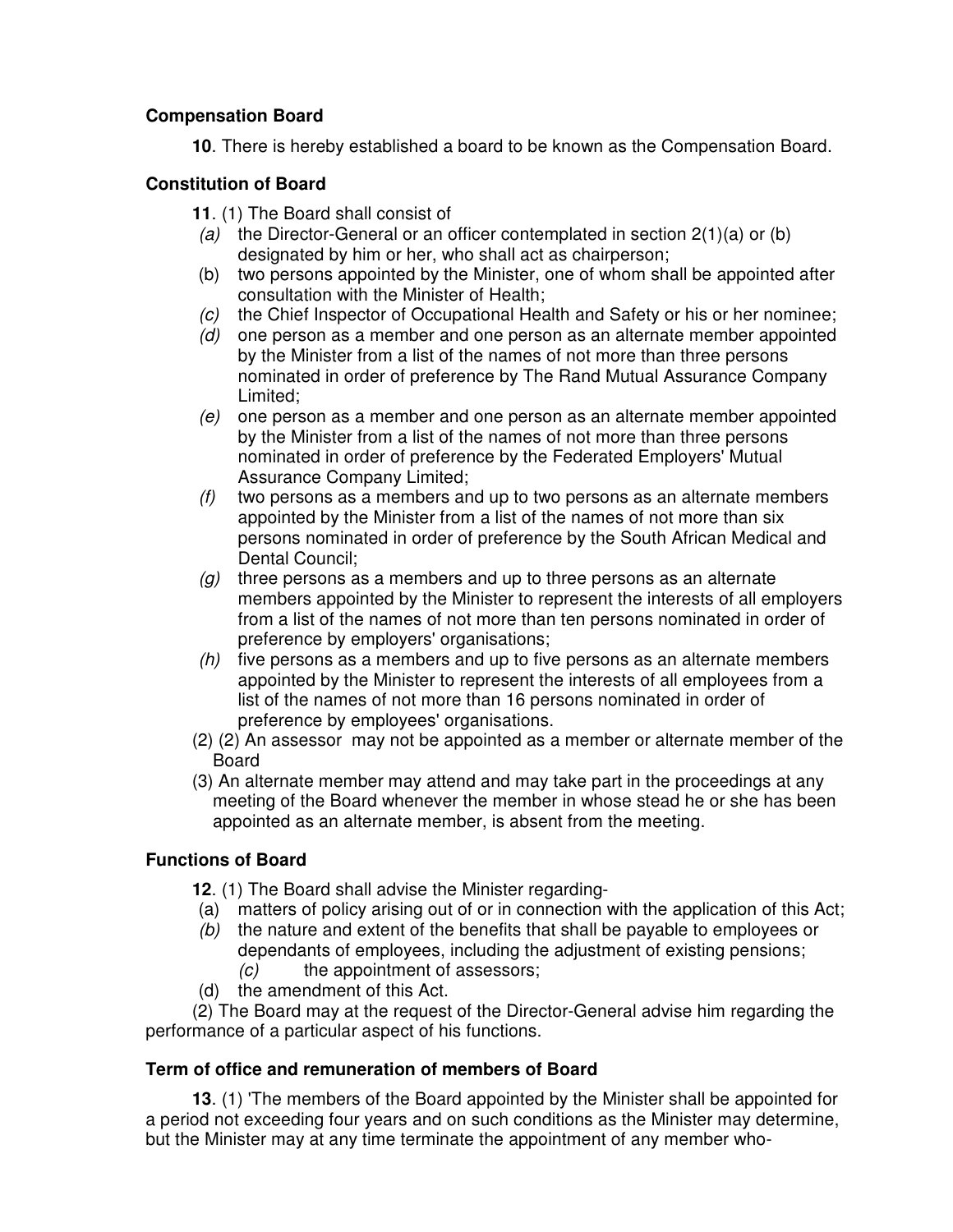- *(a)* has been guilty of misconduct or neglect of duty; or
- *(b)* is not able to perform his functions in terms of this Act properly.
- (2) The Minister may-
- *(a)* at the request of a mutual association referred to in section 11(1)(d) or *(e)* terminate the appointment of a member representing such association; and
- *(b)* terminate the appointment of a member referred to in section 11(1)(g) or *(h)* if in his opinion such member no longer represents the interests on the ground of which he was appointed.

(3) A member of the Board shall be paid the prescribed remuneration and travelling and subsistence allowances out of the compensation fund.

## **Meetings of Board**

**14**. (1) The Board shall meet at the times and places determined by the chairman.

(2) If six or more of the members of the Board request the Director-General in writing with a statement of reasons to convene a meeting, the Director-General shall within 21 days after having received such request convene a meeting of the Board.

(3) A quorum for a meeting of the Board shall be nine members of the Board.

(4) The decision of more than 75 per cent of the members present at a meeting of the Board shall be the decision of the Board.

## **CHAPTER III**

## *Compensation Fund and Reserve Fund*

## **Compensation fund**

**15**. (1) There is hereby established a fund to be known as the compensation fund.

- (2) The compensation fund shall consist of
- (a) any moneys vested in the compensation fund in terms of subsection (3);
- *(b)* the assessments paid by employers in terms of this Act;
- *(c)* any amounts paid by employers to the Director-General in terms of this Act;
- (d) any penalties and fines imposed in terms of this Act other than by a court of law;
- (e) any interest on investments of the compensation fund and the reserve fund;
- *(f)* any amounts transferred from the reserve fund;
- *(g)* the payments made to the Director-General in terms of section 88;
- *(h)* any other amounts to which the compensation fund may become entitled.
- (3) *(a)* The accident fund established by section 64 of the Workmen's

Compensation Act shall, as from the commencement of this Act, cease to exist, and all amounts credited to the accident fund immediately before such commencement, shall as from such commencement vest in the compensation fund.

*(b)* All liabilities and rights, existing as well as accruing, of the accident fund shall devolve upon the compensation fund as from the commencement of this Act.

## **Application of compensation fund**

**16**. (1) The compensation fund shall, subject to the provisions of this Act, be under the control of the Director-General and its moneys shall be applied by the Director-General to-

- *(a)* the payment of compensation, the cost of medical aid or other pecuniary benefits to or on behalf of or in respect of employees in terms of this Act where no other person is liable for such payment;
- *(b)* the maintenance of the reserve fund;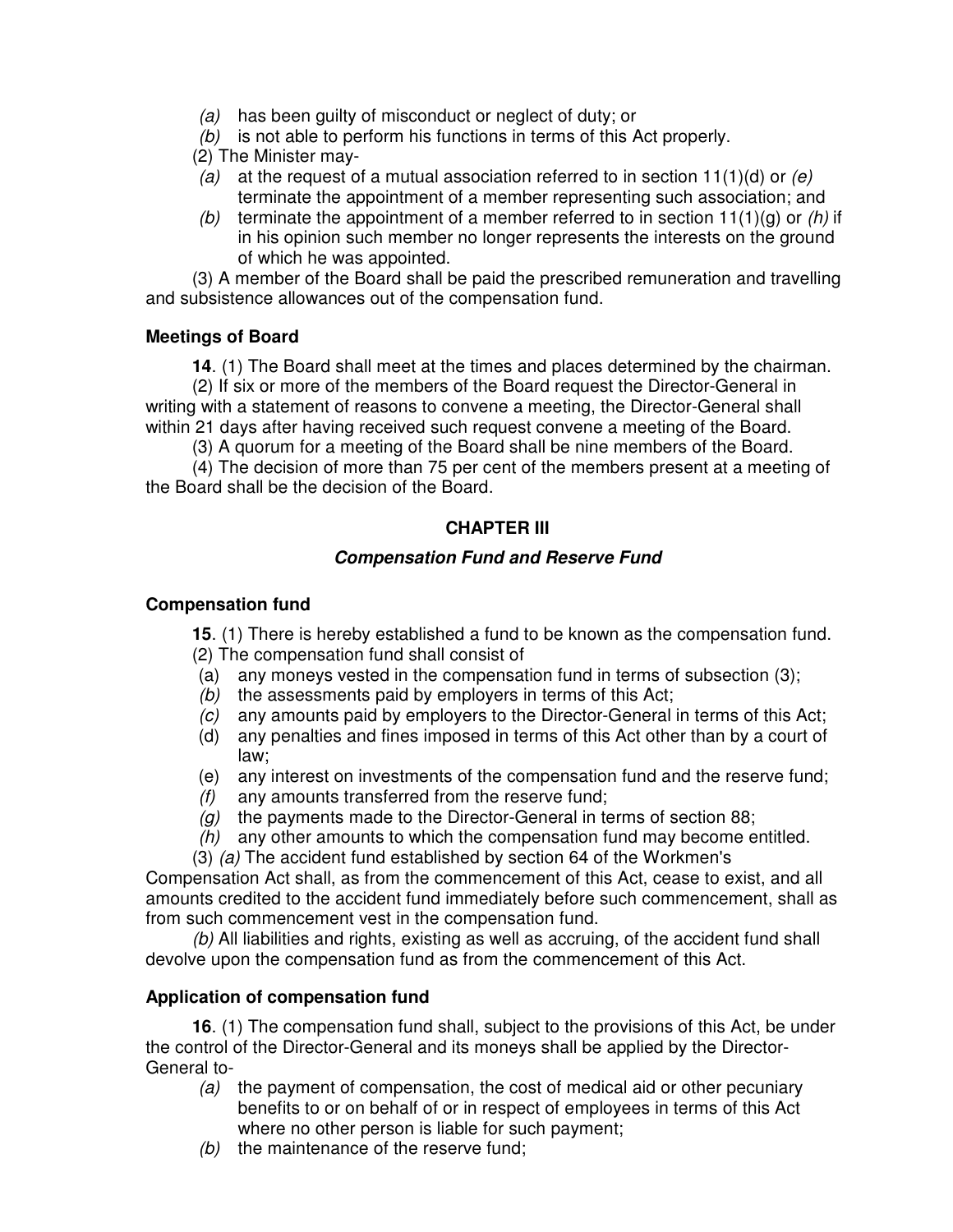- *(c)* the payment of expenses incurred in or in connection with the performance of his functions in terms of section 4(2);
- *(d)* the reimbursement of the National Revenue Fund in respect of remuneration paid in terms of section 2(2);
- *(e)* the payment of the prescribed remuneration and travelling and subsistence allowances to assessors;
- *(f)* the payment of the cost of or in connection with the medical examination of employees;
- *(g)* the payment of witness fees in terms of section 6(6);

*(h)* the payment of any other expenditure incurred by the Director-General in the performance of his functions in terms of this Act.

(2) The Director-General may transfer any surplus in the compensation fund to the reserve fund.

## **Valuation of compensation fund**

**17**. (1) The assets and liabilities of the compensation fund shall from time to time, as the Director-General may consider necessary, but in any event at intervals of not more than three years, be valued by an actuary appointed by the Minister to 1 determine the sufficiency of the fund.

(2) 'The result of the valuation referred to in subsection (l) shall be included in the next annual report of the Director-General succeeding the completion of the valuation.

## **Accounting**

**18**. (1) The Director-General shall receive all money payable to or for the benefit of the compensation fund in terms of this Act, and shall be charged with the responsibility of accounting for all money received and the utilization thereof.

(2) The Director-General may transfer any part of the moneys in the compensation fund and the reserve fund to the Public Debt Director-Generals for investment.

## **Reserve fund**

**19**. (1) There is hereby established a fund to be known as the reserve fund, consisting of cash or investments or both.

- (2) The amount of the reserve fund shall be determined by the Director-General.
- (3) The objects of the reserve fund are-
	- (a) to provide for unforeseen demands on the compensation fund;
	- (b) to stabilize the tariffs of assessment.
- (4) Payments out of the reserve fund shall take place on the authorization of the commissioner.
- (5) The reserve fund established in terms of section 66 of the Workmen's Compensation Act shall, as from the commencement of this Act, cease to exist, and all amounts credited to the said reserve fund immediately before such commencement shall as from such commencement vest in the reserve fund established by subsection (1).

## **Accounts and audit**

**20**. (1) The Director-General shall keep such accounts, including an account with a bank contemplated in the Banks Act, 1990 (Act No. 94 0f 1990) and records as are necessary for the exercise of proper control over the compensation fund and the reserve fund, and shall prepare yearly balance sheets made up to the last day of the financial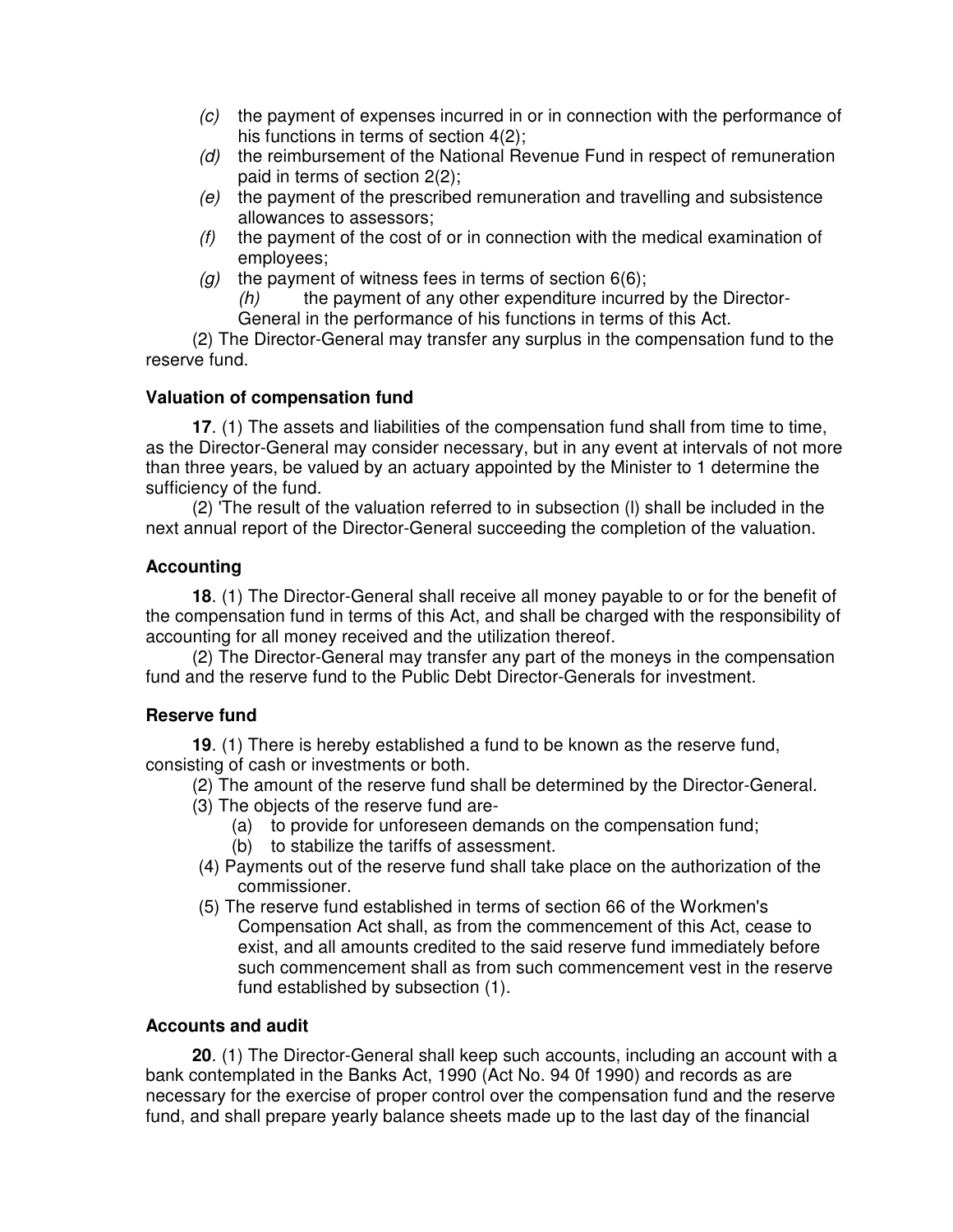year, showing in all necessary detail the assets and liabilities and the revenue and expenditure of the funds.

(2) The accounts of the said funds shall be audited by the Auditor-General, and the cost of such audit shall be paid out of the compensation fund.

(3) The Director-General shall, as soon as possible after the completion of the balance sheets referred to in subsection (1), submit a copy thereof and a copy of the report referred to in section 4(1)(n) to the Minister, who shall table such copies 5 in Parliament within 30 days after receipt thereof, if Parliament is in ordinary session or, if Parliament is not in ordinary session, within 30 days of the commencement of its next ensuing ordinary session.

#### **Income of funds exempt from tax**

**21**. The income of the compensation fund and the reserve fund, including income from any investments, shall be exempt from income tax.

#### **CHAPTER IV**

#### *Compensation for occupational injuries*

#### **Right of employee to compensation**

**22.** (1) If an employee meets with an accident resulting in his disablement or death such employee or the dependants of such employee shall, subject to the provisions of this Act, be entitled to the benefits provided for and prescribed in this Act.

(2) No periodical payments shall be made in respect of temporary total disablement or temporary partial disablement which lasts for three days or less.

(3) *(a)* If an accident is attributable to the serious and wilful misconduct of the employee, no compensation shall be payable in terms of this Act, unless-

- (i) the accident results in serious disablement; or
- (ii) the employee dies in consequence thereof leaving a dependant wholly financially dependent upon him.

*(b)* Notwithstanding paragraph *(a)* the Director-General may, and the employer individually liable or mutual association concerned, as the case may be, shall, if ordered thereto by the Director-General, pay the cost of medical aid or such portion thereof as the Director-General may determine.

(4) For the purposes of this Act an accident shall be deemed to have arisen out of and in the course of the employment of an employee notwithstanding that the employee was at the time of the accident acting contrary to any law applicable to his employment or to any order by or on behalf of his employer, or that he was acting without any order of his employer, if the employee was, in the opinion of the Director-General, so acting for the purposes of or in the interests of or in connection with the business of his employer.

(5) For the purposes of this Act the conveyance of an employee free of charge to or from his place of employment for the purposes of his employment by means of a vehicle driven by the employer himself or one of his employees and specially provided by his employer for the purpose of such conveyance, shall be deemed to take place in the course of such employee's employment.

#### **Accidents outside Republic**

**23.** (1) (a) If an employer carries on business chiefly in the Republic and an employee of his ordinarily employed in the Republic, meets with an accident while temporarily employed outside the Republic, such employee shall, subject to paragraph *(c) ,* be entitled to compensation as if the accident had happened in the Republic.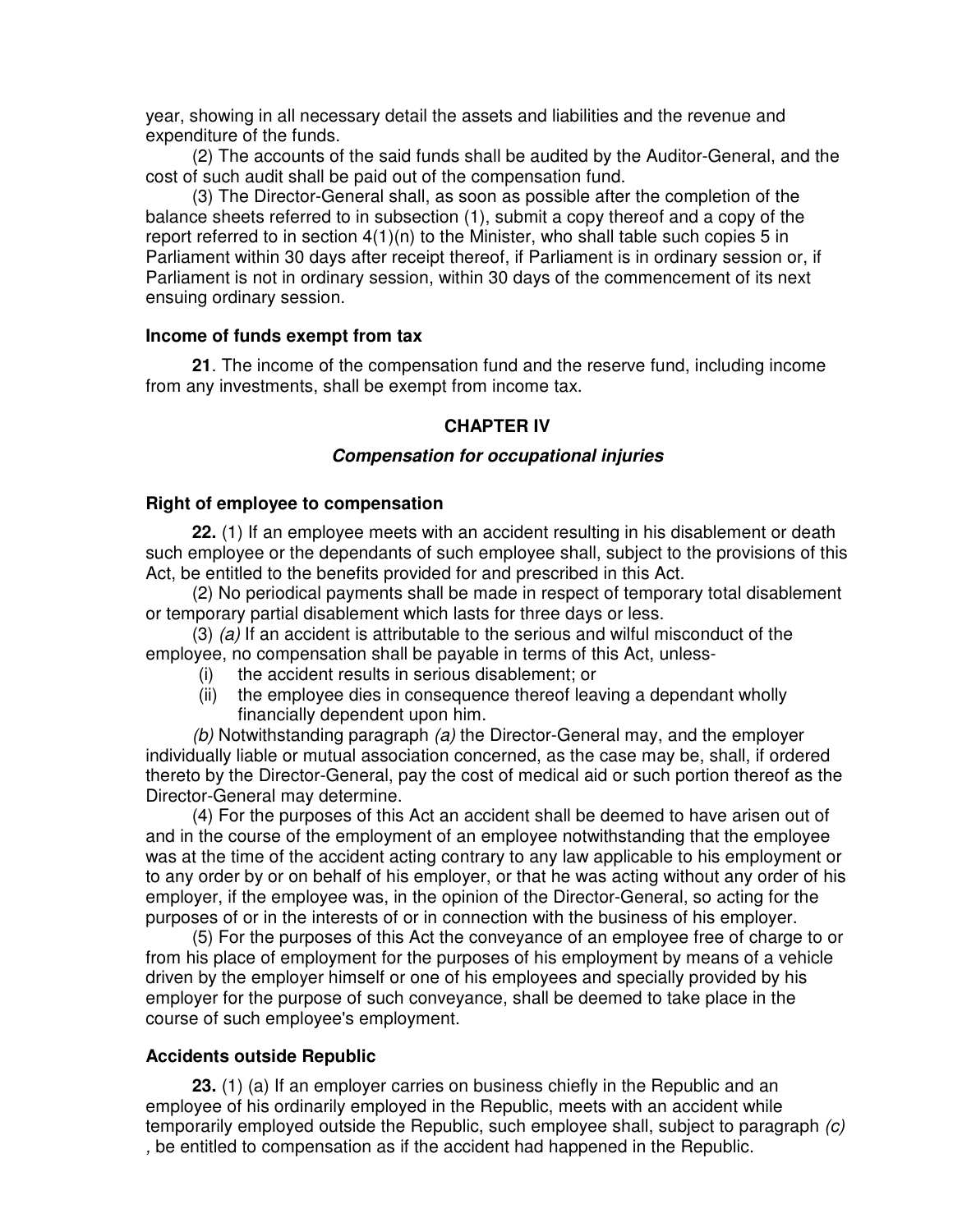(b) The amount of compensation contemplated in paragraph *(a)* shall be determined on the basis of the earnings which the employee, in the opinion of the Director-General, would have received if he had remained in the Republic.

*(c)* This subsection shall cease to apply to an employee after he has been employed outside the Republic for a continuous period of 12 months, save by agreement between the Director-General, the employee and the employer concerned, and subject to such conditions as the Director-General may determine.

(2) If an employee resident in the Republic meets with an accident while employed in, on or above the continental shelf, such employee shall be entitled to compensation as if the accident had happened in the Republic.

(3) *(a)* If an employer carries on business chiefly outside the Republic and an employee of his ordinarily employed outside the Republic, meets with an accident while temporarily employed in the Republic, such employee shall not be entitled to compensation unless the employer has previously agreed with the Director-General that such employee shall be entitled to compensation and, where applicable, has paid the necessary assessments in respect of him.

*(b)* An employee referred to in paragraph *(a)* who is so temporarily employed in the Republic for a continuous period of more than 12 months, shall be deemed to be ordinarily employed by such employer in the Republic.

(4) If, in terms of the law of the state in which an accident happens, an employee, in the circumstances referred to in subsection (1), is entitled to compensation or if an employee meets with an accident in the circumstances referred to in subsection (2) or in the Republic and he would be entitled to compensation in terms of the law of any other state as well as in terms of this Act, he shall by written notice to the Director-General elect to claim compensation either in terms of this Act or in terms of the law of the other state.

#### **Application of Act to seamen and airmen**

**24.** This Act shall apply to a seaman or airman-

- *(a)* while employed on a South African ship or aircraft;
- *(b)* while, subject to section 23(3), employed in the Republic on any other ship or aircraft.

#### **Accidents during training for or performance of emergency services**

**25.** If an employee meets with an accident-

- (a) while he is, with the consent of his employer, being trained in organized first aid, ambulance or rescue work, fire-fighting or any other emergency service;
- *(b)* while he is engaged in or about his employer's mine, works or premises in organized first aid, ambulance or rescue work, fire-fighting or any other emergency service;
- *(c)* while he is, with the consent of his employer, engaged in any organized first aid, ambulance or rescue work, fire-fighting or other emergency service on any mine, works or premises other than his employer's,

such accident shall, for the purposes of this Act, be deemed to have arisen out of and in the course of his employment.

#### **Special circumstances in which Director-General may refuse award**

**26.** If a right to compensation in terms of this Act arises owing to the death or disablement of an employee as a result of an accident, the Director-General may refuse to award the whole or a portion of such compensation and the Director-General, or, if authorized thereto by the Director-General, the employer individually liable or mutual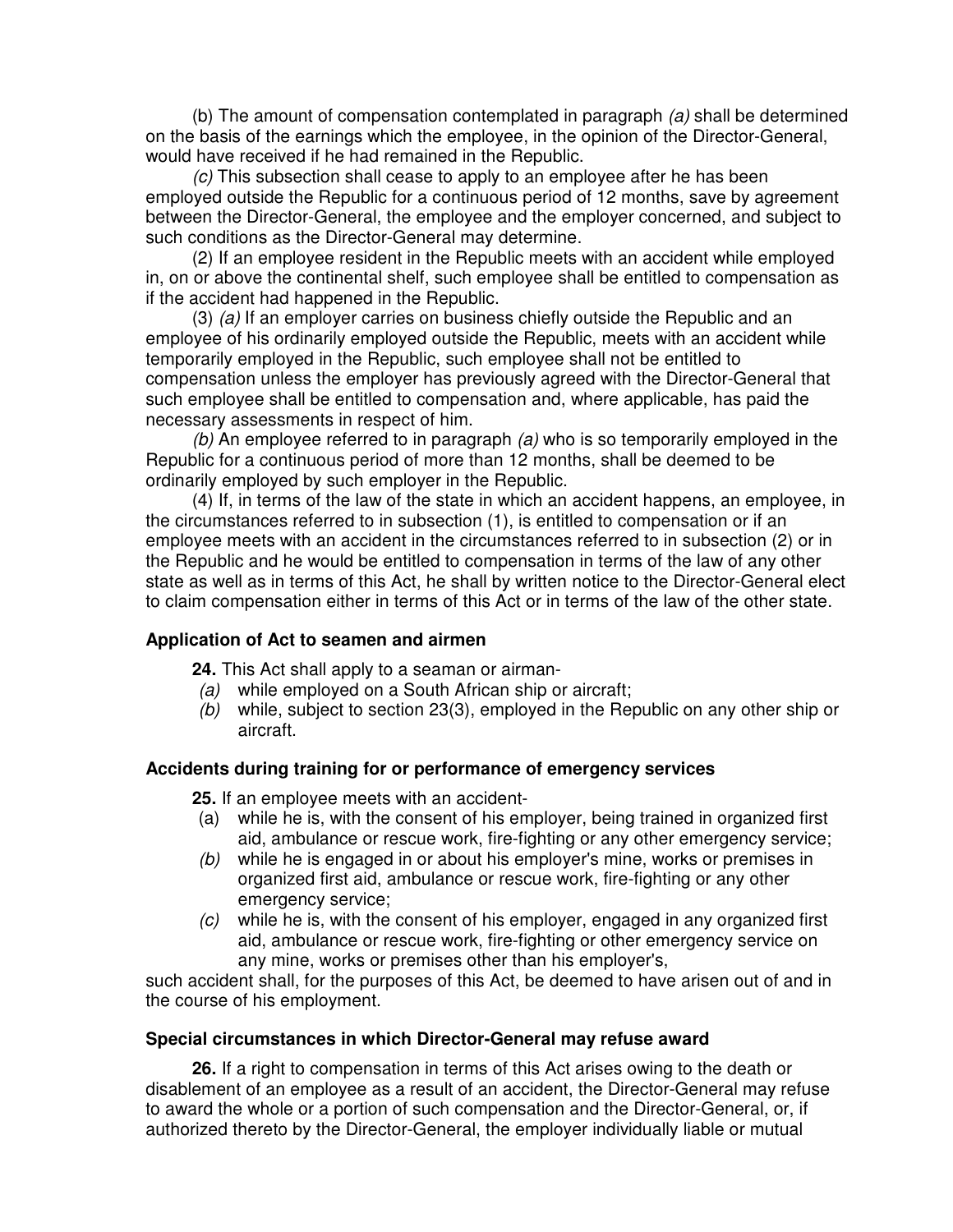association concerned, as the case may be, may also refuse to pay the whole or any portion of the cost of medical aid-

- *(a)* if the employee at any time represented to the employer or the Director-General, knowing the information to be false, that he was not then suffering from or had not previously suffered from a serious injury or occupational disease or any other serious disease, and such an accident was caused by, or the death resulted from or the disablement resulted from or was aggravated by, such injury or disease; or
- *(b)* if, in the opinion of the Director-General, the death was caused, or the disablement was caused, prolonged or aggravated, by the unreasonable refusal or wilful neglect of the employee to submit to medical aid in respect of any injury or disease, whether caused by the accident or existing before the accident.

#### **Special circumstances in which Director-General may make award**

**27.** If in a claim for compensation in terms of this Act it appears to the Director-General that the contract of service or apprenticeship or learnership of the employee concerned is invalid, he may deal with such claim as if the contract was valid at the time of the accident.

#### **Employee requiring constant help**

**28.** If the injury in respect of which compensation is payable causes disablement of such a nature that the employee is unable to perform the essential actions of life without the constant help of another person, the Director-General may in addition to any other benefits in terms of this Act grant an allowance towards the cost of such help.

#### **Liability for payment of compensation**

**29.** If an employee is entitled to compensation in terms of this Act, the Director-General or the employer individually liable or the mutual association concerned, as the case may be, shall be liable for the payment of such compensation.

#### **Mutual associations**

**30.** (1) The Minister may, for such period and subject to such conditions as he may determine, issue a licence to carry on the business of insurance of employers against their liabilities to employees m terms of this Act to a mutual association which was licensed on the date of commencement of this Act in terms of section 95(1) of the Workmen's Compensation Act: Provided that the Minister may, from time to time, order that, in addition to any securities deposited in terms of the Insurance Act, 1943 (Act No. 27 of 1943), and the Workmen's Compensation Act, securities considered by the Director-General to be sufficient to cover the liabilities of the mutual association in terms of this Act be deposited with the Director-General or his or her nominee.

(2) Subject to the provisions of subsection (4), a security so deposited shall be used solely for making good the default of the association concerned in respect of any liability of an employer in terms of this Act, and for payment of any expenses lawfully incurred in connection with such making good or the enforcement of such liability.

(3) The Minister may from time to time determine the conditions upon which, the manner in which and the period within which any such security shall be made available to a person entitled to payment therefrom.

(4) If the Minister is satisfied that the whole or any portion of such security is no longer necessary and that the association concerned is not in a position to incur a liability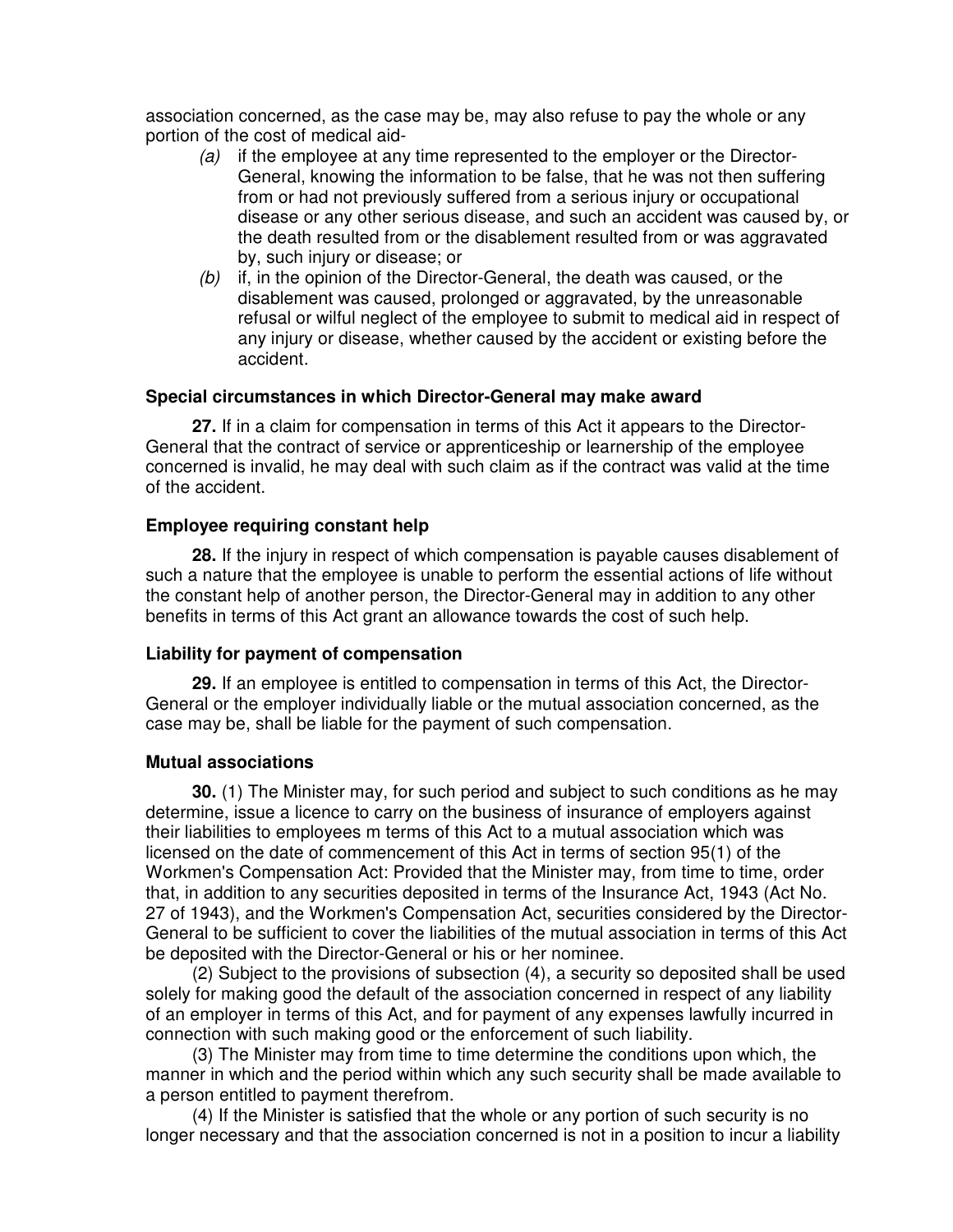payable therefrom, he shall cause such security, or portion thereof, to be returned to such association.

(5) If an association has deposited with the Director-General or his or her nominee any such security and thereafter fails to meet in full any of its liabilities in terms of this Act, or is placed in liquidation, then, notwithstanding the provisions of any other law, such security shall vest in the Director-General for the purpose of the liabilities of the association in terms of this Act.

(6) If at any time the Minister is satisfied that a mutual association has failed to comply with any of the conditions imposed by him or her under subsection (1), he or she may suspend or withdraw the licence issued to that association under the said subsection.

#### **Security for payment of compensation and cost of medical aid by employers individually liable**

**31.** (1) The Director-General may order an employer individually liable to deposit 4 such securities as in the opinion of the Director-General are sufficient to cover the liabilities of the employer in terms of this Act.

(2) If an employer has deposited with the Director-General any such security and thereafter fails to meet in full his liabilities in terms of this Act, the Director-General may apply such security to pay those liabilities, and he may deposit any unused 5 balance in the compensation fund and apply it for the payment of future liabilities of that employer in terms of this Act.

#### **Compensation may not be alienated or reduced**

**32.** (1) Notwithstanding anything to the contrary in any other law contained, compensation shall not-

- (a) be ceded or pledged;
- *(b)* be capable of attachment or any form of execution under a judgement or order of a court of law;
- *(c)* **deleted**
- *(d)* be set off against any debt of the person entitled to the compensation.

(2) Notwithstanding subsection (1), the Director-General or the mutual association concerned, as the case may be, may pay compensation payable to an employee in whole or in part to the employer to the extent to which such employer has made payments to the employee in respect of disablement arising out of an occupational injury or disease.

#### **Cession or relinquishment of benefits void**

**33.** Any provision of an agreement existing at the commencement of this Act or concluded thereafter in terms of which an employee cedes or purports to cede or relinquishes or purports to relinquish any right to benefits in terms of this Act, shall be void.

#### **Compensation not to form part of deceased employee's estate**

**34.** Compensation in terms of this Act owing to the death of an employee shall not form part of his estate.

#### **Substitution of compensation for other legal remedies**

**35.** (1) No action shall lie by an employee or any dependant of an employee for the recovery of damages in respect of any occupational injury or disease resulting in the disablement or death of such employee against such employee's employer, and no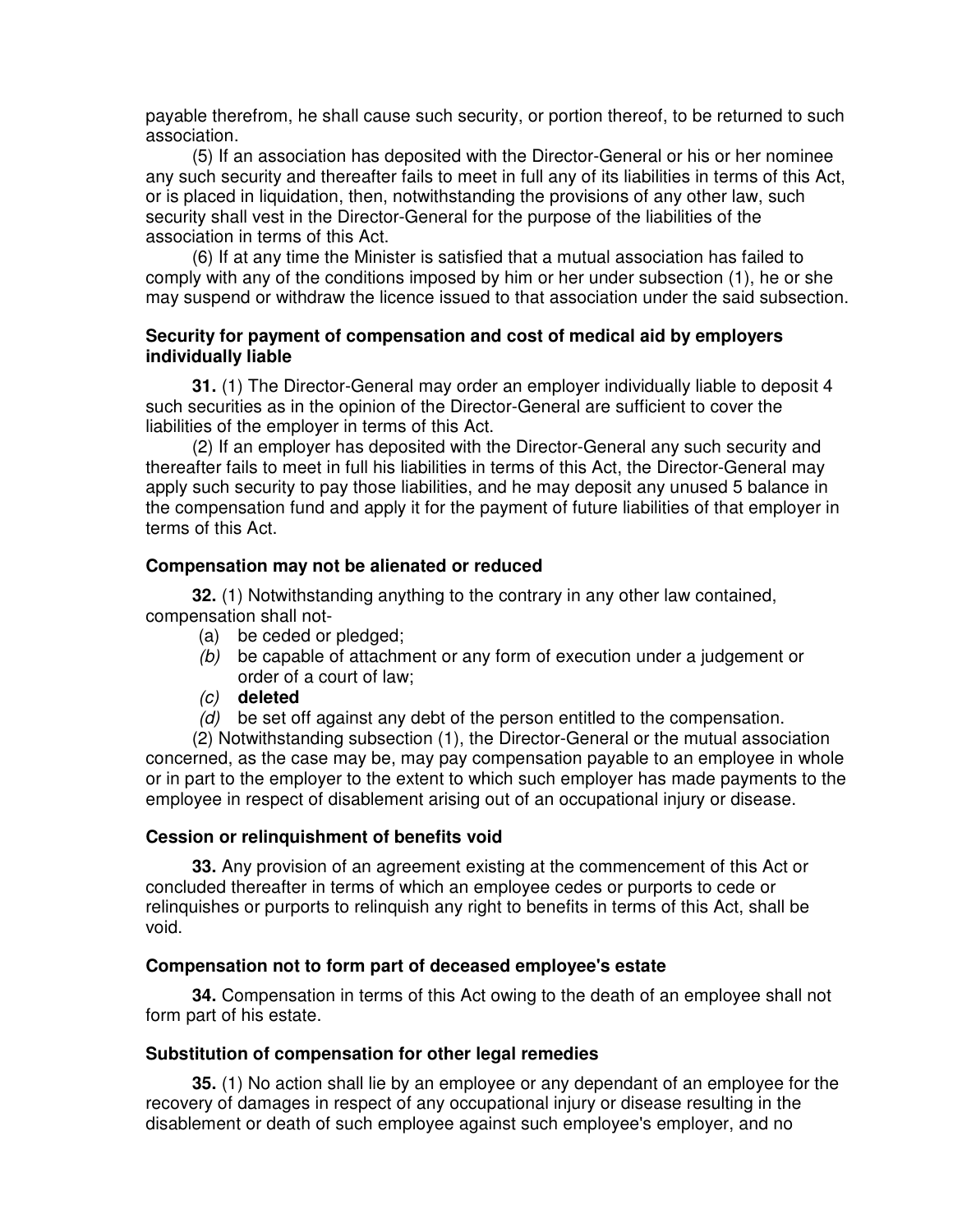liability for compensation on the part of such employer shall arise save under the provisions of this Act in respect of such disablement or death.

(2) For the purposes of subsection (1) a person referred to in section *56(1)(b), (c),* (d) and *(e)* shall be deemed to be an employer.

### **Recovery of damages and compensation paid from third parties**

**36.** (1) If an occupational injury or disease in respect of which compensation is payable, was caused in circumstances resulting in some person other than the employer of the employee concerned (in this section referred to as the "third party") being liable for damages in respect of such injury or disease-

- *(a)* the employee may claim compensation in terms of this Act and may also institute action for damages in a court of law against the third party; and
- *(b)* the Director-General or the employer by whom compensation is payable may institute action in a court of law against the third party for the recovery of compensation that he is obliged to pay in terms of this Act.

(2) In awarding damages in an action referred to in subsection *(1)(a)* the court shall have regard to the compensation paid in terms of this Act.

(3) In an action referred to in subsection *(1)(b)* the amount recoverable shall not exceed the amount of damages, if any, which in the opinion of the court would have been awarded to the employee but for this Act.

(4) For the purposes of this section compensation includes the cost of medical aid already incurred and any amount paid or payable in terms of section 28, 54(2) or 72(2) and, in the case of a pension, the capitalized value as determined by the Director-General of the pension, irrespective of whether a lump sum is at any time paid in lieu of the whole or a portion of such pension in terms of section 52 or 60, and periodical payments or allowances, as the case may be.

#### **Threats and compulsion**

**37.** Any person who threatens an employee or in any manner compels or influences an employee to do something resulting in or directed at the deprivation of that employee's right to benefits in terms of this Act, shall be guilty of an offence.

## **CHAPTER V**

#### *Claims for compensation*

#### **Notice of accident by employee to employer**

**38.** (1) Written or verbal notice of an accident shall, as soon as possible after such accident happened, be given by or on behalf of the employee concerned to the employer, and notice of the accident may also be given as soon as possible to the commissioner in the prescribed manner.

(2) Failure to give notice to an employer as required in subsection (1) shall not bar a right to compensation if it is proved that the employer had knowledge of the accident from any other source at or about the time of the accident.

(3) Subject to section 43, failure to give notice to an employer as required in subsection (l), or any error or inaccuracy in such notice, shall not bar a right to compensation if in the opinion of the Director-General-

*(a)* the compensation fund or the employer or mutual association concerned, as the case may be, is not or would not be seriously prejudiced by such failure, error or inaccuracy if notice is then given or the error or inaccuracy is corrected;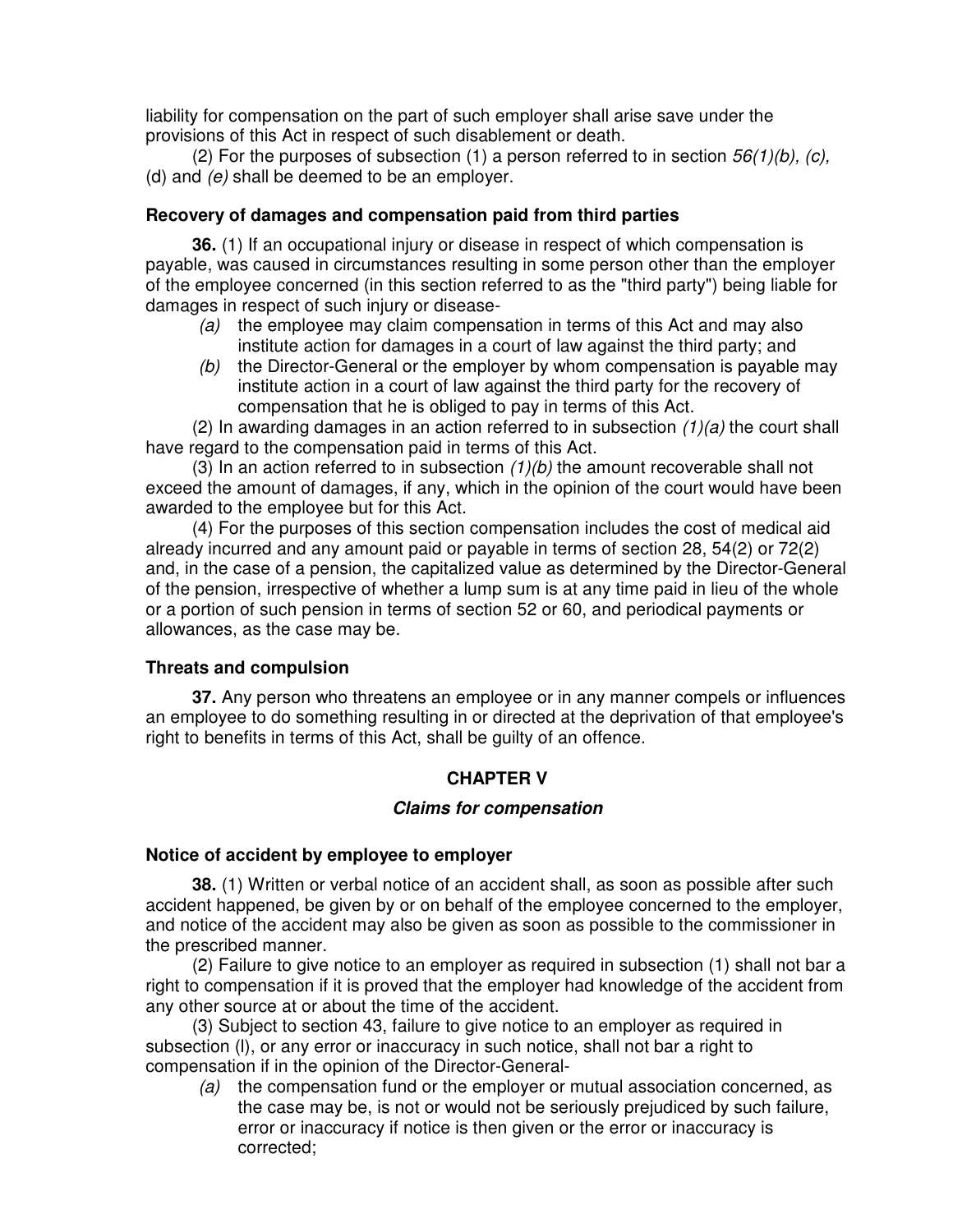*(b)* such failure, error or inaccuracy was caused by an oversight, absence from the Republic or other reasonable cause.

(4) If a seaman or airman meets with an accident, the person in command or the owner of the ship or aircraft, as the case may be, shall for the purposes of this section and sections 39, 40, 41 and 43 be deemed to be the employer.

#### **Notice of accident by employer to commissioner**

**39.** (1) Subject to the provisions of this section an employer shall within seven days after having received notice of an accident or having learned in some other way that an employee has met with an accident, report the accident to the commissioner in the prescribed manner.

(2) For the purposes of subsection (1) an employer referred to in section  $84(1)(a)(i)$ means, in the case of-

- (a) the national and provincial spheres of government, the respective heads of department referred to in section 7(3) of the Public Service Act, 1994 (Proclamat No. 103 0f 1994);
- (b) Parliament, the Secretary to Parliament;
- (c) a provincial legislature, the Secretary of the provincial legislature in question.

 $(3)(a)$  An employer referred to in section  $84(1)(a)(ii)$  shall within 60 days after the commencement of this Act and an employer refered to in section 84(1)(a)(iii) shall within 30 days after having been granted exemption under section 84(2) furnish the commissioner in the prescribed manner with the name of a person who shall be responsible to report on behalf of such employer accidents as required by subsection (1) (in this section referred to the "responsible person").

*(b)* If such employer individually liable thereafter designates some other person as the responsible person such employer shall within 30 days after such designation notify the commissioner thereof in the prescribed manner.

(4) Notwithstanding subsection (1) the Director-General may upon application authorize an employer individually liable to report accidents at such intervals and in such manner as the Director-General may determine.

(5) An employer referred to in section 84(1)(b) shall report accidents to the mutual association concerned in the prescribed manner.

(6) An employer, excluding an employer referred to in section 84(1)(a)(i), (ii) and (iii), who fails to comply with subsection (1) shall be guilty of an offence.

(7) For the purposes of this section an accident includes any injury reported by an employee to his employer, if the employee when reporting the injury alleges that it arose out of and in the course of his employment and irrespective of the fact that in the opinion of the employer the alleged accident did not so arise out of and in the course thereof.

(8) If an employer, excluding an employer referred to in section  $84(1)(a)(i)$ , (ii) and (iii) fails to report in the prescribed manner an accident which has happened to an employee in his, her or its service within seven days after having received notice thereof or having learned thereof in some other manner, the Director-General may impose a fine of not more than the full amount of the compensation payable in respect of such accident upon him, her or it in addition to any other penalty to which he, she or it may be liable.

(9) If a fine is in terms of subsection (8) imposed upon an employer referred to in section 84(1)(b), and is paid to the Director-General or recovered by him, such fine shall be paid over to the mutual association concerned.

(10) For the purposes of subsection (8) compensation includes the cost of medical aid and any amount paid or payable in terms of section 28, 54(2) or 72(2) and, in the case of a pension, the capitalized value as determined by the Director-General of the pension, irrespective of whether a lump sum is at any time paid in lieu of the whole or a portion of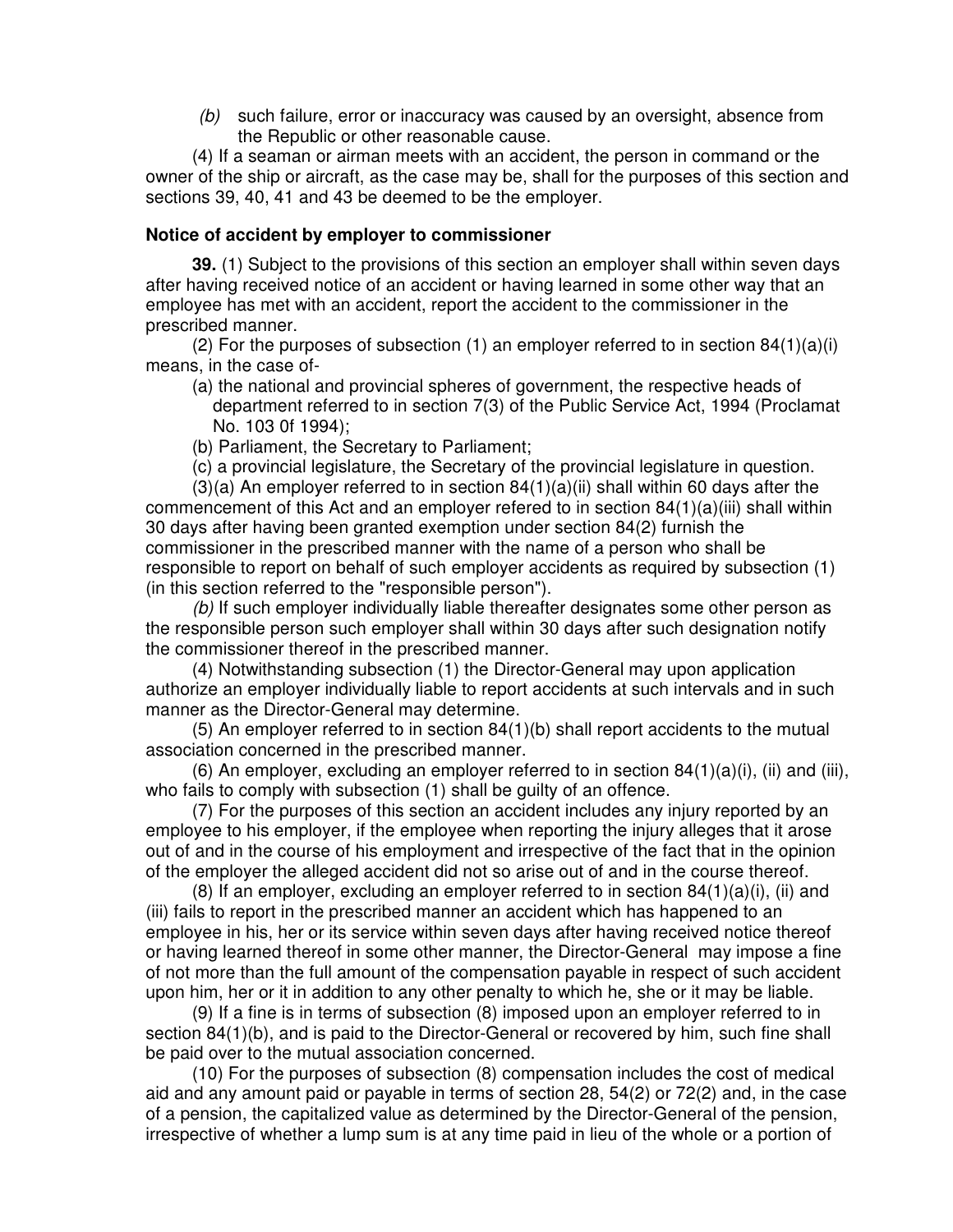such pension in terms of section 52 or 60, and periodical payments or allowances, as the case may be.

(11) If the Director-General is of the opinion that the failure referred to in subsection (8) was not wilful or was due to a cause over which the employer had no control or that the payment of the full amount of the compensation payable in 3l respect of such accident, including the capitalized value as determined in subsection (10), will probably result in the insolvency of the employer concerned or, in the case of an employer that is a company, its liquidation, the Director-General may on such conditions as he may think fit-

*(a)* reduce or remit any fine imposed by him;

*(b)* permit the employer to pay the fine in such instalments as he may determine.

(12) An employer shall at the request of an employee or the dependant of an employee furnish such employee or dependant with a copy of the notice of the accident furnished by the employer to the commissioner in respect of a claim for compensation by such employee or dependant.

#### **Inquiry by Director-General into accident**

**40.** (1) The Director-General shall, after having received notice of an accident or having learned in some other way that an employee has met with an accident, make such inquiry as he may deem necessary to enable him to decide upon any claim or liability in terms of this Act.

(2) An employee or employer shall, at the request of the Director-General, furnish such further particulars regarding the accident and injuries concerned as the Director-General may require.

(3) The Director-General shall, at the request of an injured employee or his employer, furnish such information as the Director-General may deem necessary to enable that employee or employer to comply with the provisions of this Act.

(4) An employer who fails to comply with the provisions of this section shall be guilty of an offence.

 $(5)$  Notwithstanding section  $4(1)(c)$ , the Director-General may refuse to adjudicate on the claim of an employee who fails to comply with subsection (2).

#### **Particulars in support of claim**

**41.** (1) An employee who has met with an accident shall, when reporting the accident or thereafter at the request of the employer or commissioner, furnish such information and documents as may be prescribed or as the employer or commissioner may direct.

(2) Subject to section 62, an employer shall within seven days after having received a claim medical report or other documents or information concerning such claim send such claim, report, documents or information to the commissioner.

#### **Employee to submit to medical examination**

**42.** (1) An employee who claims compensation or to whom compensation has been paid or is payable shall when so required by the Director-General or the employer or mutual association concerned, as the case may be, after reasonable notice, submit himself at the time and place mentioned in the notice to an examination by the medical practitioner designated by the Director-General or the employer or mutual association concerned.

(2) Such expenses incurred by the employee to comply with the provisions of this section as the Director-General may deem necessary and reasonable, and the prescribed remuneration for a medical examination in terms of this section, shall be paid by the party requiring the examination.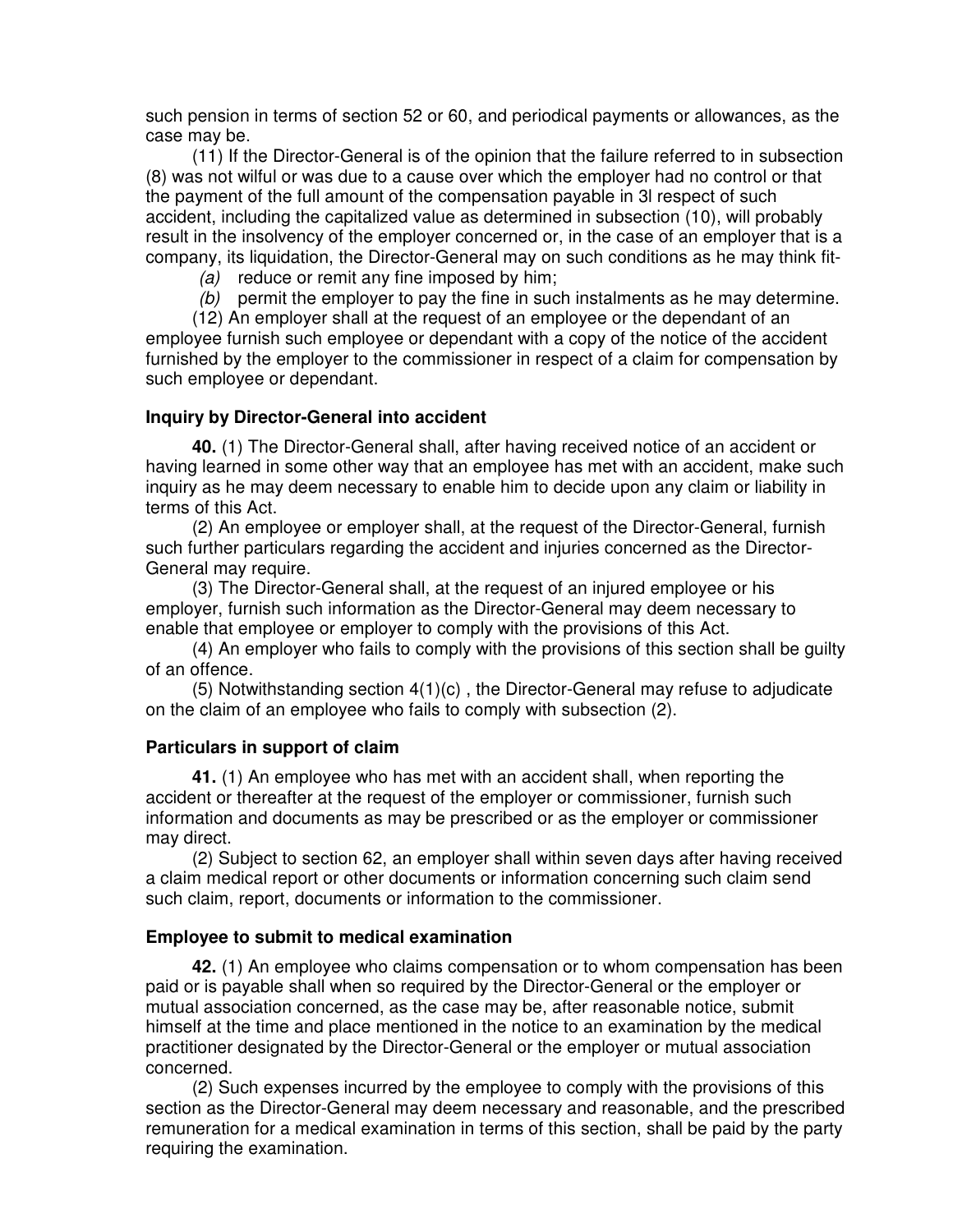(3) If, in the opinion of any medical practitioner the employee is not capable of calling upon the designated medical practitioner, the employee shall inform the party requiring the examination thereof or cause him to be so informed, and the designated medical practitioner shall then examine the employee at a time and place as agreed upon.

(4) An employee shall be entitled at his own expense to have a medical practitioner or chiropractor of his choice present at an examination by a designated medical practitioner.

#### **Claim for compensation**

**43.** (1)*(a)* A claim for compensation in terms of this Act shall be lodged by or on behalf of the claimant in the prescribed manner with the commissioner or the employer or the mutual association concerned, as the case may be, within 12 months after the date of the accident or, in the case of death, within 12 months after the date of death.

*(b)* If a claim for compensation is not lodged as prescribed in paragraph *(a),* such claim for compensation shall not be considered in terms of this Act, except where the accident concerned has been reported in terms of section 39.

(2) Notwithstanding subsection  $(1)(a)$  a claim for compensation by any seaman or airman may be lodged with the person in command of the ship or aircraft concerned, as the case may be, except if such seaman or airman is himself the person in command.

(3) If any seaman or airman meets with an accident outside the Republic resulting in death, a claim for compensation shall be instituted within 12 months after news of the death has been received by any dependant claiming compensation.

(4) The provisions of section 38 shall apply *mutatis mutandis* in respect of any failure to institute a claim or in respect of any error or inaccuracy in a claim instituted in terms of this section.

#### **Prescription**

**44.** A right to benefits in terms of this Act shall lapse if the accident in question is not brought to the attention of the commissioner or of the employer or mutual association concerned, as the case may be, within 12 months after the date of such accident.

#### **Consideration of claim**

**45.** (1) The Director-General shall consider and adjudicate on a claim for compensation, and for that purpose may carry out such investigation as he may deem necessary or he may formally hear the claim.

(2) If the Director-General decides upon a formal hearing, he shall in the prescribed manner give notice of the date, time and place of the hearing to the claimant and employer.

(3) If the Director-General considers it necessary that any person including the claimant and the employer, should be present at a formal hearing to be interrogated, he may issue a subpoena for the appearance of such witness.

(4) Upon application by a person who in the opinion of the Director-General has a sufficient interest in the subject of a formal hearing, the Director-General shall issue a subpoena for the appearance of a person except if he is of the opinion that such person cannot further the investigation , in which case the Director-General shall issue a subpoena only if the party applying therefor deposits with the Director-General a sum sufficient to cover the necessary expenses to be incurred by the witness as well as the cost of the service of such subpoena.

(5) The provisions of section 6 shall apply *mutatis mutandis* to a person subpoenaed in terms of subsection (3) or (4).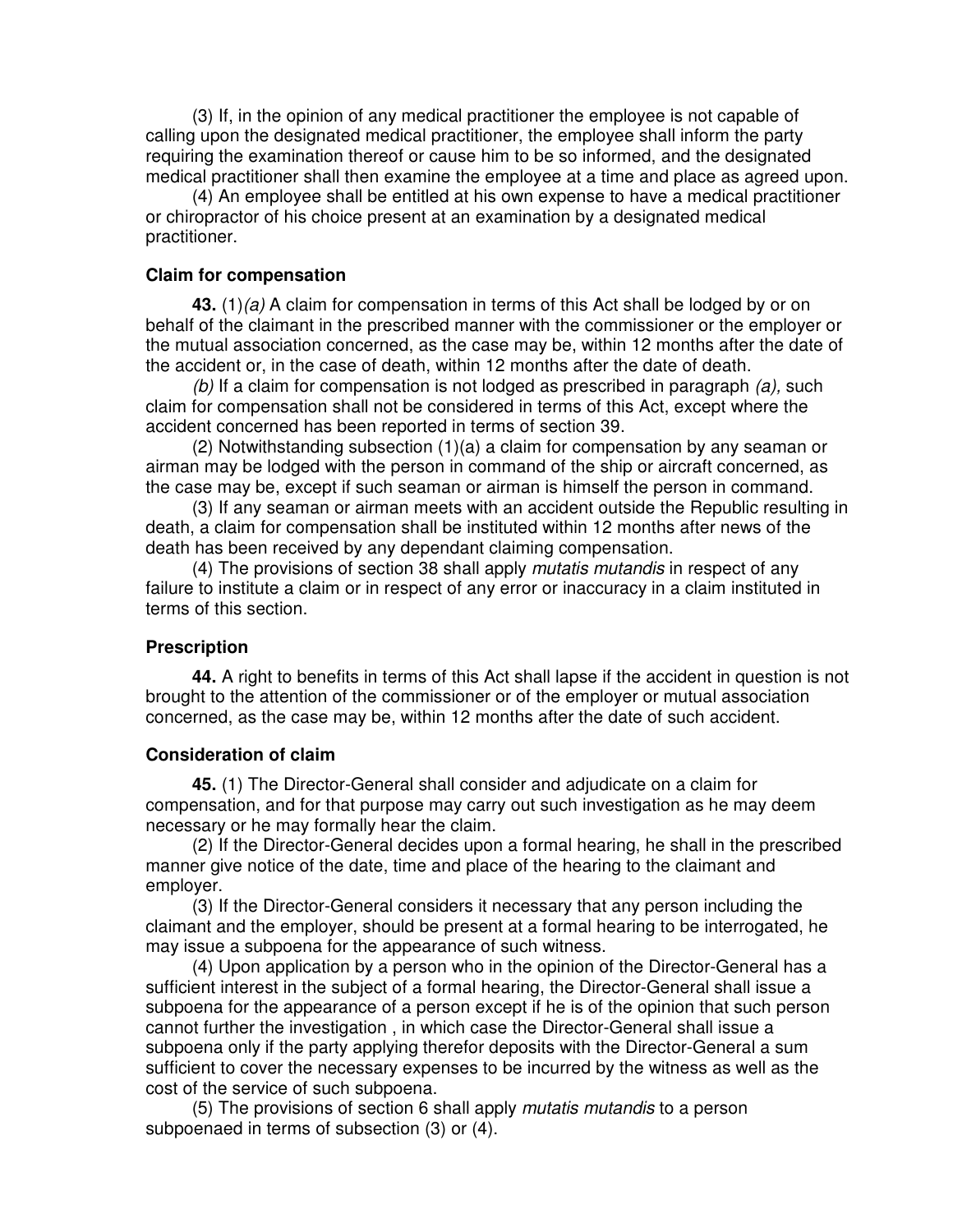(6) The Director-General may from time to time adjourn a formal hearing to a date, time and place determined by him.

(7) The Director-General shall keep or cause to be kept a record of the proceedings at a formal hearing, and upon payment of the prescribed fees any person may obtain a copy of such record.

#### **Appearance of parties**

**46.** (1) *(a)* Every party to a claim for compensation or his representative may appear before the Director-General at a formal hearing.

*(b)* The Director-General may designate any person to investigate a claim, attend aformalhearing,cross-examinewitnesses,adducerebuttingevidenceandpresent arguments.

(2) No person other than an advocate or attorney shall be entitled to any fees or remuneration except such necessary expenses as the Director-General may allow.

(3) No fees or remuneration shall be claimed from an employee or employer except with the approval of the Director-General.

(4) *(a)* The Director-General may of his or her own motion or on an *ex parte* application by a party to a claim for compensation , order any attorney employed by such party or a representative who has allegedly, contrary to subsection (2), claimed fees or remuneration, to submit to him or her a statement showing what he or she has received or contracted to receive from his or her client, and to submit for taxation his or her bill of costs, including attorney and client costs, against such client.

*(b)* Upon such taxation the Director-General may allow such fees, costs and expenses as he may consider reasonable in the circumstances.

*(c)* If an amount has been paid in excess of the amount allowed upon taxation, the excess shall be refunded to the person concerned, and any agreement in terms of which such an excess is otherwise payable shall be void as to that excess.

(5) The provisions of subsections (2), (3) and (4) shall also apply to any act in connection with a claim for compensation which is not the subject of a formal hearing.

(6) Any person who agrees or attempts to collect any money contrary to the provisions of this section shall be guilty of an offence.

#### **CHAPTER VI**

#### *Determination and calculation of compensation*

#### **Compensation for temporary total or partial disablement**

**47.** *(1)(a)* Compensation for temporary total disablement shall be calculated on the basis set out in item 1 of Schedule 4 subject to the minimum and maximum amounts.

*(b)* **deleted**

(2) Compensation for temporary partial disablement shall consist of such portion of the amount calculated in terms of subsection (1) as the Director-General may consider equitable.

(3) *(a)* Notwithstanding section 29 the employer in whose service an employee is at the time of the accident shall be liable for the payment of the compensation referred to in subsection (1) for the first three months from the date of accident.

*(b)* After the expiry of the said three months, compensation so paid by such employer shall be repaid to the employer by the Director-General or mutual association concerned, as the case may be.

*(c)* An employer who fails to comply with paragraph (a) shall be guilty of an offence.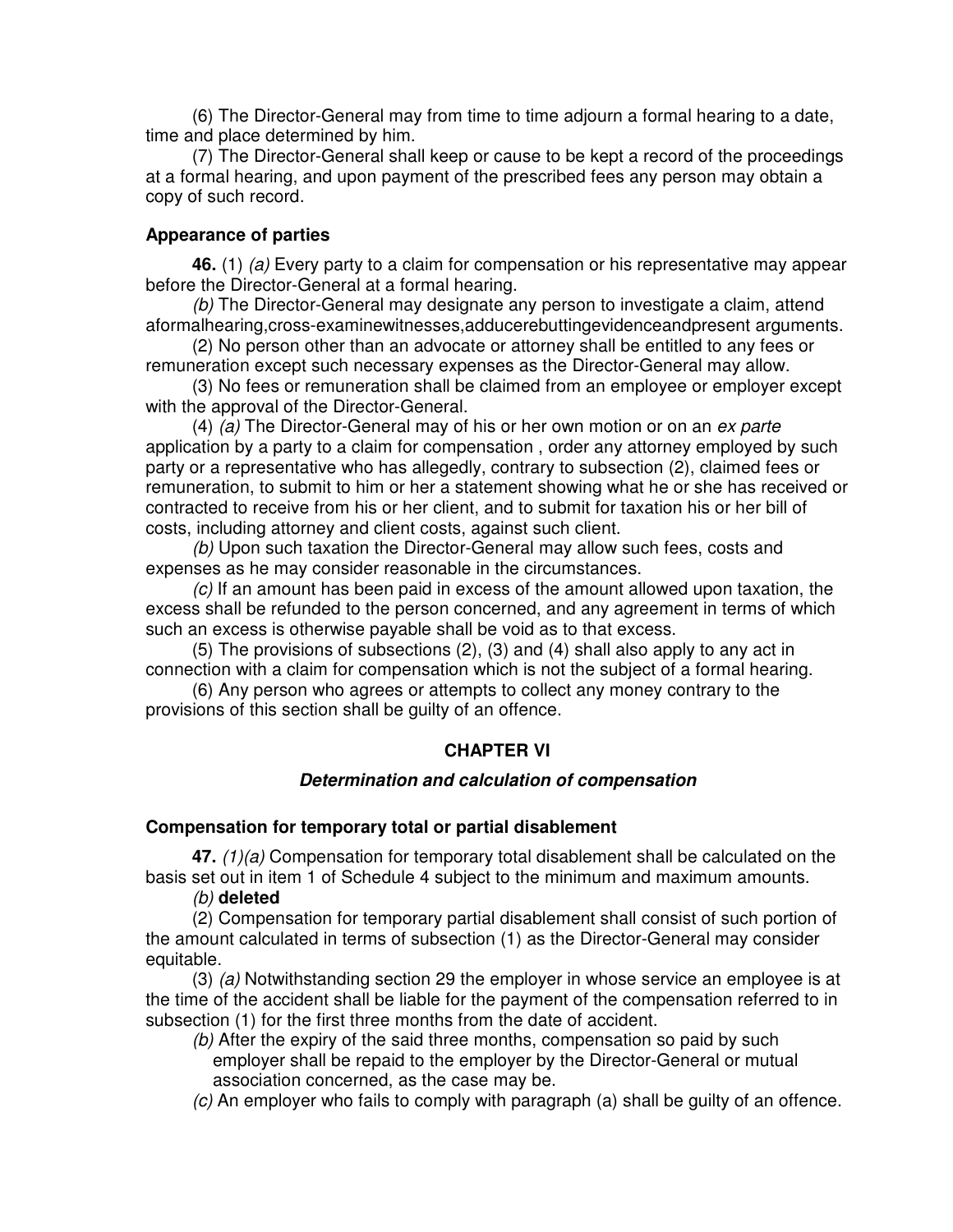(4) Payment of compensation in terms of subsections (1) and (2) shall take place in the form of periodical payments at such times and intervals, but not exceeding one month, as the Director-General may determine.

(5) *(a)* Periodical payments shall take place for so long as the temporary total disablement continues, but not for a period exceeding 24 months.

*(b)* If such disablement continues for longer than 12 months, the Director-General may order the continuation of those payments for such further period as he may determine.

(6) Temporary total disablement continuing for more than 24 months may be treated by the Director-General as permanent disablement.

(7) *(a)* No periodical payments shall be payable for the period in respect of which the employer pays the cost of maintenance of an injured seaman in terms of the merchant shipping law.

*(b)* Notwithstanding paragraph *(a)* such payments may be made as the Director-General may deem equitable but not exceeding the amount contemplated in subsection (1).

## **Expiry of compensation for temporary total or partial disablement**

**48.** (1) The right to compensation for temporary total or partial disablement shall expire-

- *(a)* upon the termination of such disablement or if the employee resumes the work upon which he was employed at the time of the accident or occupational disease, or resumes any other work at the same or greater earnings;
- *(b)* if the employee is awarded compensation for permanent disablement.

(2) Notwithstanding subsection (1) the Director-General may, and the employer individually liable or mutual association concerned, as the case may be, shall, if directed thereto by the Director-General, again award compensation for temporary total or partial disablement if-

- (a) the disablement of the employee concerned recurs or deteriorates; or
- *(b)* the employee receives further medical aid necessitating further absence from his service provided that such aid will in the opinion of the Director-General reduce his disablement.

(3) If the Director-General awards compensation under subsection (2), he may suspend or direct the employer individually liable or mutual association concerned, as the case may be, to suspend any pension payments to the employee concerned in respect of the same accident for so long as such employee is receiving periodical payments.

#### **Compensation for permanent disablement**

49. (1)*(a)* Compensation for permanent disablement shall be calculated on the basis set out in items 2, 3, 4 and 5 of Schedule 4 subject to the minimum and maximum amounts.

#### *(b)* **deleted**

(2) *(a)* If an employee has sustained an injury set out in Schedule 2, he shall for the purposes of this Act be deemed to be permanently disabled to the degree set out in the second column of the said Schedule.

*(b)* If an employee has sustained an injury or serious mutilation not mentioned

in Schedule 2 which leads to permanent disablement, the Director-General shall determine such percentage of disablement in respect thereof as in his opinion will not lead to a result contrary to the guidelines of Schedule 2.

*(c)* If an injury or serious mutilation contemplated in paragraph (a) or (b) has unusually serious consequences for an employee as a result of the special nature of the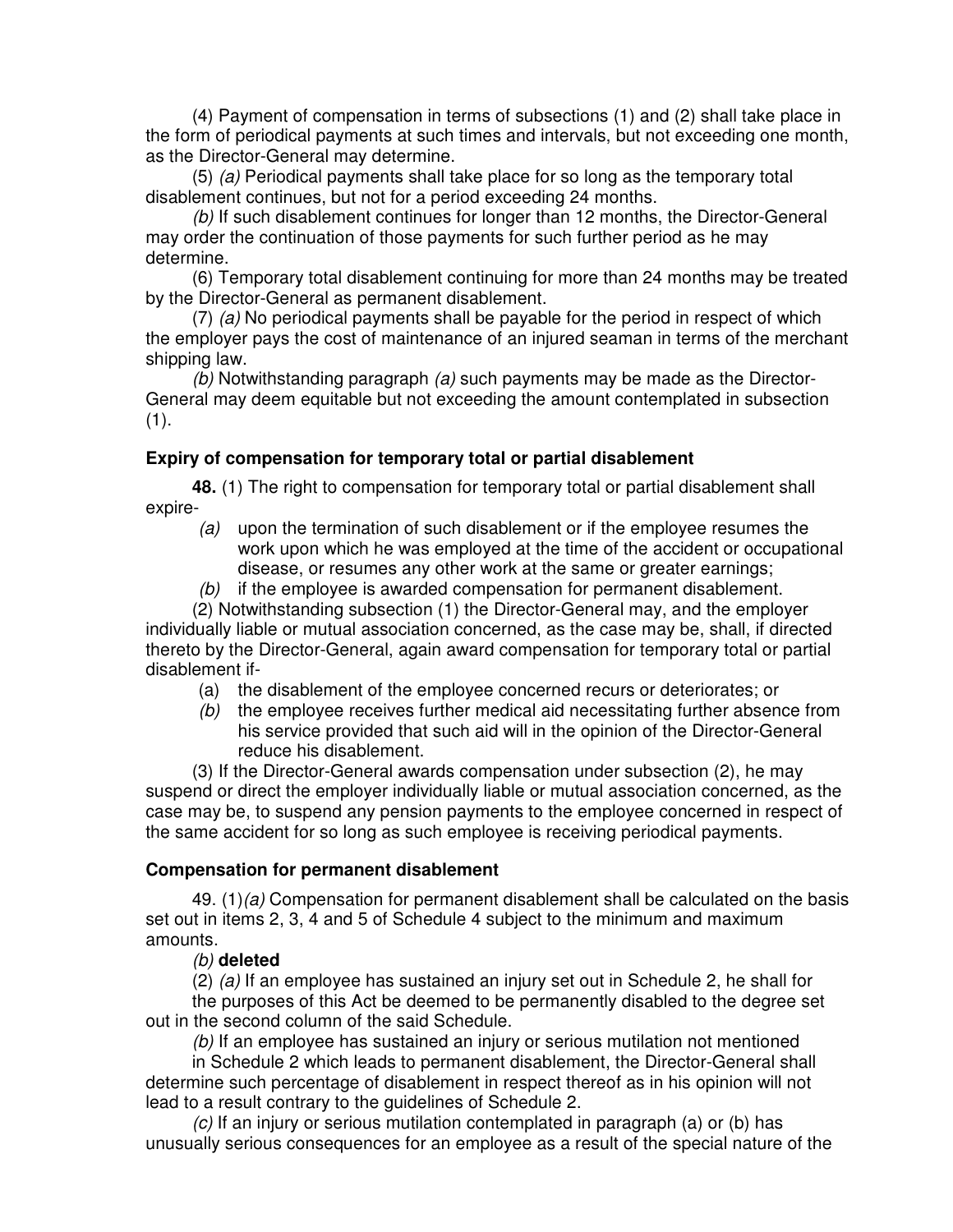employee's occupation, the Director-General may determine such higher percentage as he or she deems equitable.

(3) No payment for temporary disablement in terms of section 47 shall be deducted from compensation payable in terms of this section.

(4) For the purposes of this section "monthly pension' ' means, where it appears in the relevant items in Schedule 4, a pension payable monthly during the lifetime of the employee and which expires at the end of the month in which the employee dies.

#### **Amendment of Schedule 2**

**50.** The Minister may on the recommendation of the Director-General, and after consultation with the Board, amend Schedule 2 by notice in the Gazette in respect of injuries or categories of injuries as well as the percentage of disablement: Provided that at least 60 days before any such amendment a notice shall be published in the *Gazette*-

- *(a)* of the intention to effect an amendment and the proposed content of the amendment; and
- *(b)* inviting any person who wishes to comment on the proposed amendment to submit such comment in writing to the commissioner within the period mentioned in the notice.

## **Compensation for permanent disablement of employee in training or under 26 years of age**

- **51.** (1) If as a result of an accident an employee sustains permanent disablement and at the time of the accident-
- (a) was an apprentice or in the process of being trained in any trade, occupation or profession; or
- (b) was under 26 years of age, the commissioner shall determine the earnings of such employee in accordance with subsection (2) for the purpose of the calculation of compensation in terms of section 49.

(2)(a) In the case of an employee referred to in subsection (1) (a), his earnings shall be calculated on the basis of the earnings to which a recently qualified person or a person in the same occupation, trade or profession with five years more experience than the employee would have been entitled at the time of the accident, whichever calculation is more favourable to the employee.

*(b)* In the case of an employee referred to in subsection ( 1) *(b) ,* his earnings shall be calculated on the basis of the earnings to which a person of 26 years of age would normally have been entitled if at the time of the accident he had been performing the same work as the employee or a person in the same occupation, trade or profession with five years more experience than the employee , whichever calculation is more favourable to the employee.

#### **Payment of lump sum in lieu of pension**

**52.** (1) If a pension does not exceed a prescribed amount, the Director-General ' may, upon the application of the pensioner, pay or direct the payment of a lump sum in lieu of that pension or a portion thereof.

(2) *(a)* If a pension exceeds the prescribed amount, the Director-General may, upon the application of the pensioner, in lieu of a portion of that pension not exceeding the prescribed amount pay or direct the payment of a lump sum.

*(b)* If the balance of the pension payable is less than the prescribed amount per month, the Director-General may pay or direct the payment of a lump sum in lieu of the whole of such pension.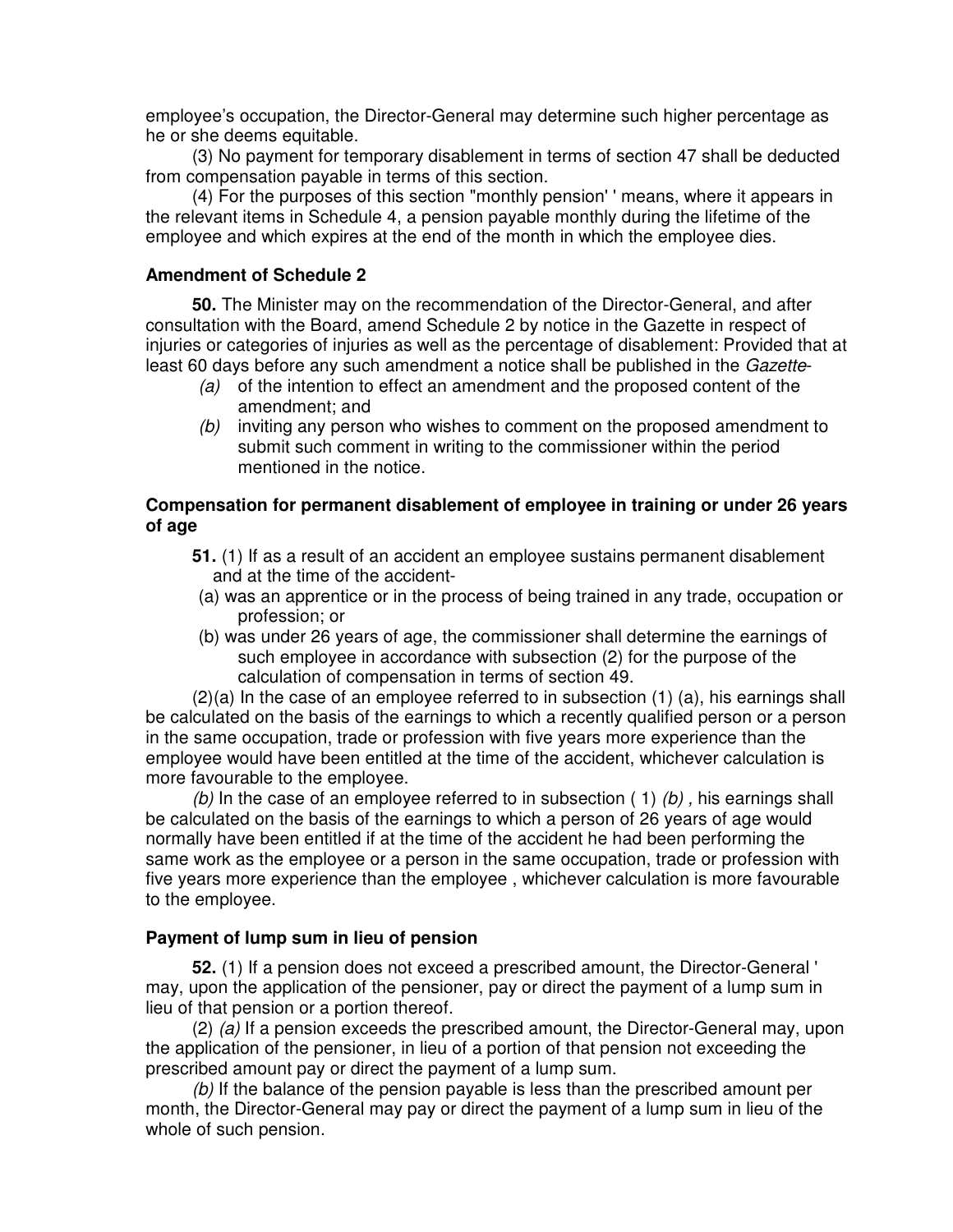(3) No pension or portion of a pension due to a child shall be paid in a lump sum.

(4) Any lump sum in terms of this section shall be calculated on the basis determined by the Director-General, and the payment thereof shall be subject to the control of the Director-General as referred to in section 59.

#### **Compensation to employee previously in receipt of compensation**

**53.** (1) In awarding compensation to an employee in respect of permanent disablement or in reviewing an award of compensation, the Director-General may take into account any compensation awarded in terms of this Act or any other law to the employee as a result of permanent disablement.

(2) If an employee has received compensation for permanent disablement in terms of this Act and subsequently meets with an accident resulting in further permanent disablement in respect of which compensation is payable in terms of this Act, the Director-General may calculate his compensation in respect of such further permanent disablement and, where applicable, also the first-mentioned compensation, on the basis of the earnings that he received at the time of any of the accidents concerned, whichever earnings are more favourable to the employee.

(3) Subject to section 56, an employee shall not be paid compensation in the form of a pension or pensions in respect of one or more accidents if it amounts to more than the pension payable in respect of 100 per cent disablement.

## **Amount of compensation if employee dies**

**54.** (1) If an employee dies as a result of an injury caused by an accident, compensation shall be payable as follows:

- (a) If the employee leaves a dependant referred to in paragraph *(a), (b)* or *(c)* of the definition of "dependant of an employee" in section 1 (in this section referred to as the "widow or widower"), and there are no children, a lump sum as set out in item 6 of Schedule 4;
- *(b)* if the employee leaves a widow or widower and a child referred to in paragraph *(d)* of the said definition, compensation to the widow or widower calculated in accordance with paragraph *(a)* of this subsection, and in respect of the child a pension calculated in accordance with paragraph *(c)* of this subsection: Provided that any pension payable in terms of this paragraph shall not in all exceed the pension for 100 per cent permanent disablement which would have been payable to the employee under section 49(1);
- (c) if the employee leaves a child referred to in paragraph (d) of the said definition, or a child referred to in paragraph (e) of the said definition who in the opinion of the Director-General is unable to earn an income owing to a physical or mental disability, a pension as set out in item 8 of Schedule 4;
	- (i) if the employee at the time of his death does not leave a widow or widower or where such a widow or widower later dies, the aggregate amount of the pensions payable in terms of this paragraph may, in the discretion of the Director-General and subject to review by him from time to time, be increased by an amount not exceeding the pension which is or would have been payable in terms of paragraph *(a)* of this subsection to the widow or widower;
	- (ii) the pension payable in terms of this paragraph shall not in all exceed the pension which would have been awarded to the employee under section 49(1) in the case of 100 per cent permanent disablement;
	- (iii) any increase or reduction of a pension in terms of this proviso shall be calculated in such manner as the Director-General may deem equitable,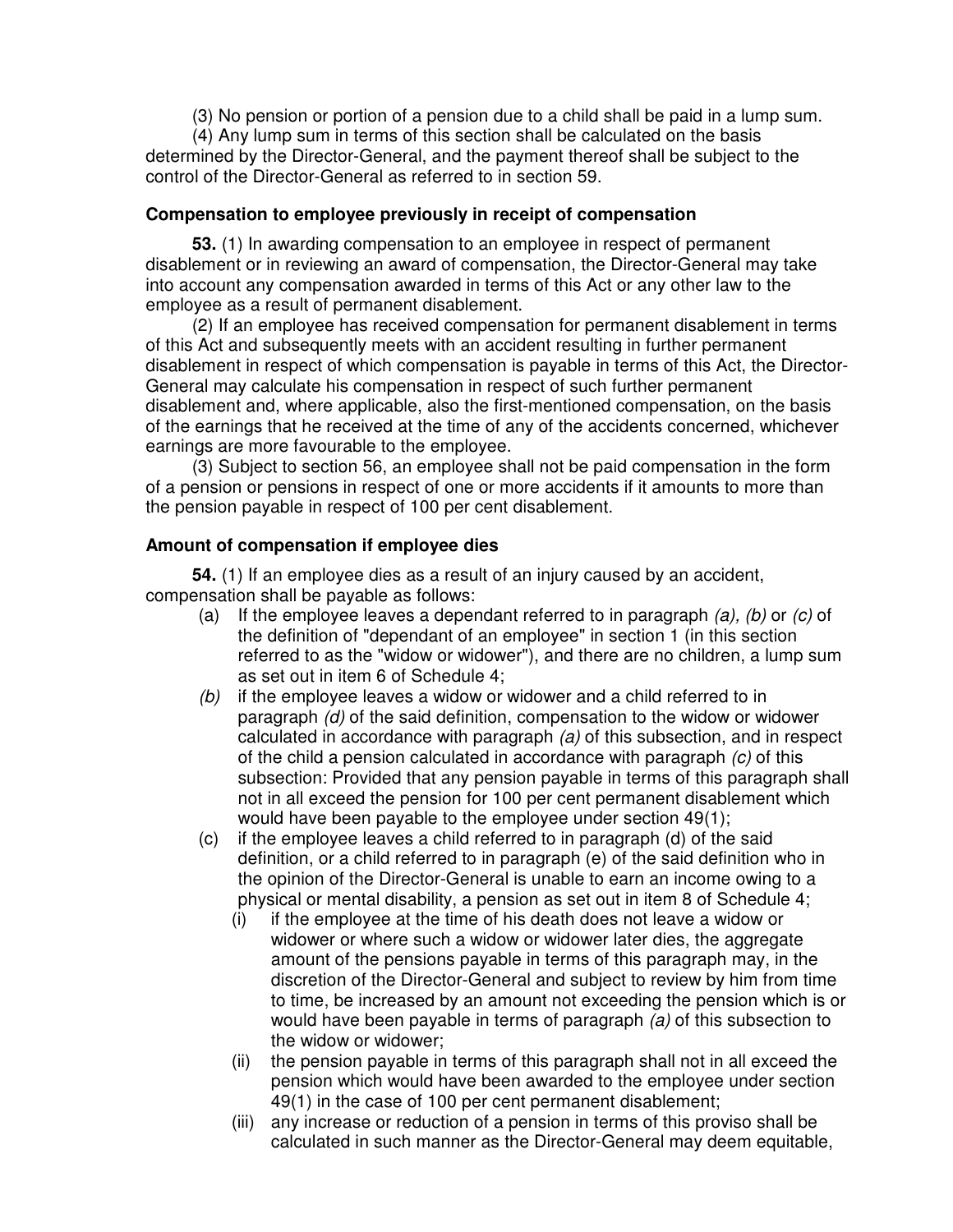and the amount and manner of awarding may be reviewed by him from time to time;

- (iv) the pension payable to a child referred to in paragraph (d) of the said definition shall lapse at the end of the month in which such child reaches the age of 18 years, except where such child is unable to earn an income owing to a physical or mental disability, or dies or marries before reaching the age of 18 years, or until the child completes secondary education, or while the child is undergoing tertiary education and it could reasonably have been expected that the employee would have contributed to the maintenance of that child, whichever occurs last;
- (v) the pension payable to a child referred to in paragraph (d) or *(e)* of the said definition who is unable to earn an income owing to a physical or mental disability, shall cease on a date determined by the Director-General when in his or her opinion it may reasonably have been expected that the employee would no longer have contributed towards the maintenance of that child;
- (d) if the employee leaves no dependants referred to in paragraph *(a), (b)* or *(c)* of this subsection but a dependant referred to in paragraph *(e)* of the said definition*,* excluding a child over the age of 18 years who is unable to earn an income owing to a physical or mental disability, and-
	- (i ) who was wholly financially dependent upon the employee, a monthly pension which in all shall not amount to more than 40 per cent of the pension which would have been payable to the employee under section 49(1) for 100 per cent permanent disablement, for so long as in the opinion of the Director-General it may reasonably have been expected that the employee would have contributed to the maintenance of that person; or
	- (ii) who was partly financially dependent upon the employee and there is no dependant as contemplated in subparagraph (i), a lump sum as set out in item 9 of Schedule 4.

## *(e)* **deleted**

(2) The Director-General may pay out of the compensation fund such amount as he may deem reasonable, within the limits set out in item 10 of Schedule 4, for the funeral costs of an employee or direct the employer individually liable or mutual association concerned, as the case may be, to pay such costs.

(3) No amount shall be deducted from the compensation awarded in terms of

this section to a dependant in respect of any compensation awarded to the employee himself in respect of the same or any other accident.

(4) A pension payable to a widow or widower in terms of this section shall lapse on the last day of the month in which she or he dies.

(5) If an employee leaves two or more dependants referred to in paragraph *(b), (d)* or *(e)* of the definition of "dependant of an employee" in section 1-

- *(a)* the compensation payable to the dependants shall, notwithstanding the provisions of this section, be awarded in such manner as the Director-General may determine: Provided that the compensation payable in all shall not exceed the lump sum and pension which would have been payable in terms of this section if such employee had left only one such dependant;
- *(b)* the Director-General may, if one of the dependants referred to in the said paragraph *(b)* dies, allocate the pension which was payable to that dependant to the children, if any, of such dependant or, if there are no children, to the other dependant or dependants referred to in the said paragraph *(b).*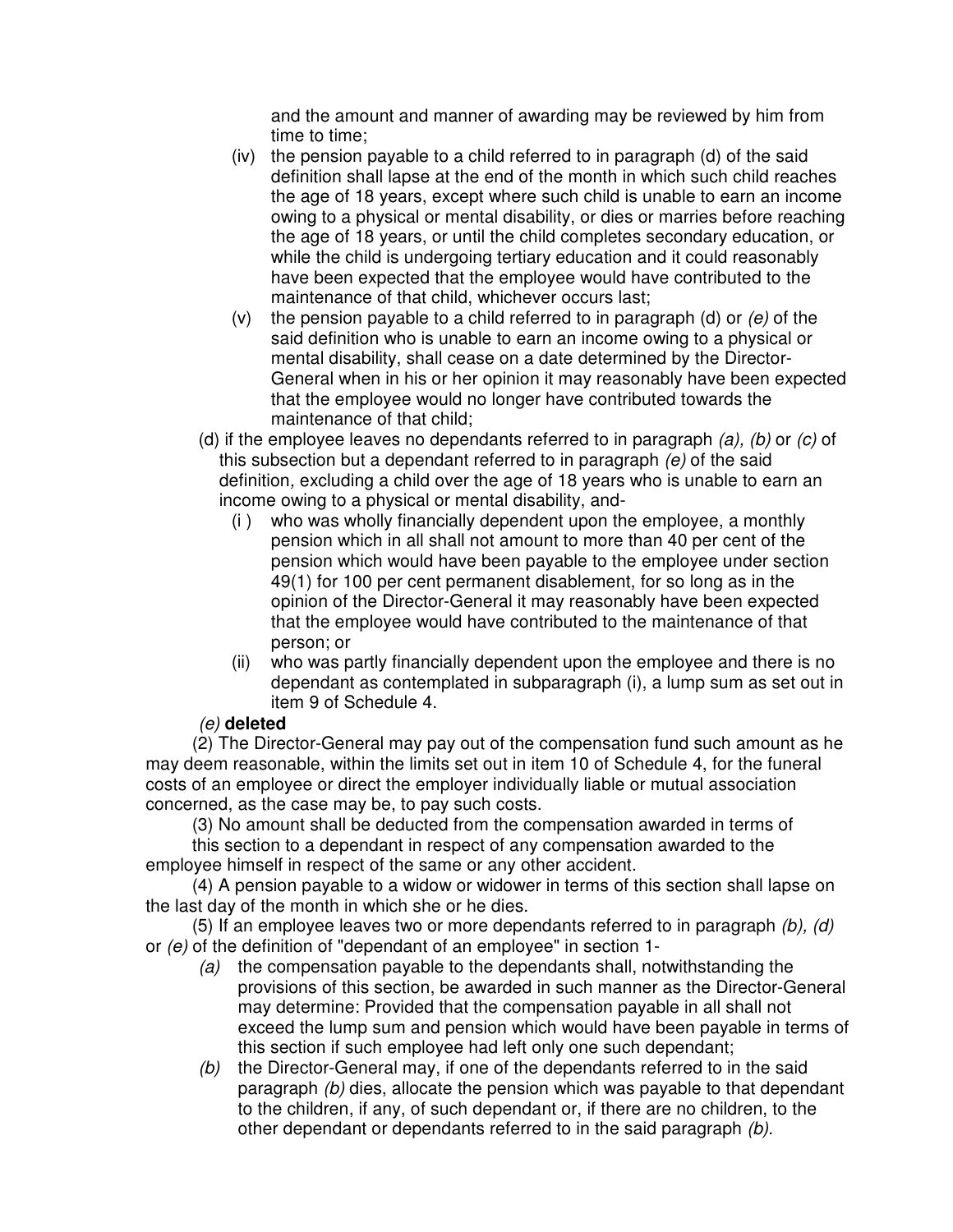(6) For the purposes of this section a dependant referred to in paragraph (a) , *(b)* or (d) of the definition of "dependant of an employee" in section 1 shall be deemed to have been wholly financially dependent upon the employee at the time of the accident unless the contrary is proved.

#### **Amendment of Schedule 4**

**55.** The Minister may on the recommendation of the Director-General and after consultation with the Board, amend Schedule 4 by notice in the Gazette in respect of the nature, extent, minimum and maximum amount of benefits: Provided that at least 60 days before any such amendment a notice shall be published in the *Gazette-*

- *(a)* of the intention to effect an amendment and the proposed content of the amendment; and
- *(b)* inviting any person who wishes to comment on the proposed amendment to submit such comment in writing to the commissioner within the period mentioned in the notice.

#### **Increased compensation due to negligence of employer**

**56.** (1) If an employee meets with an accident or contracts an occupational disease which is due to the negligence-

- *(a)* of his employer;
- *(b)* of an employee charged by the employer with the management or control of the business or of any branch or department thereof;
- *(c)* of an employee who has the right to engage or discharge employees on behalf of the employer;
- *(d)* of an engineer appointed to be in general charge of machinery, or of a person appointed to assist such engineer in terms of any regulation made under the Minerals Act, 1991 (Act No. 50 of 1991); or
- *(e)* of a person appointed to be in charge of machinery in terms of any regulation made under the Occupational Health and Safety Act, 1993 (Act No. 85 of 1993),

the employee may, notwithstanding any provision to the contrary contained in this Act, apply to the commissioner for increased compensation in addition to the compensation normally payable in terms of this Act.

(2) For the purposes of subsection (1) an accident or occupational disease shall be deemed also to be due to the negligence of the employer if it was caused by a patent defect in the condition of the premises, place of employment, equipment, material or machinery used in the business concerned, which defect the employer or a person referred to in paragraph *(b), (c),* (d) or *(e)* of subsection (1 ) has failed to remedy or cause to be remedied.

(3) *(a)* An application for increased compensation in terms of this section shall be lodged with the commissioner in the prescribed manner within 24 months after the date of the accident or the commencement of the occupational disease , but the ' commissioner may extend that period by a further period not exceeding 12 months if he is satisfied that there are good reasons why the employee did not lodge his application within that period, and that neither the compensation fund nor the employer will unreasonably be prejudiced by the extension of such period.

*(b)* The commissioner shall, as soon as possible after receipt of such an application, send a copy thereof to the employer in whose employ the employee was at the time of the accident or the employer in whose employ the employee was when he contracted the occupational disease.

*(c)* The provisions of sections 6, 7, 45 and 46 shall, subject to such rules as the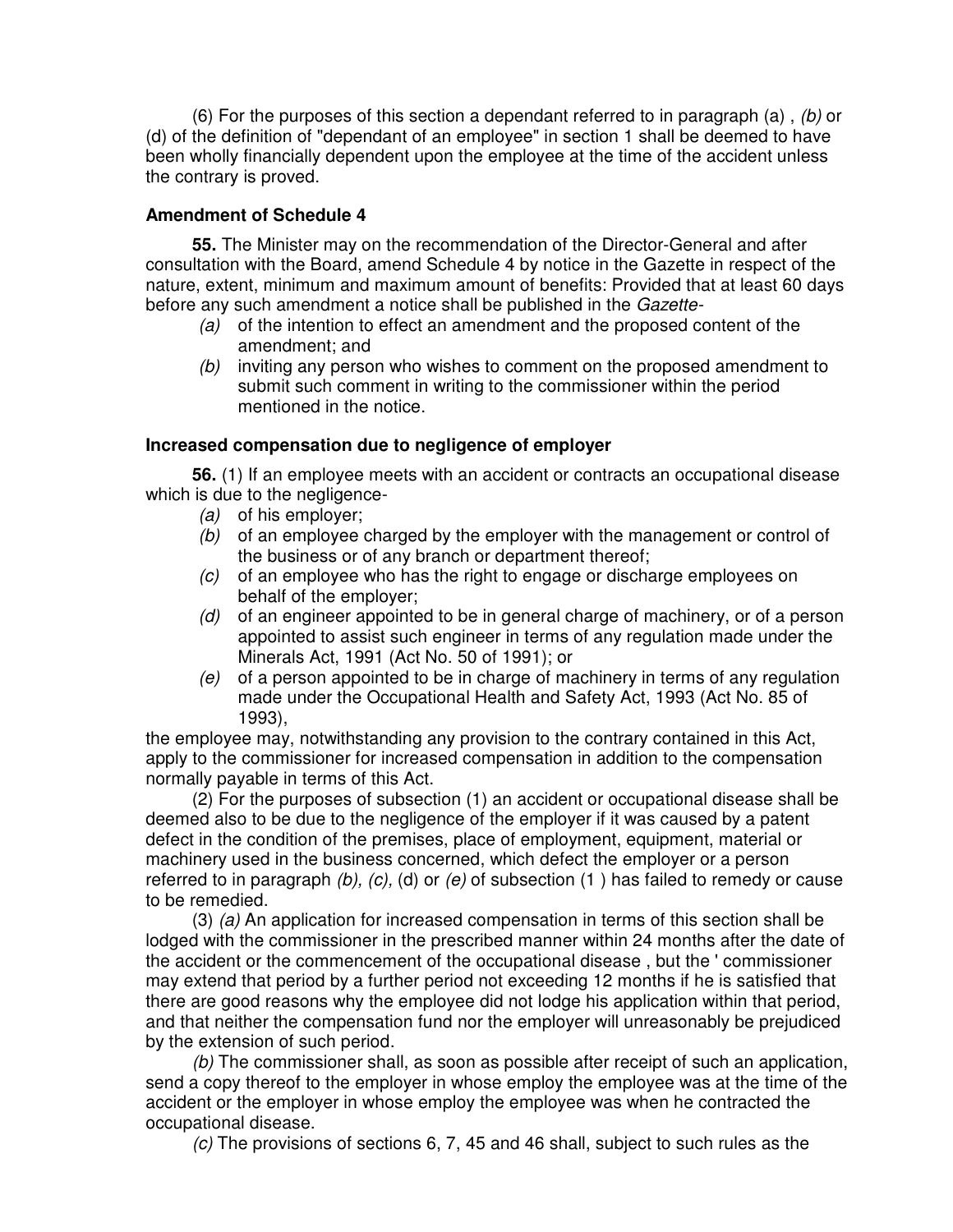commissioner may prescribe for the facilitation of the consideration of applications in terms of this section, apply *mutatis mutandis* in respect of such an application.

(4) *(a)* If the Director-General is satisfied that the accident or occupational disease was due to negligence as referred to in subsection (1), he shall award the applicant such additional compensation as he may deem equitable.

*(b)* The amount of such additional compensation together with any other compensation awarded in terms of this Act shall not exceed the amount of the pecuniary loss which the applicant has in the opinion of the Director-General suffered or can reasonably be expected to suffer as a direct result of the said accident or occupational disease.

(5) The Director-General may deal with an application in terms of subsection (1) *mutatis mutandis* in accordance with the procedure prescribed in section 91 as if it were an objection in terms of that section.

(6) The presiding officer may in any proceedings in terms of this section make such an order as to costs and the payment thereof as he may deem fit.

(7) If increased compensation has been awarded in terms of this section the Director-General may for such period as he may deem necessary apply the provisions of section 85(2) in respect of the employer of the employee concerned.

## **Increase of monthly pensions**

**57.** ( 1) The Minister may on the recommendation of the Director-General by notice in the *Gazette* increase the monthly pensions payable in terms of sections 49 and 54 by such percentage as he may so determine' Provided that at least 60 days before any such increase a notice shall be published in the *Gazette-*

- *(a)* of the intention to increase the monthly pensions; and
- *(b)* inviting any person who wishes to comment on the proposed increase to : submit such comment in writing to the commissioner within the period mentioned in the notice.

(2) In determining the percentage referred to in subsection (1) the Minister may differentiate between accidents which happened on different dates.

#### **Advances on compensation**

**58.** In anticipation of the award of compensation the Director-General may, if in his opinion the interests or pressing need of the employee warrants it, advance to or on behalf of the employee such amount as he may deem equitable or direct the employer individually liable or mutual association concerned to advance it, subject to such conditions as the Director-General may determine.

## **Control over payment of compensation**

**59.** (1) Compensation payable in terms of this Act may for reasons deemed by the Director-General to be sufficient, be-

- *(a)* paid to the employee or the dependant of an employee entitled thereto, or to any other person on behalf of such enrolee or dependant, in instalments or in such other manner as he may deem fit;
- *(b)* invested or applied to the advantage of the employee or the dependants of an employee;
- *(c)* paid to the Master of the Supreme Court, a trustee or any other person to be applied in accordance with such conditions as may be determined by the Director-General;
- (d) applied according to one or more of paragraphs *(a), (b)* and *(c).*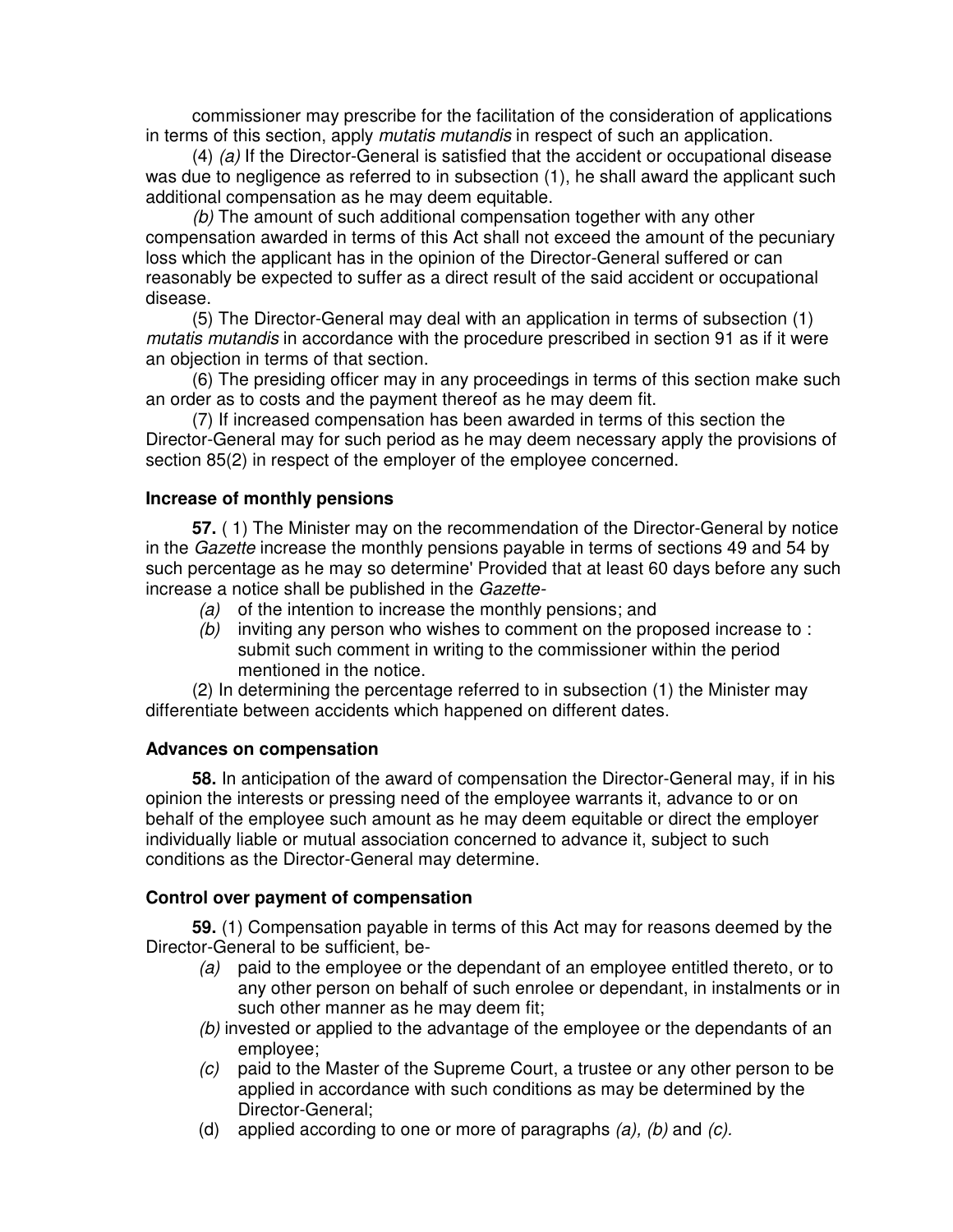(2) Notwithstanding any provision to the contrary contained in this Act, if compensation is payable by an employer individually liable or a mutual association, as the case may be, the Director-General may direct such employer or mutual association to pay the whole or any portion of the compensation concerned to the Director-General to be dealt with in terms of subsection (1).

(3) *(a)* On the death of an employee or a dependant of an employee the unpaid balance of any compensation awarded shall not form part of his estate and shall be paid to such dependant as the Director-General may designate.

*(b)* Where there is no dependant, the Director-General may pay such balance or a portion thereof to the estate of the deceased.

#### **Pensioner resident outside Republic**

**60.** (1) If an employee or a dependant of an employee to whom a pension is payable in terms of this Act is resident outside the Republic or is absent from the Republic for a period or periods totalling more than six months, the Director-General may award a lump sum as determined by him in lieu of such pension, and upon payment of such lump sum the right to the pension shall expire.

(2) Before the Director-General exercises his power under subsection (1), he shall notify that employee or dependant of his intention and request him to submit any representations that he wishes to make for consideration to the Director-General within the period specified by the Director-General.

#### **Recovery of compensation or other benefits**

**61.** (1) if an employer individually liable or a mutual association that is liable for the payment of compensation or any other pecuniary benefit in terms of this Act , refuses or fails to *pay* such compensation or benefit, the Director-General may issue an order in the prescribed form for the payment thereof.

(2) The Director-General shall send a certified copy of the order referred to in

subsection (1) to the clerk of the magistrate's court of the district in which the party referred to in subsection (1) has its place of business, and thereupon such order shall have the effect of a civil judgement of that magistrate's court and the Director-General shall have all the powers of a judgement creditor.

(3) Any amount recovered under subsection (2) shall be paid into the compensation fund and the provisions of section 59 shall apply *mutatis mutandis* in respect of such amount.

#### **Provisional settlements**

**62.** (1) Notwithstanding any provision to the contrary contained in this Act, the Director-General may, subject to such conditions as he may determine, authorize an employer individually liable or a mutual association to provisionally settle claims by employees for compensation or for the payment of the cost of medical aid.

(2) An employer or association referred to in subsection (1) shall report provisional settlements to the Director-General at such intervals and with such particulars as the Director-General may determine, and the Director-General may confirm, amend or repudiate any such provisional settlement, or deal with the claim in accordance with section 45 as if the provisional settlement concerned had not been made.

#### **Manner of calculating earnings**

**63.** (1) In order to determine compensation, the Director-General shall calculate the earnings of an employee in such manner as in his opinion is best to determine the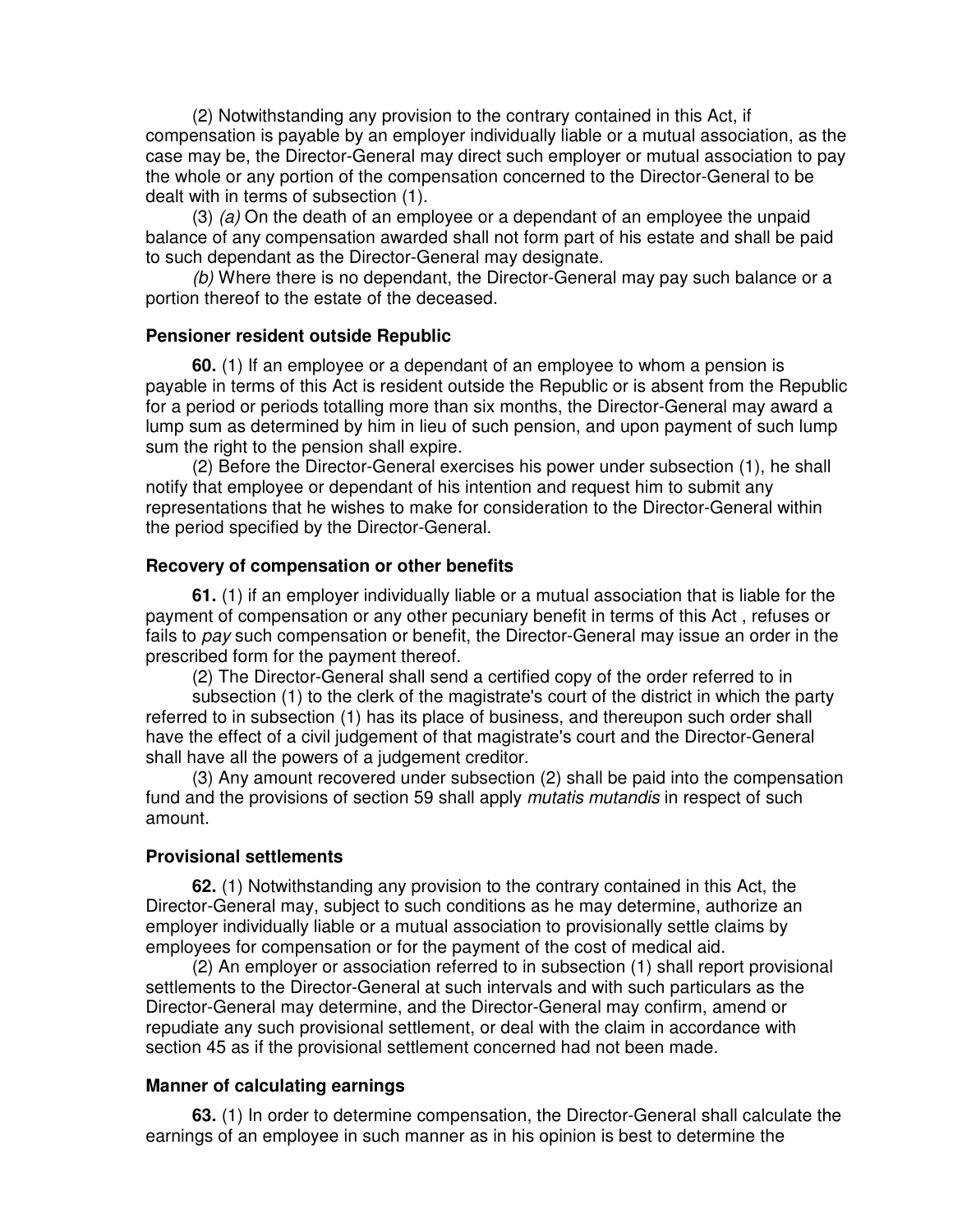monthly rate at which the employee was being remunerated by his employer at the time of the accident, including-

- *(a)* the value of any food or quarters or both supplied by the employer to the date of the accident;
- *(b)* any overtime payment or other special remuneration in cash or in kind of a regular nature or for work ordinarily performed,

but excluding-

- (i) payment for intermittent overtime;
- (ii) payment for non-recurrent occasional services;
- (iii) amounts paid by an employer to an employee to cover any special expenses;
- (iv) *ex Gratia* payments whether by the employer or any other person.

(2) If an employee's remuneration is determined in accordance with a rate calculated upon work performed, his earnings shall be deemed to be his remuneration for similar work upon the same conditions of remuneration for as long a period as possible prior to the accident but not exceeding 12 months.

(3) If by reason of the short duration of the service of an employee with his employer it is impracticable to calculate his earnings in such service, his earnings shall , if possible , be calculated on the basis of the amount which the employee with similar work at the same conditions of remuneration earned with another employer during the 12 months immediately prior to the accident, or on the basis of the amount which during the 12 months immediately prior to the accident was earned by other employees of the firstmentioned employer with similar work and on the same conditions of remuneration, or would have been earned by the employee during the previous 12 months had he been so employed.

(4) If an employee has entered into contracts of service with two or more employers and has in terms of those contracts worked at one time for one employer and at another time for another employer, his earnings shall be calculated as if his earnings under all such contracts were earnings in the employment of the employer for whom he was working at the time of the accident.

(5) If in the opinion of the Director-General it is not practicable to calculate the earnings of an employee in accordance with the preceding provisions, the Director-General may calculate those earnings in such manner as he may deem equitable, but with due regard to the principles laid down in those provisions.

(6) This section shall not be construed as prohibiting the calculation of earnings on a weekly basis, but where earnings are so calculated the monthly earrings shall be calculated as equal to four and one-third times the amount of such weekly earnings.

#### **Certain compensation to employers prohibited**

**64.** (1) Any employer who deducts from the earnings of an employee any amount or receives any amount from him to compensate the employer directly or indirectly for any amount which the employer is liable to pay in terms of this Act, shall be guilty of an offence.

(2) Any court convicting an employer of contravening subsection (1) shall, in addition to any penalty it may impose, order the employer to pay to the commissioner within a specified period and in instalments or otherwise as the court may determine, such amount as he has received contrary to the provisions of subsection (1).

(3) The commissioner shall pay the amount received by him in terms of such an order to the employee from whose earnings that amount has been deducted or from whom the amount has been received.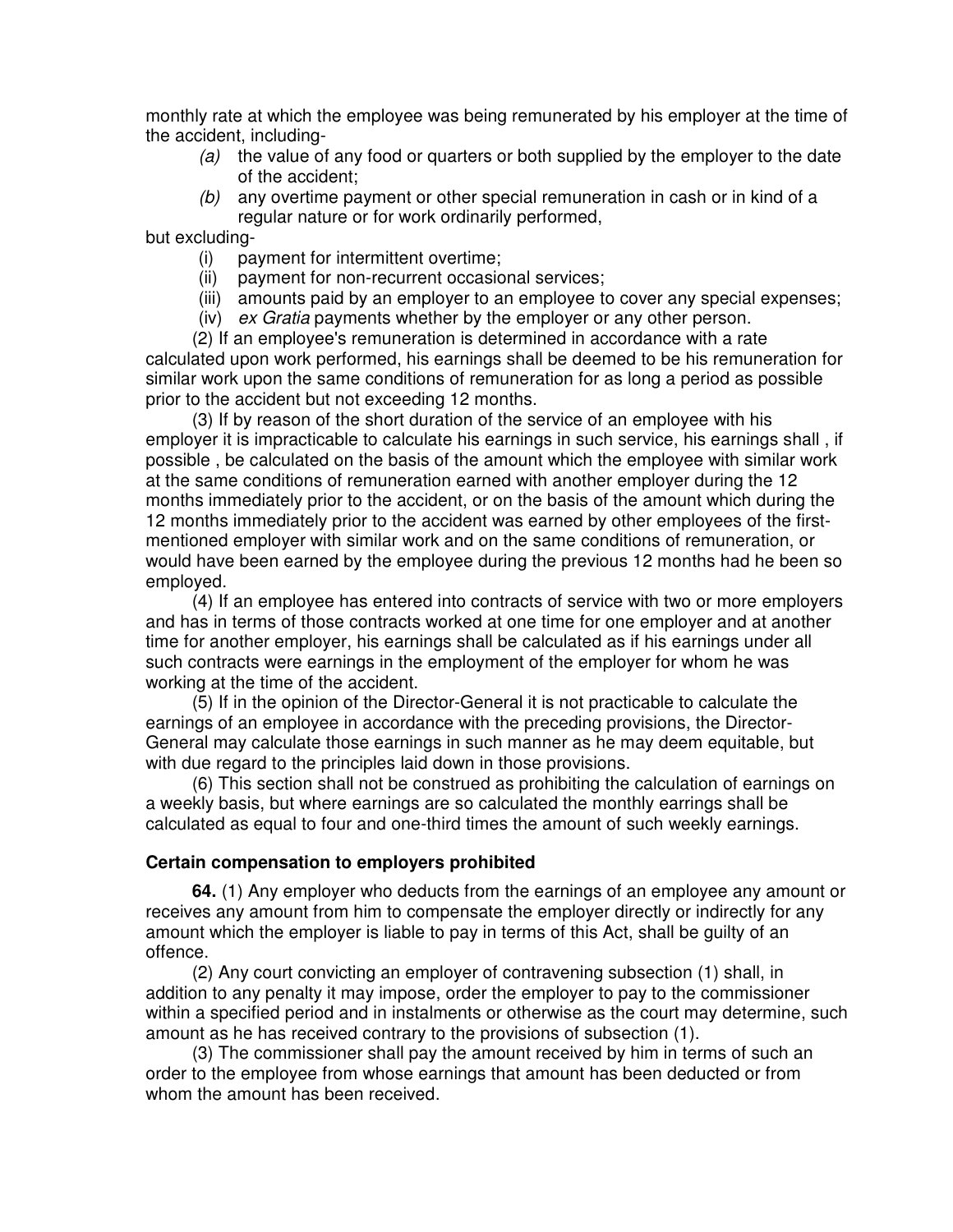(4) Upon application by the employer the court may at any time, on good cause shown, extend the period within which the amount referred to in subsection (2) is payable or amend the amount of the instalments.

(5) An order made under this section shall have the effect of a civil judgment of a magistrate's court in favour of the commissioner.

#### **CHAPTER VII**

#### *Occupational diseases*

#### **Compensation for occupational diseases**

**65.** (1) Subject to the provisions of this Chapter, an employee shall be entitled to the compensation provided for and prescribed in this Act if it is proved to the satisfaction of the Director-General-

- *(a)* that the employee has contracted a disease mentioned in the first column of Schedule 3 and that such disease has arisen out of and in the course of his or her employment; or
- *(b)* that the employee has contracted a disease other than a disease contemplated in paragraph (a) and that such disease has arisen out of and in the course of his or her employment.

(2) If the employee has contracted a disease referred to in subsection (1) and the commissioner is of the opinion that the recovery of the employee is being delayed or that his temporary total disablement is being prolonged by reason of some other disease of which the employee is suffering, he may approve medical aid also for such other disease for so long as he may deem it necessary.

(3) If an employee has contracted a disease referred to in subsection (1) resulting in permanent disablement and that disease is aggravated by some other disease, the Director-General may in determining the degree of permanent disablement have regard to the effect of such other disease.

(4) Subject to section 66, a right to benefits in terms of this Chapter shall lapse if any disease referred to in subsection (1) is not brought to the attention of the commissioner or the employer or mutual association concerned, as the case may be, within 12 months from the commencement of that disease.

(5) For the purposes of this Act the commencement of a disease referred to in subsection (1) shall be deemed to be the date on which a medical practitioner diagnosed that disease for the first time or such earlier date as the Director-General may determine if it is more favourable to the employee.

(6) The provisions of this Act regarding an accident shall apply *mutatis mutandis* to a disease referred to in subsection (1), except where such provisions are clearly inappropriate.

#### **Presumption regarding cause of occupational disease**

**66.** If an employee who has contracted an occupational disease was employed in any work mentioned in Schedule 3 in respect of that disease, it shall be presumed, unless the contrary is proved, that such disease arose out of and in the course of his employment.

#### **Calculation of compensation**

**67.** (1) Compensation for a disease referred to in section 65(1) shall be calculated on the basis of the earnings of the employee calculated *mutatis mutandis* in accordance with the provisions of section 63 and the disablement of the employee at the time of the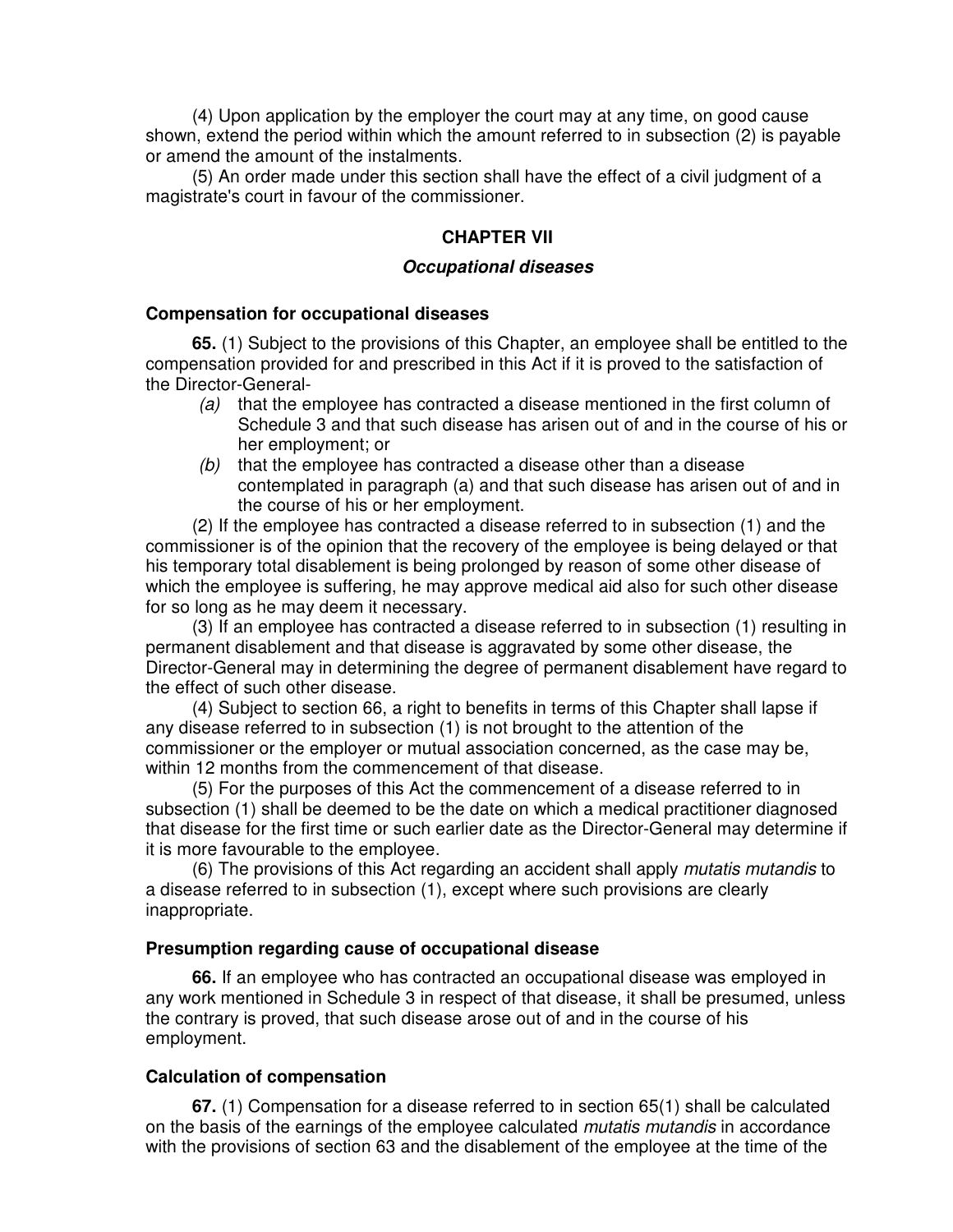commencement of the disease or such earlier date as the Director-General may determine, if it is proved to his satisfaction that the employee was suffering from the disease at an earlier date, whichever earnings are more favourable to the employee.

(2) If an employee is no longer in employment at the time of the commencement of the said disease , his earnings shall be calculated on the basis of the earnings that he would probably have been earning had he still been working.

#### **Notice of occupational disease by employee and employer**

**68.** (1) An employee shall as soon as possible after the commencement of a disease referred to in section 65(1) give written notice thereof to his employer or to the employer where he was last employed, and he may also give written notice of the said disease in the prescribed manner to the commissioner.

(2) An employer shall within 14 days after having so received notice or having learned in some other way that an employee has contracted a disease referred to in section 65(1), report such disease in the prescribed manner to the commissioner or mutual association concerned, as the case may be, irrespective of whether he may be of the opinion that the employee did not contract such disease in his employ or in the employ of a previous employer.

(3) An employer who fails to comply with subsection (2) shall be guilty of an offence.

#### **Amendment of Schedule 3**

**69.** The Minister may on the recommendation of the Director-General and after consultation with the Board and the chairpersons of the medical advisory panels, amend Schedule 3 by notice in the Gazette, also with retrospective effect, in respect of the description of the diseases and work: Provided that at least 60 days before any such amendment a notice shall be published in the *Gazette-*

- *(a)* of the intention to effect an amendment and the proposed content of the amendment ; and
- *(b)* in which any person who wishes to comment on the proposed amendment is invited to submit such comment in writing to the commissioner within the period mentioned in the notice.

#### **Appointment of medical advisory panels**

**70.** (1) The Director-General may on a regional basis appoint medical advisory panels which shall consist of as many members as he may deem necessary to-

- (a) assist him with regard to the diagnosis of occupational diseases in individual cases;
- *(b)* advise him regarding the inclusion of occupational diseases in Schedule 3;
- *(c)* advise him regarding general policy concerning the diagnosis of, and disablement as a result of, occupational diseases.

(2) A member of a medical advisory panel shall be paid the prescribed remuneration and travelling and subsistence allowances out of the compensation fund.

(3) The Director-General shall designate a member of a medical advisory panel as chairman thereof.

(4) The members of medical advisory panels shall be appointed by the Director-General for such period and on such conditions as he may determine , but the Director-General may at any time terminate the appointment of any member who-

- *(a)* has been guilty of misconduct or neglect of duty; or
- *(b)* is not able to perform his functions in terms of this Act properly.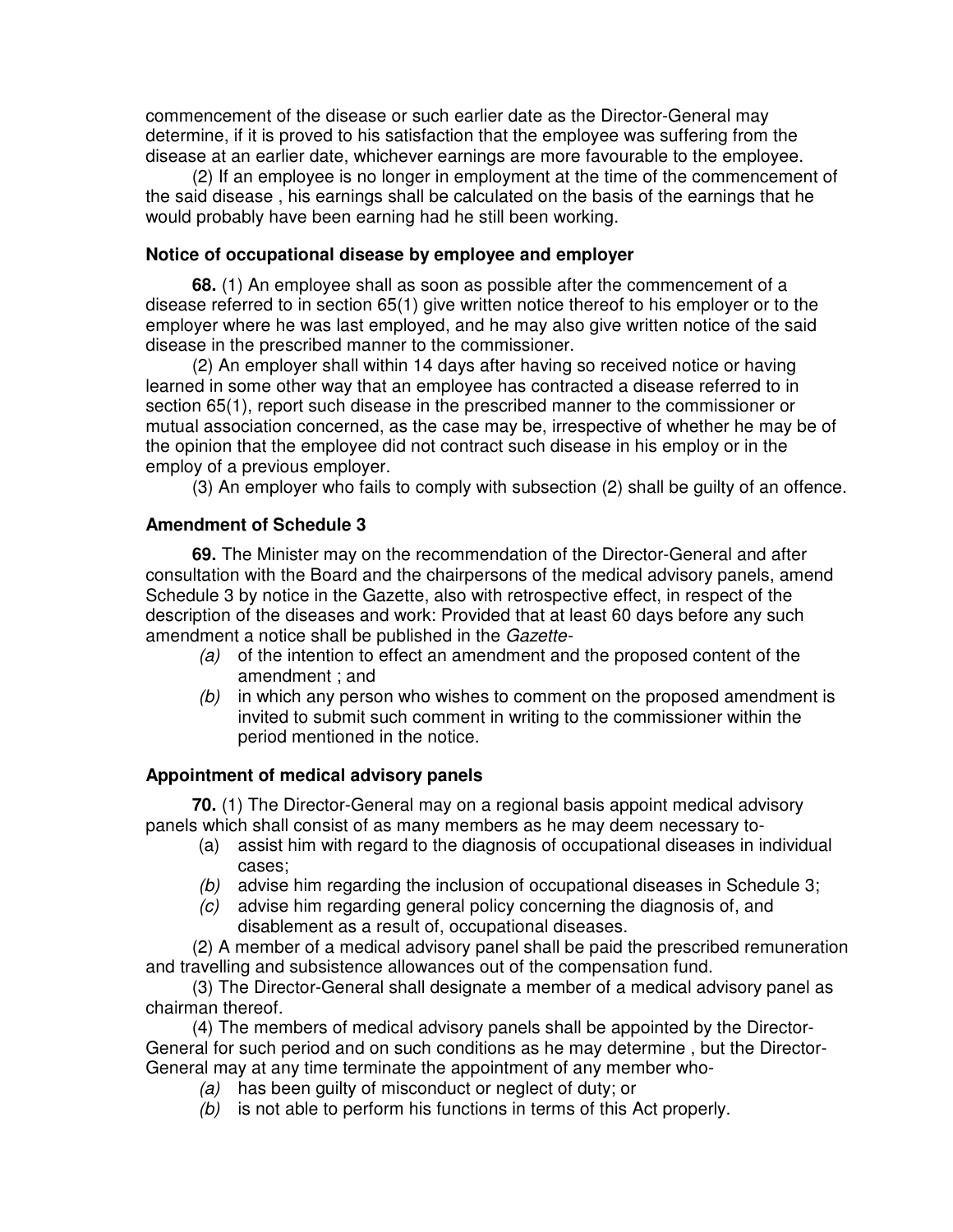(5) The provisions of section 9 shall apply *mutatis mutandis* to members of medical advisory panels.

## **CHAPTER VIII**

#### *Medical aid*

#### **First aid**

#### **71.Repealed**

#### **Conveyance of injured employee**

**72.** (1) If an employee meets with an accident which necessitates his conveyance to a hospital or medical practitioner or from a hospital or medical practitioner to his residence, his employer shall forthwith make the necessary conveyance available.

(2) The Director-General or the employer individually liable or mutual association concerned, as the case may be, shall pay the reasonable cost (as determined by the Director-General) incurred in respect of that conveyance.

(3) Any employer who fails to comply with subsection (1) shall be guilty of an offence.

#### **Medical expenses**

**73.** (1) The Director-General or the employer individually liable or mutual association concerned, as the case may be, shall for a period of not more than two years from the date of an accident or the commencement of a disease referred to in section 65(1) pay the reasonable cost incurred by or on behalf of an employee in respect of medical aid necessitated by such accident or disease.

(2) If, in the opinion of the Director-General, further medical aid in addition to that referred to in subsection (1) will reduce the disablement from which the employee is suffering, he may pay the cost incurred in respect of such further aid or direct the employer individually liable or the mutual association concerned, as the case may be, to pay it.

#### **Submission of medical report**

**74.** (1) A medical practitioner or chiropractor shall within 14 days after having for the first time examined an employee injured in an accident or within 14 days after having diagnosed an occupational disease in an employee, furnish a medical report to the employer concerned in the prescribed manner: Provided that where the employee was at the time of the diagnosis of an occupational disease not employed, the medical report shall be furnished in the prescribed manner to the commissioner.

(2) If the commissioner or the employer individually liable or mutual association concerned, as the case may be, requires further medical reports regarding an employee, the medical practitioner or chiropractor who has treated or is treating the employee shall upon request furnish the desired reports in the manner and at the time and intervals specified or prescribed.

(3) If a medical practitioner or chiropractor fails to furnish a medical report as required in subsection (1) or (2) or in the opinion of the commissioner or the employer individually liable or mutual association concerned, as the case may be, fails to complete it in a satisfactory manner, such party may defer the payment of the cost of the medical aid concerned until the report has been furnished or completed in a satisfactory manner,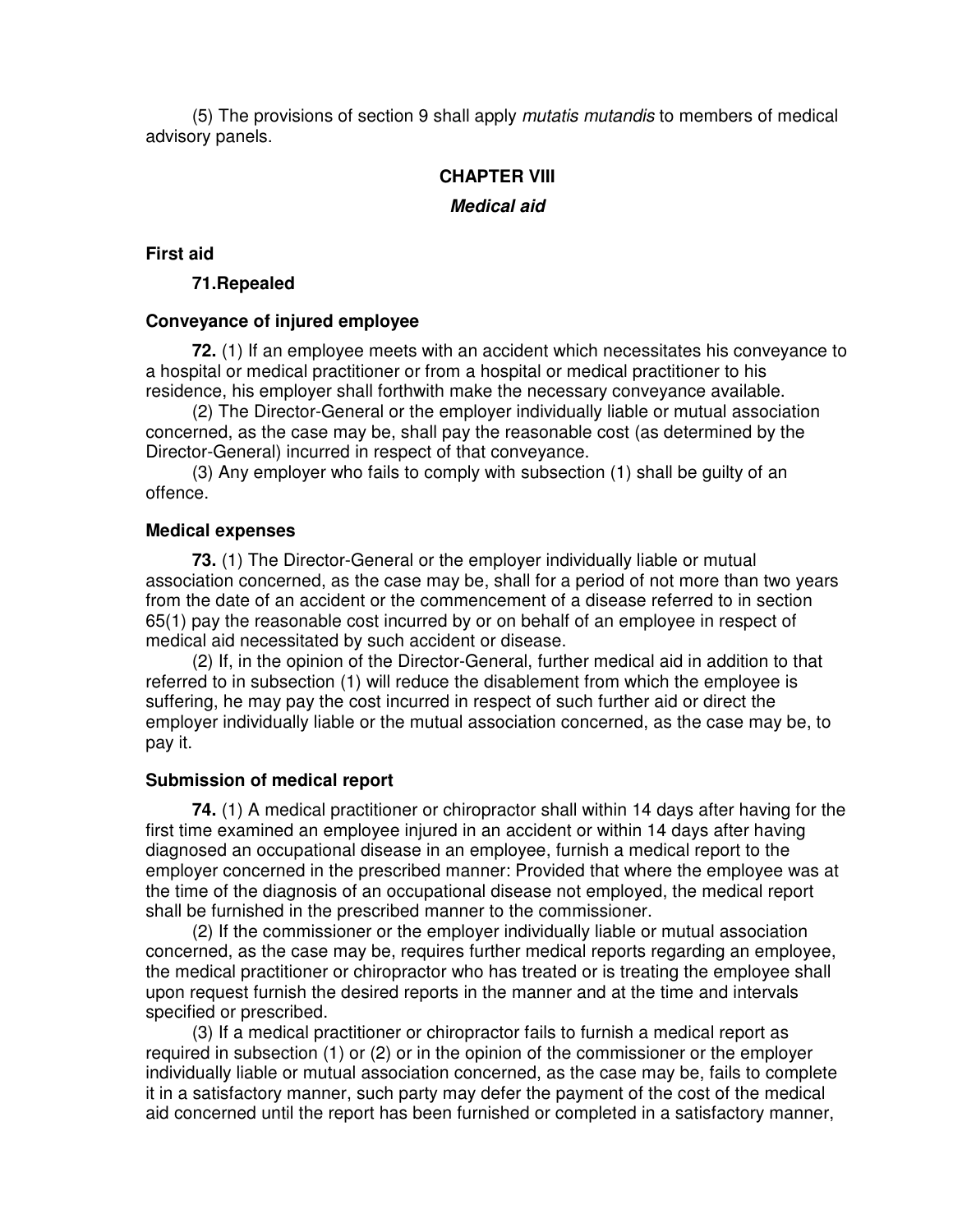and no action for the recovery of the said cost shall be instituted before the report has been so furnished or completed.

(4) No remuneration shall be payable to a medical practitioner or chiropractor for the completion and furnishing of a report referred to in subsection (1) or (2).

(5) A medical practitioner or chiropractor shall at the request of an employee or the dependant of an employee furnish such employee or dependant with a copy of the report referred to in subsection (1).

### **Director-General to decide on need for, and nature and sufficiency of, medical aid**

**75.** All questions regarding the need for, and the nature and sufficiency of, any medical aid supplied or to be supplied in terms of this Chapter shall be decided by the Director-General.

#### **Fees for medical aid**

**76.** (1) Subject to the provisions of this section, the cost of medical aid shall be calculated in accordance with a tariff of fees determined by the Director-General.

(2) The tariff of fees for medical aid affecting the Medical Association of South Africa, the Chiropractic Association of South Africa and the Dental Association of South Africa shall be determined after consultation with those associations.

(3) If the Director-General or an employer individually liable or a mutual association is liable in terms of this Act for the payment of the cost of medical aid-

- (a) no amount in excess of that determined in the tariff of fees or, if no amount has been determined for particular medical aid, no amount in excess of that deemed reasonable by the Director-General, shall be recoverable for the medical aid concerned;
- *(b)* no amount in respect of the said cost shall be recoverable from the employee or an employer other than an employer individually liable.

#### **Contributions by employees towards cost of medical aid prohibited**

**77.** (1) An employer who demands or receives from an employee a contribution towards the cost of medical aid supplied or to be supplied in terms of this Act , shall be guilty of an offence.

(2) If an employer has been convicted of contravening subsection (1), the Director-General may in the prescribed form issue an order against that employer for the payment of the amount that he received contrary to the provisions of subsection (1), and section 61(2) and (3) shall then apply *mutatis mutandis* in respect of such order and amount.

#### **Medical aid provided by employers**

**78.** (1) If an employer makes arrangements to provide to his employees injured in accidents medical aid which in the opinion of the Director-General is not less favourable to the employees than that provided for in this Chapter, the Director-General may, subject to such conditions as he may determine, approve such arrangements.

(2) If the Director-General has approved the arrangements referred to in subsection  $(1)$ -

- *(a)* the employees concerned shall be entitled to medical aid in accordance with the arrangements;
- *(b)* the employer concerned shall not be required to provide or pay for medical aid except in accordance with the said arrangements;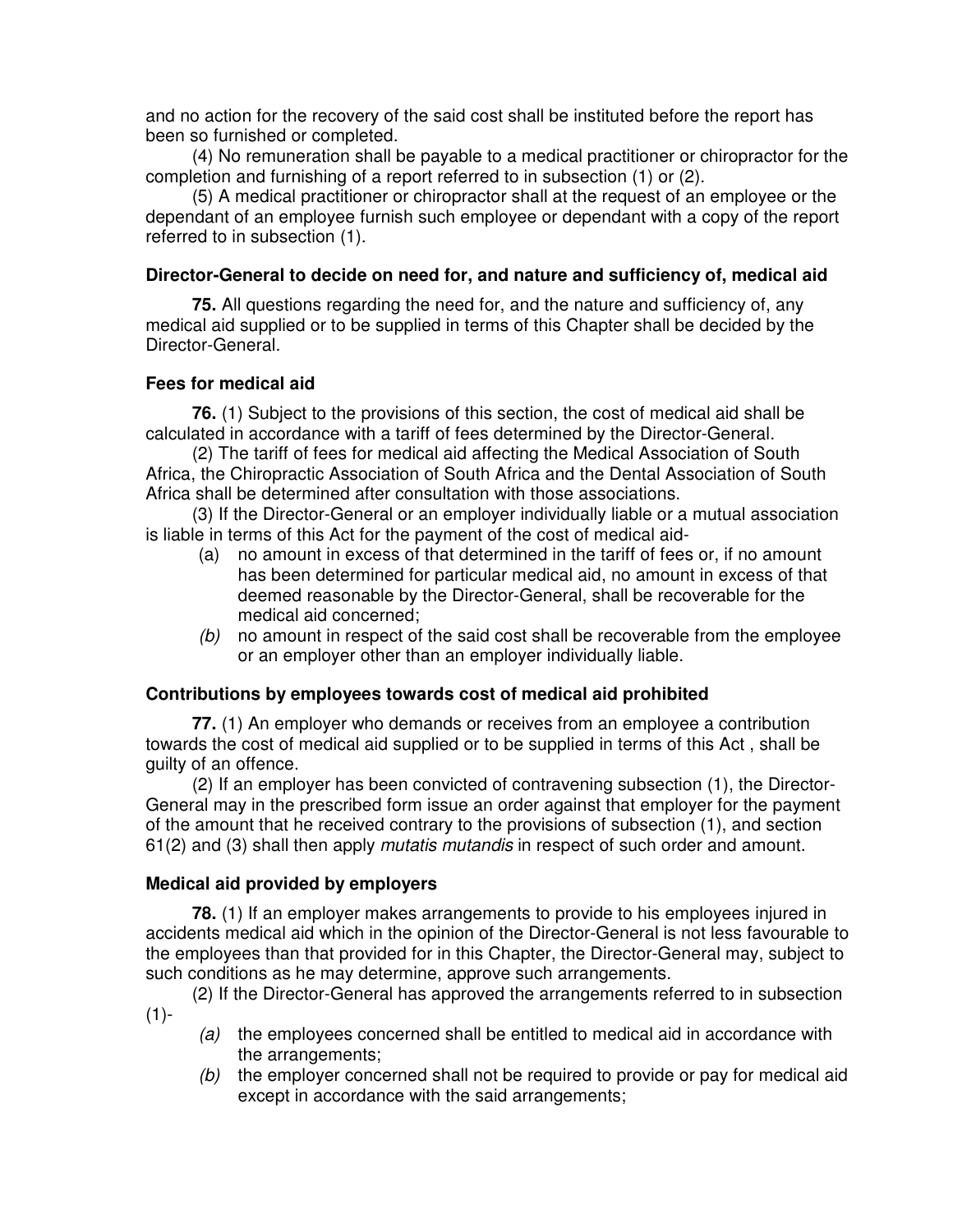(c) the Director-General may reimburse an employer who is not individually liable so much out of the compensation fund or reduce his assessment to such an extent as he may deem equitable.

(3) The Director-General may at any time withdraw the approval or amend the conditions referred to in subsection (1).

### **Consultation of representative medical authorities by Director-General**

**79.** The Director-General may consult the South African Medical and Dental Council referred to in the Medical, Dental and Supplementary Health Service Professions Act, 1974 (Act No. 56 of 1974), the Medical Association of South Africa, the Chiropractic Association of South Africa and any other representative medical authority concerning matters connected with or arising out of the application of the provisions of this Act with regard to medical aid, and may for that purpose disclose any information relating to a matter in respect of which the views of the Council, the Associations or other authority are required.

## **CHAPTER IX**

## *Obligations of employers*

#### **Employer to register with commissioner and to furnish him with particulars**

**80**. (1) An employer carrying on business in the Republic shall within the prescribed period and in the prescribed manner register with the commissioner, and shall furnish the commissioner with the prescribed particulars of his business, and shall within a period determined by the commissioner furnish such additional particulars as the commissioner may require.

(2) The particulars referred to in subsection (1) shall be furnished separately in respect of each business carried on by the employer.

(3) An employer shall within seven days of any change in the particulars so :

furnished notify the commissioner of such change.

(4) The Director-General may exempt employers referred to in section 84(1)(a) and *(b)* from the provisions of this section.

(5) Any person not resident in the Republic or any body corporate not registered in terms of any law governing the registration of bodies corporate in the : Republic, and carrying on business in the Republic or engaged in, on or above the continental shelf in activities in connection with surveys, research, prospecting or exploitation of natural resources, and employing an employee in connection therewith, shall furnish the commissioner with the address of his or its head office and the name and address of his or its chief officer in the Republic, and that officer : shall for the purposes of this Act be deemed to be the employer of the said employee.

(6) Any person who fails to comply with the provisions of this section shall be guilty of an offence.

#### **Employer to keep record**

**81**. (1) An employer shallkeep a register or other record of the earnings and other prescribed particulars of all employees , and shall at all reasonable times produce such register or record or a microfilm or other microform reproduction thereof on demand to an authorised person referred to in section 7 for inspection.

(2) An employer shall retain the register, record or reproduction referred to in subsection (1) for a period of at least four years after the date of the last entry in that register or record.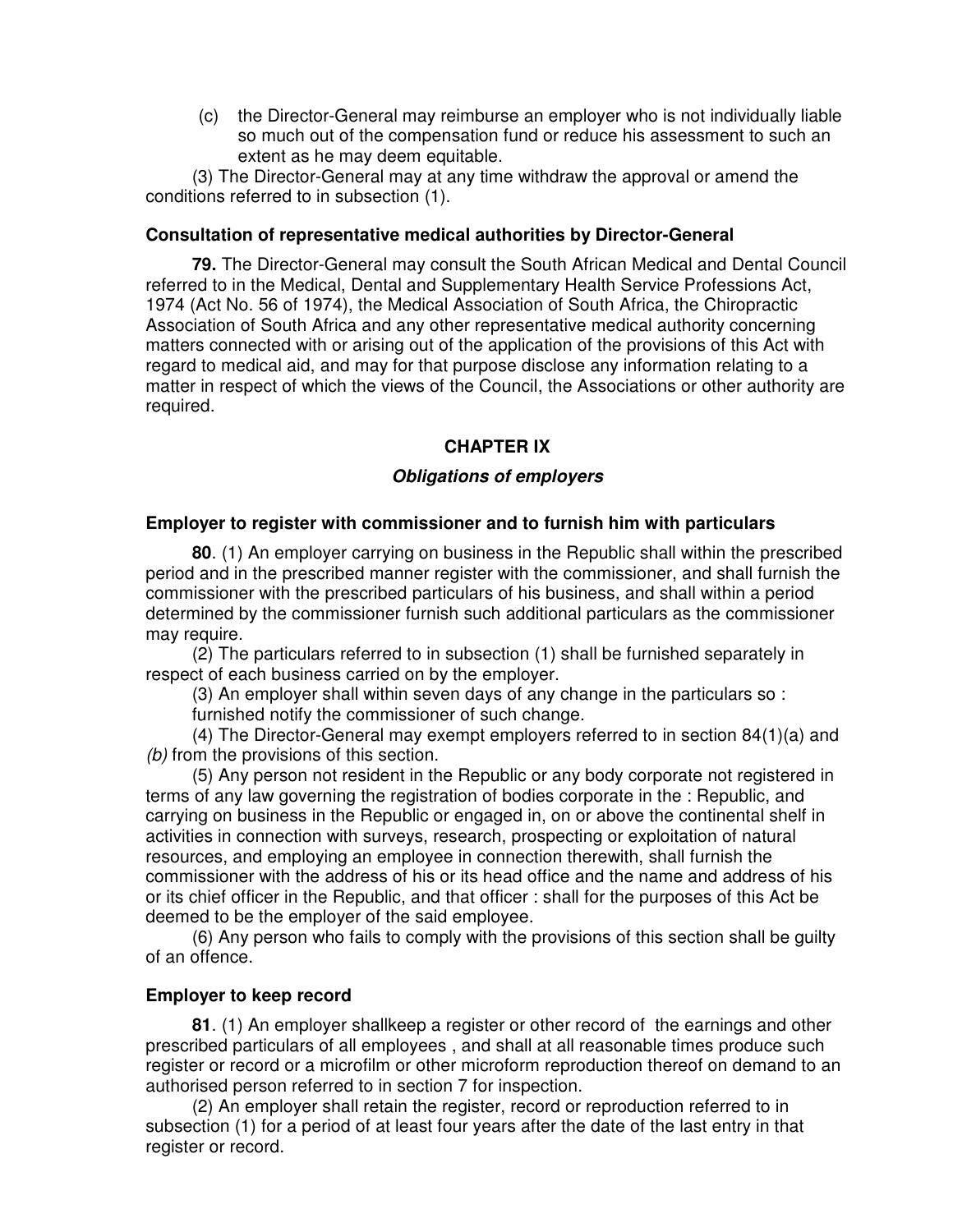(3) An employer who fails to comply with a provision of this section shall be guilty of an offence.

(4) A health and safety representative elected in terms of the Occupational Health and Safety Act, 1993(Act No. 85 of 1993), or the Mine Health and Safety Act, 1996 (Act No. 29 of 1996), and a trade union representative elected in terms of section 14 of the Labour Relations Act, 1995 (Act No. 66 of 1995), shall have the right to inspect, and where appropriate bring to the attention of the commissioner, any register, record or document which the employer must maintain, keep or complete in terms of this Act

## **Employer to furnish returns of earnings**

**82.** (1) Subject to subsection 1A, an employer, excluding an employer referred to in section 84(1)(a) and *(b)*, shall not later than the thirty-first day of March in each year furnish the commissioner with a return in the prescribed form, certified by him her or it as correct, showing-

- *(a)* the amount of earnings up to the maximum contemplated in section 83(8) paid by him her or it to his her or its employees during the period with effect from the first day of March of the immediately preceding year up to and including the last day of February of the following year; and
- *(b)* such further information as may be prescribed or as the Director-General may require.

(1A) An employer who commences business after the last day of February of a particular year shall within seven days after such commencement furnish the commissioner with a return in the prescribed form, certified by him, her or it as correct, showing the estimated earnings of his, her or its employees for the period with effect from the commencement of the business up to and including the last day of February of the following year.

(2) If an employer carries on business at more than one place or if he carries on more than one class of business, the commissioner may require a separate return for each place or class of business from him.

(3) If in a return referred to in subsection (1) the amount shown as earnings, excluding earnings exceeding the maximum contemplated in subsection 83(8), is less than the amount actually paid, the Director-General may impose upon and recover from the employer a fine not exceeding 10 per cent of the difference between the amount shown and the actual amount.

(4) The Director-General may reduce any fine referred to in subsection (3). (5) If an employer fails to furnish a return or if the estimate of the earnings which an employer expects to pay during a particular period is in the opinion of the Director-General too low, the Director-General may himself estimate the earnings concerned.

(6) An employer who fails to comply with the provisions of this section shall be guilty of an offence.

#### **Assessment of employer**

**83.** (l) Subject to the provisions of this section, an employer shall be assessed or provisionally assessed by the Director-General according to a tariff of assessment calculated on the basis of such percentage of the annual earnings of his her or its employees as the Director-General with due regard to the requirements of the compensation fund for the year of assessment may deem necessary.

- (2) Notwithstanding subsection (1), the Director-General may-
- (a) assess a particular employer or category of employers on such other basis as he may deem equitable;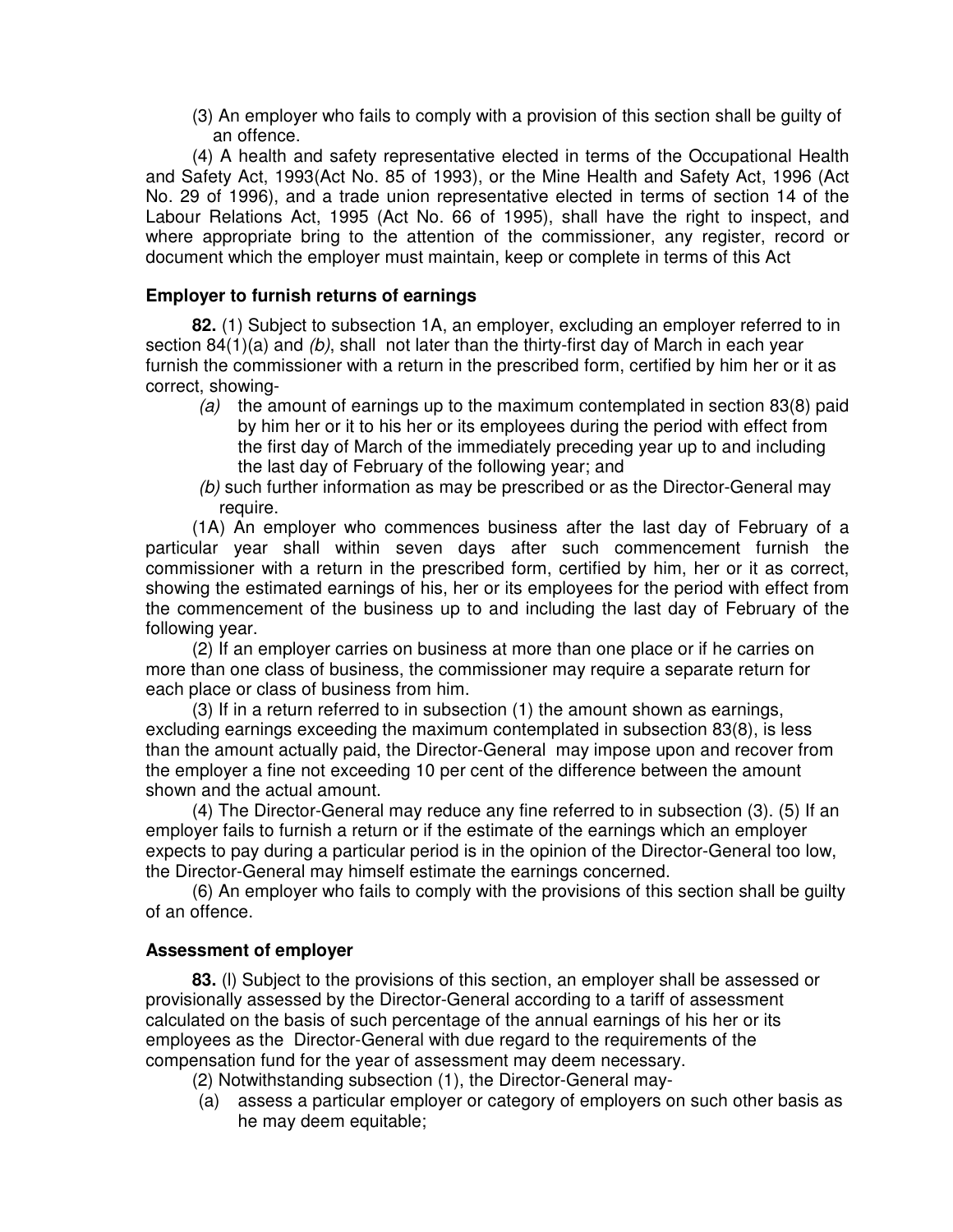*(b)* levy a minimum assessment in respect of a particular employer or category of employers.

(3) In determining the tariff of assessment the Director-General shall provide for the capitalized value of pensions.

(4) For the purposes of this section earnings shall be calculated in the prescribed manner.

(5) If the earnings actually paid by an employer in respect of a particular period differ from the earnings shown in respect of that period in the return concerned, the Director-General shall adjust his assessment accordingly.

(6) If an employer fails to furnish the Director-General within the prescribed period with a return in terms of section 82 in respect of a particular period, the Director-General may-

- *(a)* assess the employer on the basis of the earnings estimated in accordance with section 82(5)
- *(b)* impose upon and recover from the employer a fine not exceeding 10 per cent of the amount so assessed.
- (c) where it later appears that the actual earnings were more than the earnings estimated under paragraph (a), recover the difference in the assessment from the employer, and may impose and recover a fine on such difference as contemplated in paragraph (b);
- (d) where it later appears that the actual earnings were less than the earnings estimated under paragraph *(a),* make the necessary adjustment.

(7) An assessment of an employer shall be paid at such time and in such manner as the Director-General may determine.

(8) The Minister may, on recommendation of the Director-General and after consultation with the Board prescribe by notice in the Gazette a maximum amount of earnings on which an assessment of an employer shall be calculated by the Director-General.

## **Certain employers exempt from assessment**

**84.** (1) No assessment in favour of the compensation fund shall be payable in respect of employees-

- (a) in the employ of-
	- (i) the national and provincial spheres of government, including Parliament and provincial legislatures;
	- (ii) a local authority which has obtained a certificate of exemption in terms of section 70(1)(a)(ii) of the Workmen's Compensation Act and has notified the Director-General in writing within 30 days after the commencement of this Act that it desires to continue with the arrangements according to the said certificate of exemption;
	- (iii) a municipality contemplated in section 10B of the Local Government transition Act, 1993 (Act No. 209 0f 1993), to which exemption has been granted in terms of subsection 2;
- *(b)* whose employer has with the approval of the Director-General obtained from a mutual association a policy of insurance for the full extent of his potential liability in terms of this Act to all employees employed by him, for so long as he maintains such policy in force.

(2) The Director-General may upon application exempt any local authority referred to in subsection  $(1)(a)(ii)$  or any municipality referred to in subsection  $(1)(a)(iii)$  from the obligations of an employer in terms of this Act on such conditions as he or she may think fit.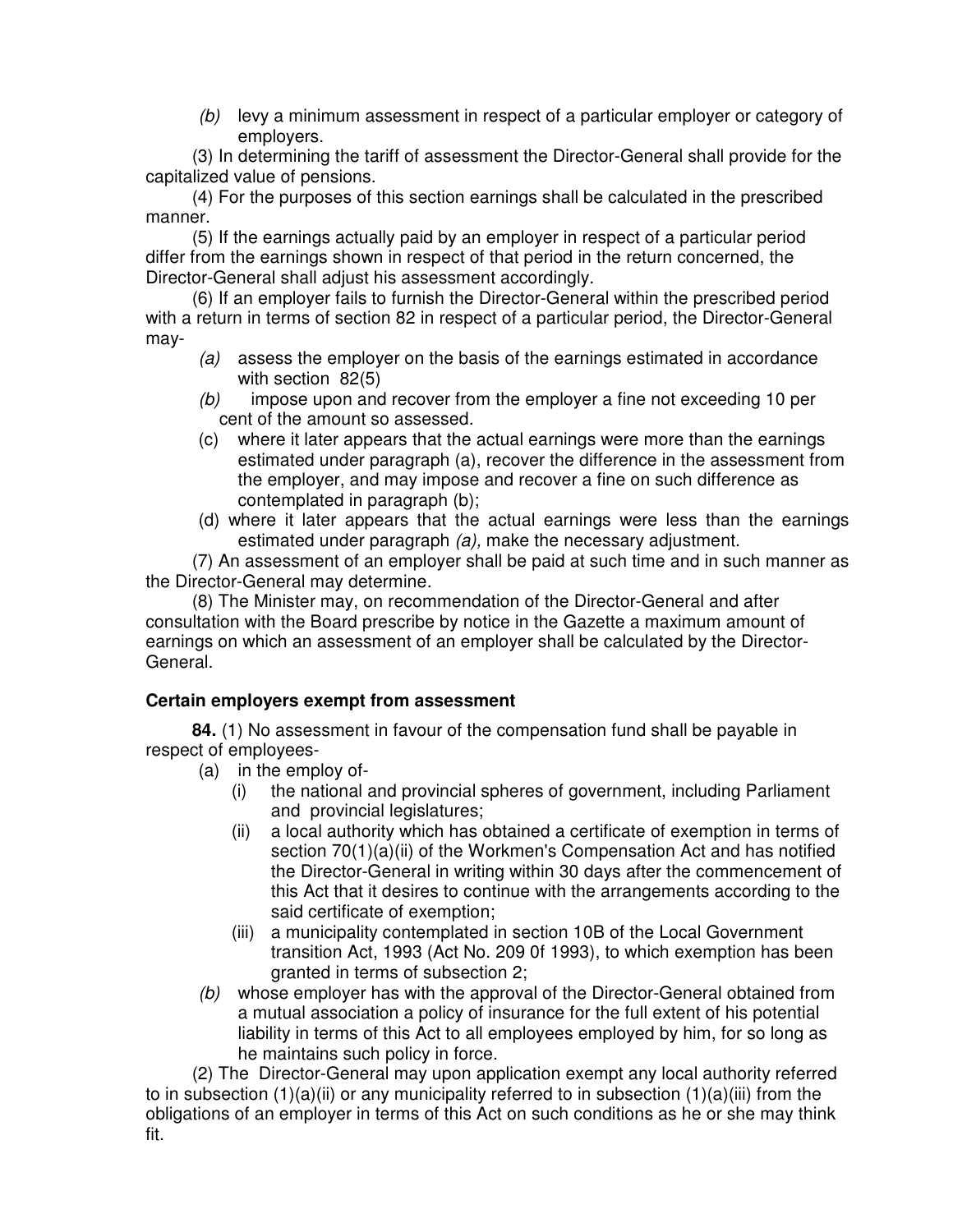(3) Notwithstanding the provisions of this section, the Director-General may on application by an employer referred to in subsection (1) permit such employer to pay assessments to the compensation fund in respect of his employees, and thereafter the provisions of this section shall cease to apply to such an employer.

#### **Variation of tariff of assessment**

**85.** (1) If in the opinion of the Director-General the business of an employer is designed, equipped, organized or conducted in a manner which is calculated to prevent accidents and the number of accidents and the expenditure in connection therewith are or are likely to be less than those usually occurring in comparable businesses, the Director-General may assess that employer at a lower tariff of assessment than the tariff of assessment for employers in like businesses.

(2) If the accident record of an employer during a particular period is in the opinion of the Director-General less favourable than those of employers in comparable businesses and the Director-General is of the opinion that such state of affairs will probably continue, the Director-General may assess such employer at a higher tariff of assessment than the tariff of assessment for employers in like businesses.

(3) If the accident record of an employer during a particular period is in the opinion of the Director-General more favourable than those of employers in comparable businesses, the Director-General may give such employer a rebate on any assessment paid or payable by him.

#### **Assessment to be paid by employer to commissioner**

**86.** (1) An assessment shall be paid by an employer to the commissioner within 30 days after the date of the notice of assessment or, with the approval of the commissioner, in such instalments and at such times and on such conditions as the commissioner may determine.

(2) Interest is payable on an overdue assessment at a rate determined by the Director-General, which shall not exceed the prevailing standard rate of interest as defined in section 1 of the Exchequer Act, 1975(Act No. 66 of 1975).

#### **Failure to pay assessment or other moneys**

**87.** (1) If an employer fails to pay an assessment in accordance with section 86, the Director-General may impose a fine at the prescribed percentage on the outstanding amount upon him.

(2) (a) If an employer fails to comply with the provisions of section 80(1) and an

employee in his employ meets with an accident, the Director-General may, in addition to any other penalty to which such employer may be liable, impose a fine not exceeding the full amount of the compensation payable in respect of such accident upon him.

*(b)* If the Director-General is of the opinion that such failure was not wilful or was due to some cause over which the employer had no control, or that payment of the full amount of the capitalized value of a pension payable as compensation to the employee would probably lead to the insolvency of that employer or, in the case where the employer is a company, to its liquidation, the Director-General may-

- (i) waive in whole or in part any fine imposed by him;
- (ii) allow the employer to pay the penalty in such instalments as he may determine.

(3) An employer who refuses or fails to pay any assessment, instalment or fine referred to in this section or any other money payable in terms of this Act, shall be guilty of an offence.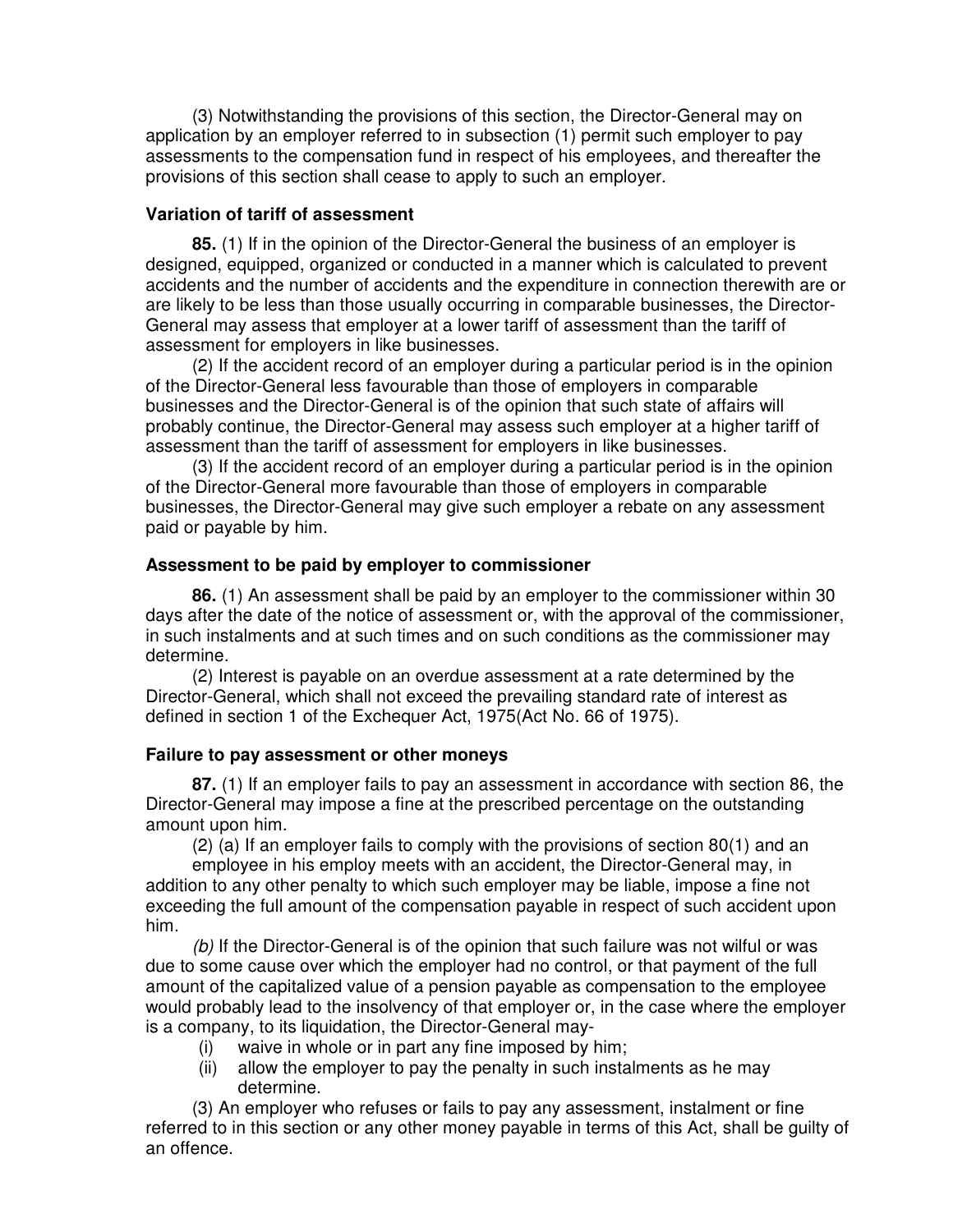(4) *(a)* If an employer fails to pay any amount due to the commissioner, the commissioner may issue an order in the prescribed form for the payment thereof.

*(b)* The commissioner shall send a certified copy of the order referred to in paragraph *(a)* to the clerk of the magistrate's court of the district in which that employer is resident or where he has his place of business, and thereupon such order shall have the effect of a civil judgment of that magistrate's court, and the commissioner shall have all the powers of a judgment creditor.

(5) For the purposes of this section compensation includes the cost of medical aid as well as any amount paid or payable in terms of section 28, 54(2) or 72(2) and, in the case of a pension, the capitalized value as determined by the Director-General of the pension, irrespective of whether a lump sum in lieu of the pension or a portion thereof is at any time paid under section 52 or 60, and periodical payments or allowances, as the case may be.

#### **Contributions by employers individually liable and mutual associations**

**88.** (1) Notwithstanding any provision to the contrary contained in this Act, the employers individually liable and the mutual associations shall pay annually to the Director-General in such manner and at such times as he may determine, such portion of the expenditure incurred by him in the administration of the provisions of this Act as he may deem equitable.

(2) *(a)* The Director-General shall as soon as possible after the end of each financial year estimate the loss suffered during that year as a result of compensation that became payable out of the compensation fund in respect of employees with regard to whom their employers failed to pay assessments.

*(b)* Such loss shall be estimated on the basis of the difference between the compensation referred to in paragraph *(a)* as calculated by the Director-General, together with any expenditure incurred or likely to be incurred in connection therewith, and the amounts recovered from the employers concerned or likely to be recovered whether by way of compensation, fines or otherwise.

*(c)* The loss for any particular financial year may be revised by the Director-General in subsequent years in the light of the amounts actually paid or recovered.

(d) The employers individually liable and the mutual associations shall pay to the Director-General, in such manner and at such times as he may determine, such portion of the said loss as he may deem equitable.

(3) The provisions of this Act with regard to the recovery of assessments shall apply *mutatis mutandis* to the recovery of an amount owing by an employer or mutual association in terms of this section.

(4) For the purposes of this section compensation includes the cost of medical aid as well as any amount paid or payable in terms of section 28, 54(2) or 72(2) and, in the case of a pension, the capitalized value as determined by the Director-General of the pension, irrespective of whether a lump sum in lieu of the pension or a portion thereof is at any time paid under section 52 or 60, and periodical payments or allowances, as the case may be.

#### **Mandators and contractors**

**89.** (1) *(a)* If a person (the mandator) in the course of or for the purposes of his business enters into an agreement with any other person (the contractor) for the execution by or under the supervision of the contractor of the whole or any part of any work undertaken by the mandator, the contractor shall, in respect of his employees employed in the execution of the work concerned, register as an employer in accordance with the provisions of this Act and pay the necessary assessments.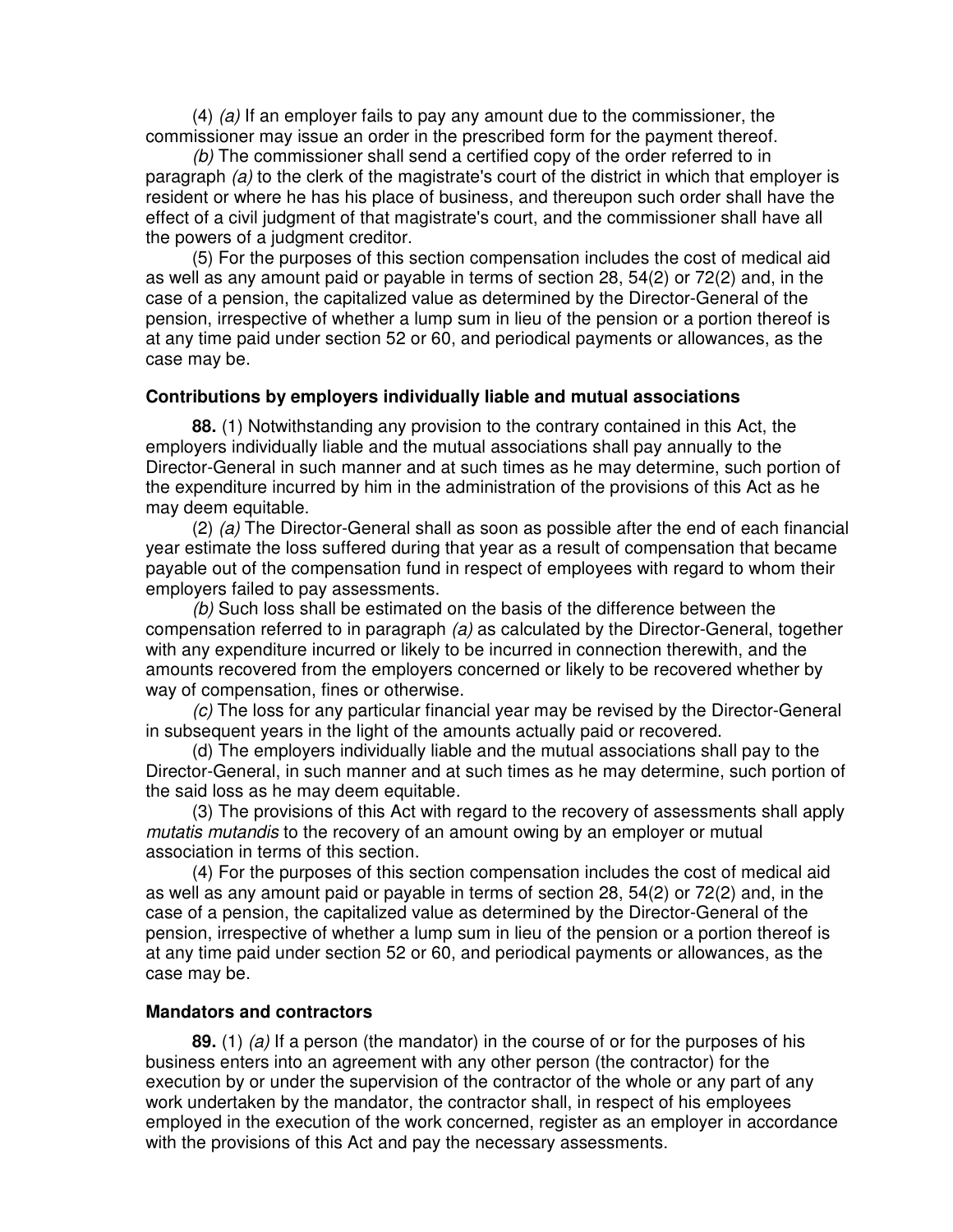*(b)* If a contractor fails so to register or pay any assessment, the said employees of the contractor shall be deemed to be the employees of the mandator, and the mandator shall pay the assessments in respect of those employees.

*(2)* If a mandator has paid an assessment or compensation for which he would not have been liable but for the provisions of subsection (1), such mandator may recover that assessment or compensation from the contractor.

(3) If a mandator has in terms of this section paid an assessment or compensation to the commissioner, he may set off the amount so paid by him against his debt to the contractor.

(4) Notwithstanding the provisions of this section, the Director-General may recover compensation from the contractor instead of from the mandator, and if the full amount cannot be recovered from the one, the shortfall can be recovered from the other.

(5) A mandator shall not be liable in terms of this section in respect of any accident which happened at a place which is not on or about the premises on which the mandator undertook to execute the work, or which is not otherwise under his control or management.

#### **CHAPTER X**

#### *Legal procedures*

#### **Review of decisions by Director-General**

**90.** (1) The Director-General may after notice, if possible, to the party concerned and after giving him an opportunity to submit representations, at any time review any decision in connection with a claim for compensation or the award of compensation on the ground-

- (a) that the employee has not submitted himself to an examination referred to in section 42;
- *(b)* that the disablement giving rise to the award is prolonged or aggravated by the unreasonable refusal or failure of the employee to submit himself to medical aid;
- *(c)* that compensation awarded in the form of a periodical payment or a pension is excessive or insufficient because of existing or changed circumstances;
- *(d)* that the decision or award was based on an incorrect view or misrepresentation of the facts, or that the decision or award would have been otherwise in the light of evidence available at present but which was not available when the Director-General made the decision or award.

(2) The Director-General may, after he has considered the evidence and representations submitted to him and made such inquiry as he may deem necessary, confirm, amend or set aside his decision, and may suspend, discontinue, reduce or increase compensation awarded.

(3) For the purposes of this section compensation shall include medical aid.

#### **Objections and appeal against decisions of Director-General**

**91.** (1) Any person affected by a decision of the Director-General or a trade union or employers' organization of which that person was a member at the relevant time may, within 180 days after such decision, lodge an objection against that decision with the commissioner in the prescribed manner.

(2) *(a)* An objection lodged in terms of this section shall be considered and decided by the presiding officer assisted by two assessors designated by him, of whom one shall be an assessor representing employees and one an assessor representing employers.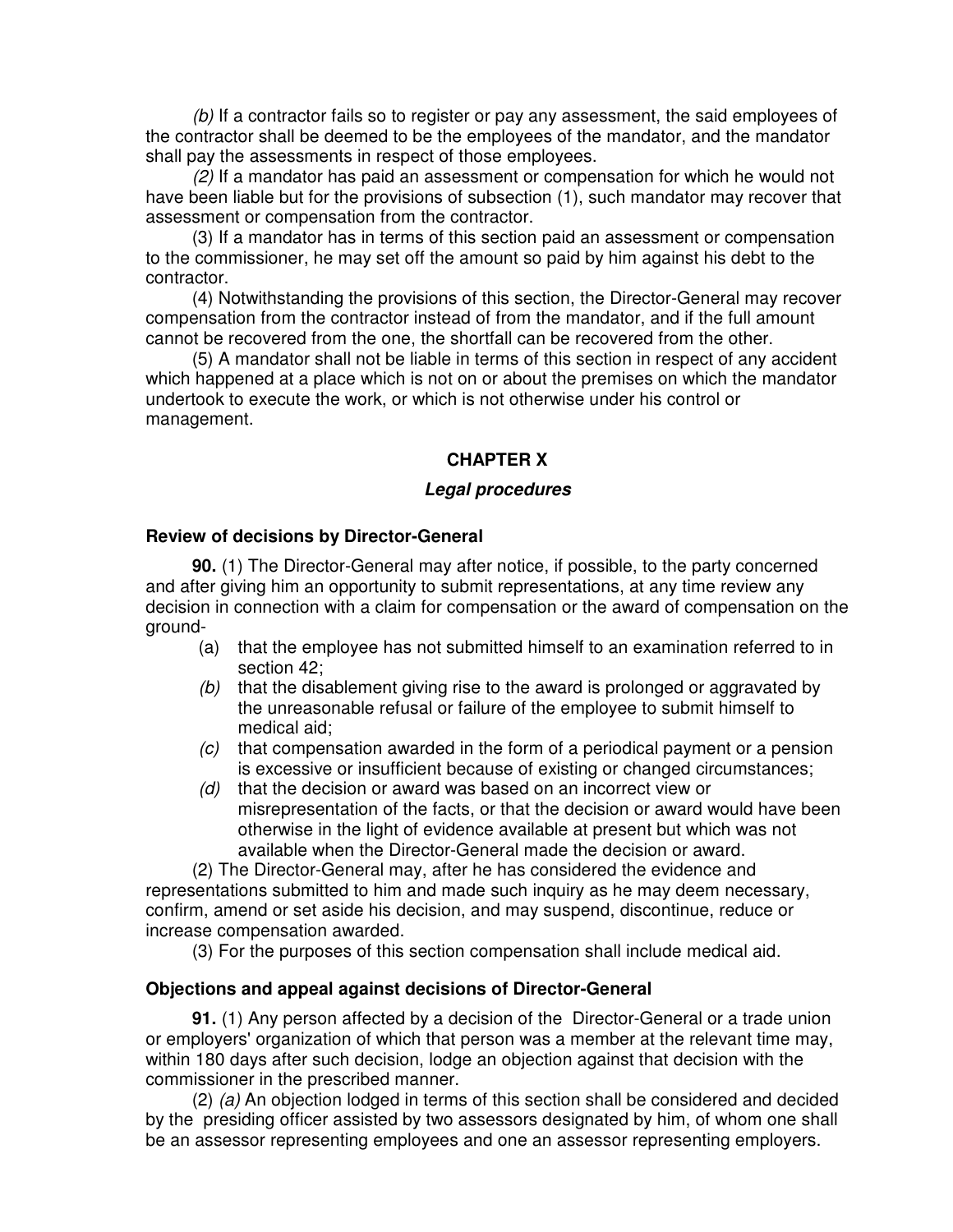(b) If the presiding officer considers it expedient, he may, notwithstanding paragraph *(a),* call in the assistance of a medical assessor.

*(c)* The provisions of sections 6, 7, 45 and 46 shall apply *mutatis mutandis* in respect of the consideration of an objection.

(3) (a) After considering an objection the presiding officer shall, provided that at least one of the assessors, excluding any medical assessor, agrees with him, confirm the decision in respect of which the objection was lodged or give such other decision as he may deem equitable.

*(b)* If neither of the assessors agrees with the view of the presiding officer, the presiding officer shall submit the dispute in terms of section 92 to the Supreme Court for decision.

(4) The presiding officer may in connection with proceedings in terms of this section make such order as to costs and the payment thereof as he may deem equitable.

(5) *(a)* Any person affected by a decision referred to in subsection (3)(a), may appeal to any provincial or local division of the Supreme Court having jurisdiction against a decision regarding-

- (i) the interpretation of this Act or any other law;
- (ii) the question whether an accident or occupational disease causing the disablement or death of an employee was attributable to his or her serious and wilful misconduct;
- (iii) the question whether the amount of any compensation awarded is so excessive or so inadequate that the award thereof could not reasonably have been made ;
- (iv) the right to increased compensation in terms of section 56.

(b) Subject to the provisions of this subsection, such an appeal shall be noted and prosecuted as if it were an appeal against a judgment of a magistrate's court in a civil case, and all rules applicable to such an appeal shall *mutatis mutandis* apply to an appeal in terms of this subsection.

(6) Except where the presiding officer orders otherwise, no obligation to pay any assessment, compensation or any other amount to the Director-General or to the compensation fund, or to pay any periodical payments to or on behalf of an employee under a decision of the presiding officer, shall be suspended or deferred by reason of the fact that an objection has been lodged against such decision in terms of subsection (1), or that an appeal has been noted in terms of subsection (5).

(7)(a) If during the hearing of an objection the presiding officer dies or becomes unable to act as presiding officer-

- (i) the hearing may, with the consent of the person, trade union or employers' organisation contemplated in subsection (1), proceed before another presiding officer and the assessors concerned; or
- (ii) the hearing shall start *de novo* if the consent contemplated in subparagraph(i) is not given.
- (b) If during the hearing of an objection an assessor dies or becomes unable to act an assessor-
- (i) the hearing may, with the consent of the person, trade union or employers' organisation contemplated in subsection (1), proceed before the presiding officer concerned and the remaining assessor; or
- (ii) the hearing shall start *de novo* if the consent contemplated in subparagraph(i) is not given.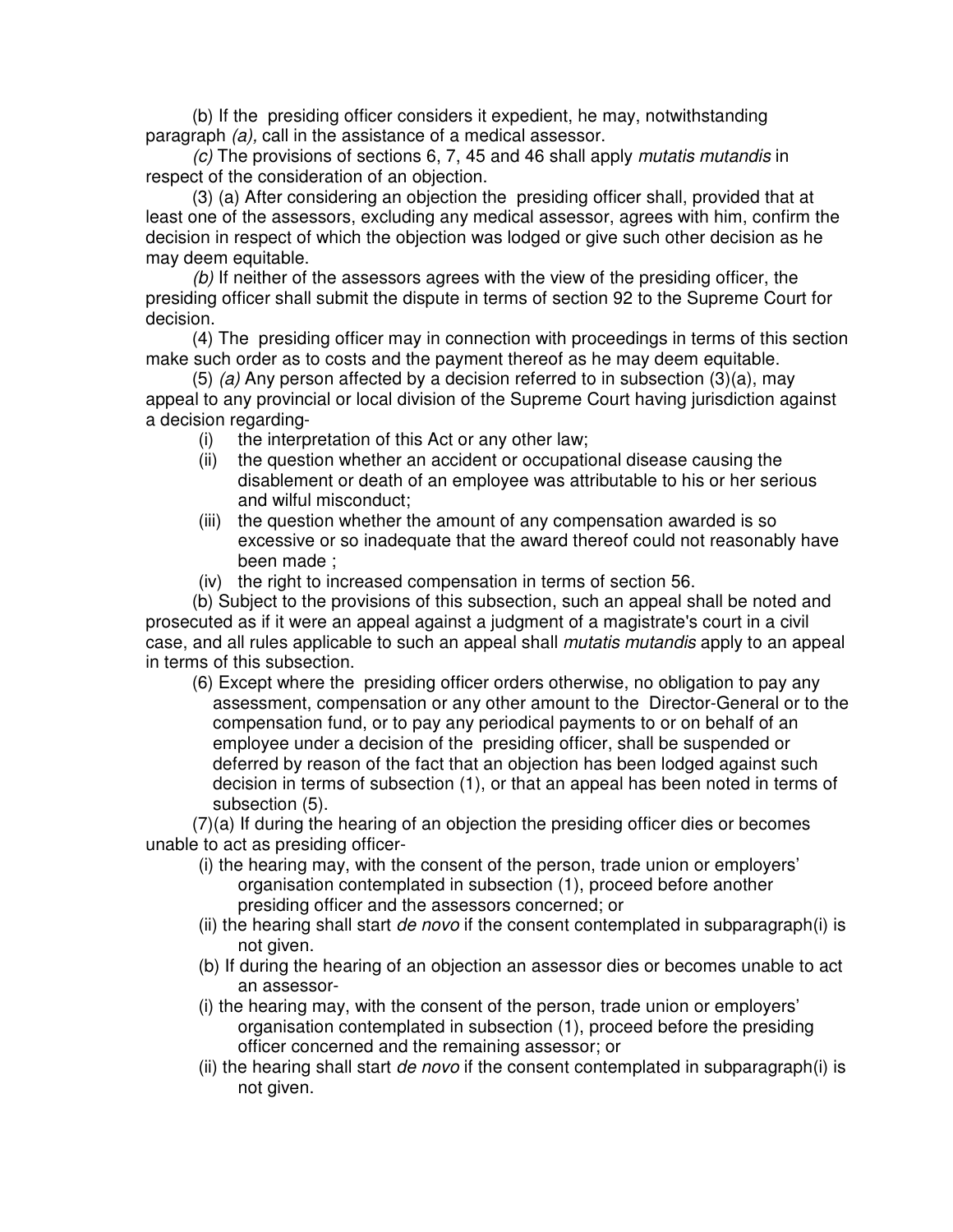## **Director-General may state case for Supreme Court**

**92.** (1) If any question of law arises in the performance of the functions of the Director-General, the Director-General may of his or her own motion or at the request of a party with a sufficient interest in any matter or proceedings before the Director-General, state a case for decision by a High Court having jurisdiction.

(2) The Director-General shall set out in the stated case-

- *(a)* the facts that he found proved; and
- *(b)* the view of the law which he has adopted in relation to those facts.

(3) If the Director-General has any doubt as to the correctness of a decision given by any provincial or local division of the Supreme Court regarding a question of law in connection with the application of this Act, he may submit such decision to the Appellate Division of the Supreme Court and cause the question of law to be argued so that the Appellate Division may decide such question of law for the future guidance of all courts.

## **Evidence**

**93.** (1) The record of any decision or award made by the Director-General, and a copy of or extract from a record or document kept by the Director-General or lodged with him, which purports to be certified by the Director-General as a true copy or extract shall upon its mere production in a court of law be *prirma facie* evidence of the content of such record or document.

(2) In any proceedings in terms of this Act, or in any court of law, any document purporting to be a sworn statement made by the Director-General or an authorized person referred to in section 7(2), and in which it is stated-

- (a) that any person is an employer, a mandator, a contractor, an employee or a dependant of an employee in terms of this Act;
- *(b)* that any person is or was required in terms of this Act to pay an amount to the Director-General or to an employee or other person specified in the statement;
- *(c)* that an amount referred to in paragraph *(b),* or any portion thereof, has or has not been paid on a date specified in the statement;
- *(d)* that he has exercised a power under this Act,

shall upon its mere production be *prima facie* evidence of the facts stated therein.

(3) The person presiding at the court or other proceedings referred to in subsection (1) or (2) may cause the person who has made a sworn statement referred to in subsection (2) to be subpoenaed to give *viva voce* evidence or cause written interrogatories to be sent to him for answering, and a document purporting to be a sworn statement with the answers of that person shall upon its mere production be *prima facie* evidence of the facts stated therein.

## **CHAPTER XI**

#### *General*

#### **Arrangements with foreign states regarding compensation**

**94.** The Minister may by notice in the Gazette issue directions to give effect to the provisions of any agreement between the Republic and any other state in which provision is made for reciprocity in matters regarding compensation to employees for accidents resulting in disablement or death, including directions-

*(a)* to determine in any case where an employee is entitled to compensation both in terms of this Act and in terms of the law of any such state under the law of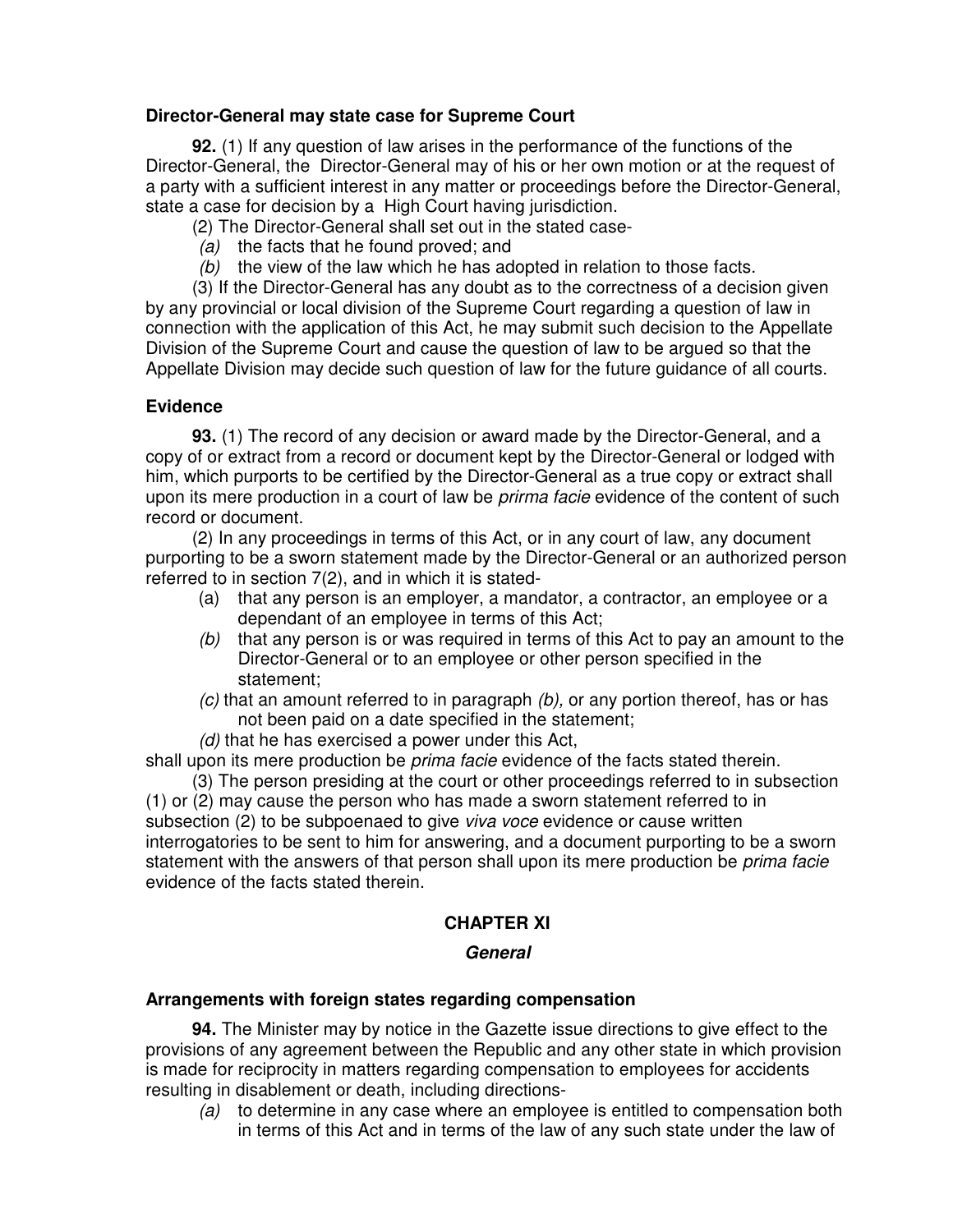which party such employee or his dependants shall be entitled to recover compensation;

*(b)* to authorize the Director-General to allow evidence taken in any such state, and to obtain and take evidence for use in such state or for the facilitation of proceedings for the recovery of compensation in terms of the law of any such state.

## **Certain documents exempt from stamp duty**

**95.** Notwithstanding any provision to the contrary contained in any other law, any sworn statement, certificate, receipt or other document required or issued under this Act, shall be exempt from stamp duty.

## **Disclosure of information**

**96.** (1) No person shall disclose any information obtained by him in the performance of his functions in terms of this Act, except-

- *(a)* to the extent to which it may be necessary for the proper administration of a provision of this Act;
- *(b)* for the purposes of the administration of justice; or
- *(c)* at the request of the Minister or any other person entitled thereto.

(2) Any person who contravenes the provisions of subsection (1) shall be guilty of an offence.

## **Regulations**

**97.** (1) The Minister may make regulations, after consultation with the Board, regarding -

- *(a)* the place of meeting and the procedure to be followed at any meeting of the Director-General and assessors or at any proceedings in terms of this Act with which the assessors are concerned, or at any investigation in terms of this Act;
- *(b)* subject to section 76, the fees payable to medical practitioners or chiropractors in respect of services rendered in terms of this Act;
- *(c)* the procedure to be followed in paying assessments and fines to the Director-General;
- *(d)* the persons to whom, the places where and the manner in which payment of assessments in terms of this Act shall be made;
- *(e)* the determination of the amount and the conditions and manner of payment of benefits to assessors or classes of assessors;
- *(f)* the disposal of moneys payable in terms of this Act to any person other than the Director-General and not claimed within the prescribed period by the person entitled thereto;
- *(g)* any matter which shall or may be prescribed by regulation in terms of this Act;
- *(h)* any other matter, whether or not connected with any matter mentioned in paragraphs *(a)* to *(g),* which he may deem necessary or expedient to prescribe in order to further the objects and purposes of this Act.

(2) Different regulations may be made under subsection (1) in respect of different classes of employers and employees and of different areas, and the Minister may, after consultation with the Board, in respect thereof differentiate in such manner as he or she may deem expedient.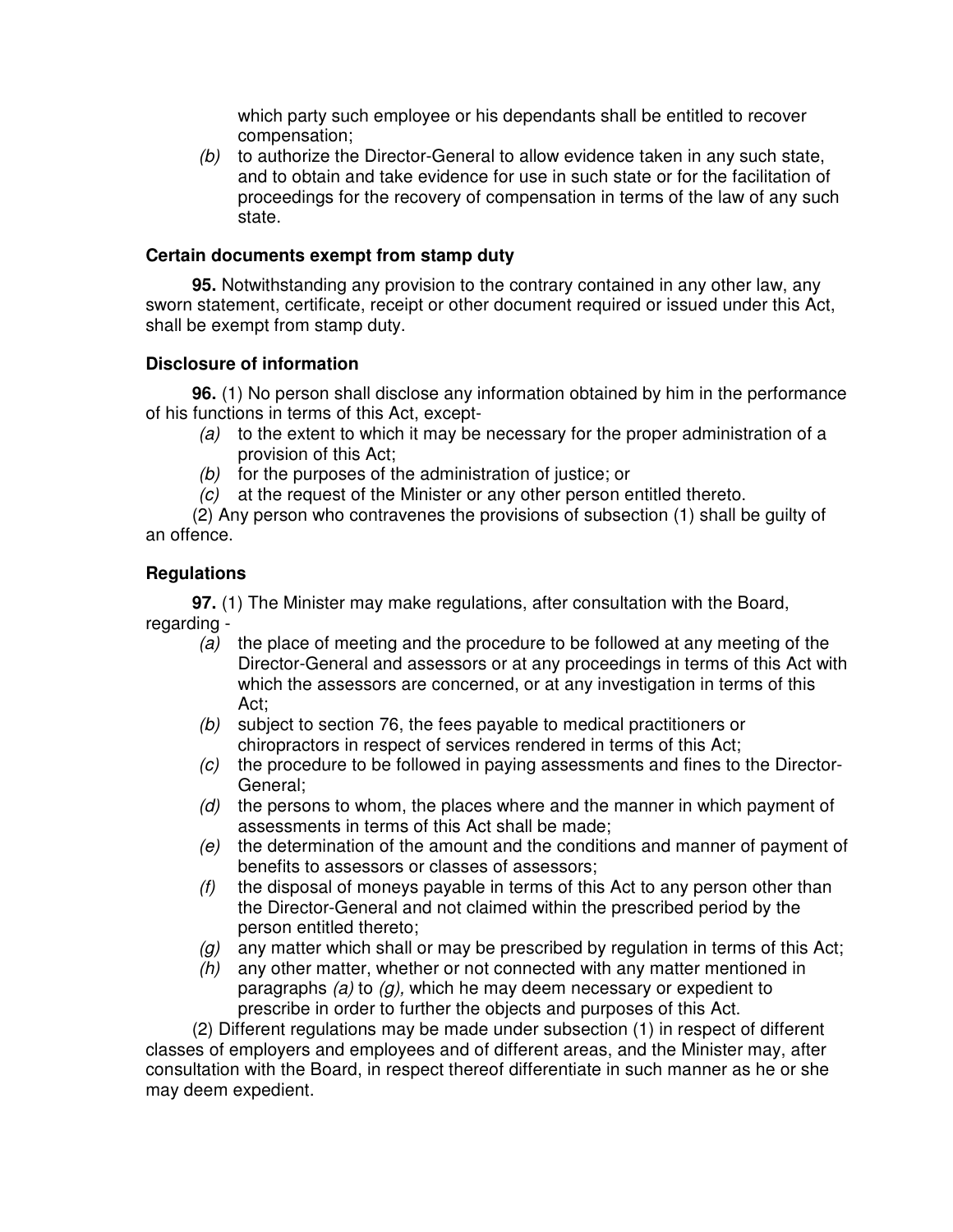(3) Any person who contravenes or fails to comply wit any regulation made under subsection (1) shall be guilty of an offence and liable on conviction to a fine, or imprisonment for a period not exceeding six months.

#### **False statements**

**98**. Any person who in connection with a claim for compensation in terms of this Act, or in any return, notice, report or statement to be given, made or furnished in terms of this Act, makes or causes to be made any statement which is false in a material respect, knowing it to be false, shall be guilty of an offence.

#### **Penalties**

**99.** Any person who is convicted of an offence in terms of this Act shall be liable to a fine, or to imprisonment for a period not exceeding one year.

## **Repeal of laws**

100. (1) Subject to the provisions of this section, the laws specified in Schedule 1 are hereby repealed to the extent set out in the third column thereof.

(2) Any regulation made, any direction, order or directive issued, any request made or any requirement prescribed and any other thing done under a provision of the Workmen s Compensation Act, and which could be made, issued, prescribed or done under a provision of this Act, shall be deemed to have been made, issued, prescribed or done under the last-mentioned provision.

(3) Any claim for compensation or medical aid under a law repealed by subsection (1) in respect of an accident that happened or a scheduled disease contracted prior to the commencement of this Act shall be dealt with in terms of the repealed law as if this Act had not been passed and any right or privilege acquired or accrued under such repealed law shall not be affected by such repeal.

#### **Short title and commencement**

101. (1) This Act shall be called the Compensation for Occupational Injuries and Diseases Act, 1993, and shall come into operation on a date fixed by the State President by proclamation in the *Gazette.*

(2) Different dates may be fixed under subsection (1) in respect of different provisions of this Act.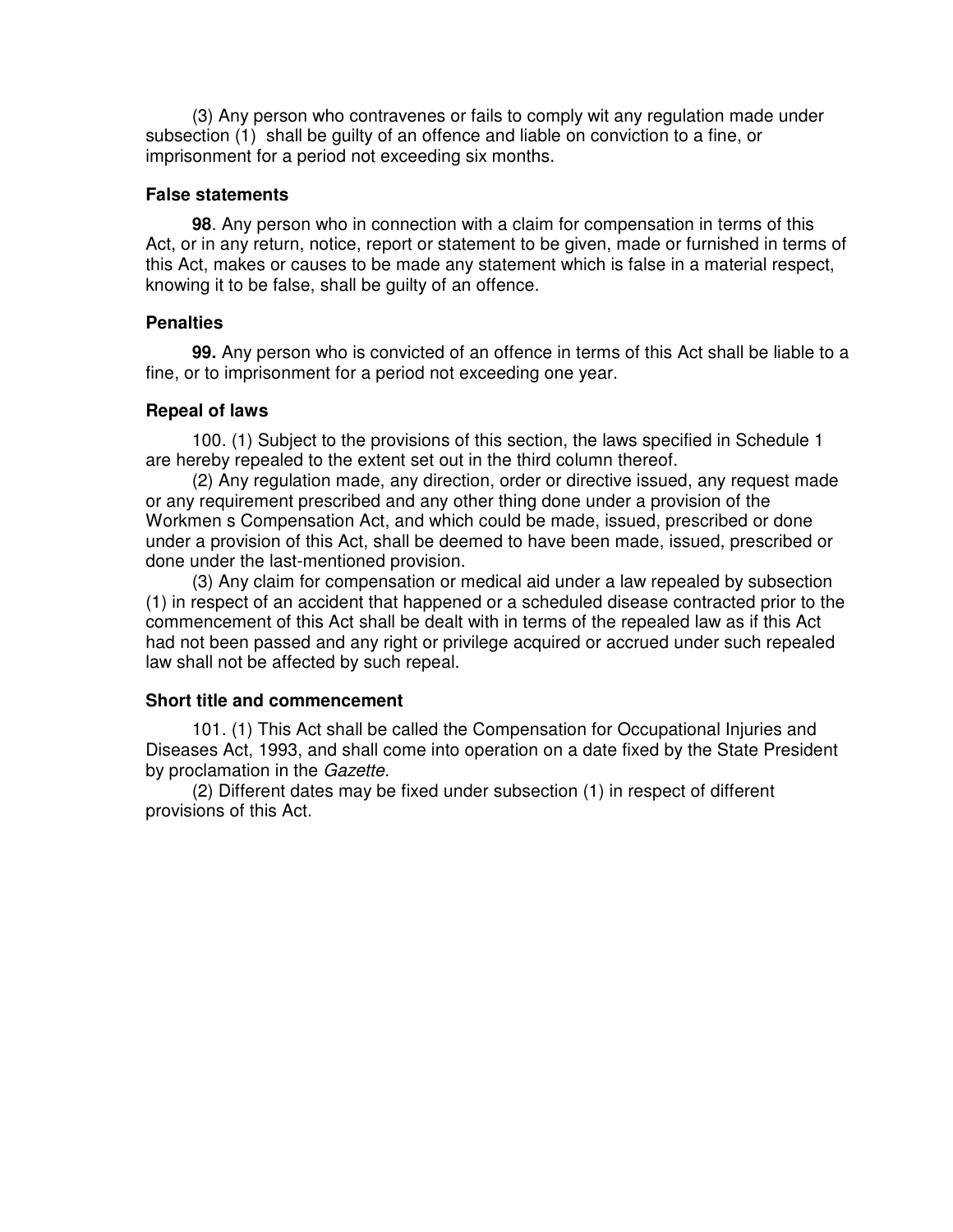## **Schedule 1**

LAWS REPEALED

| No. and year of law | Title                                      | Extent of repeal |
|---------------------|--------------------------------------------|------------------|
| Act No. 30 of 1941  | Workmen's Compensation Act, 1941           | The whole        |
| Act No. 27 of 1945  | Workmen's Compensation Amendment Act, 1945 | The whole        |
| Act No. 36 of 1949  | Workmen's Compensation Amendment Act, 1949 | The whole        |
| Act No. 5 of 1951   | Workmen's Compensation Amendment Act, 1951 | 'The whole       |
| Act No. 51 of 1956  | Workmen's Compensation Amendment Act, 1956 | The whole        |
| Act No. 7 of 1961   | Workmen's Compensation Amendment Act, 1961 | The whole        |
| Act No. 21 of 1964  | Workmen's Compensation Amendment Act, 1964 | The whole        |
| Act No. 58 of 1967  | Workmen's Compensation Amendment Act, 1967 | The whole        |
| Act No. 9 of 1970   | Workmen's Compensation Amendment Act, 1970 | The whole        |
| Act No. 27 of 1970  | Second Black Laws Amendment Act, 1970      | Section 2        |
| Act No. 60 of 1971  | Workmen's Compensation Amendment Act, 1971 | The whole        |
| Ate No. 11 of 1974  | Workmen's Compensation Amendment Act, 1974 | The whole        |
| Act No. 28 of 1977  | Workmen's Compensation Amendment Act, 1977 | The whole        |
| Act No. 8 of 1979   | Workmen's Compensation Amendment Act, 1979 | The whole        |
| Act No. 24 of 1981  | Workmen's Compensation Amendment Act, 1981 | The whole        |
| Act No. 29 of 1984  | Workmen's Compensation Amendment Act, 1984 | The whole        |
| Act No. 35 of 1987  | Workmen's Compensation Amendment Act, 1987 | The whole        |
| Act No. 40 of 1990  | Workmen's Compensation Amendment Act, 1990 | The whole        |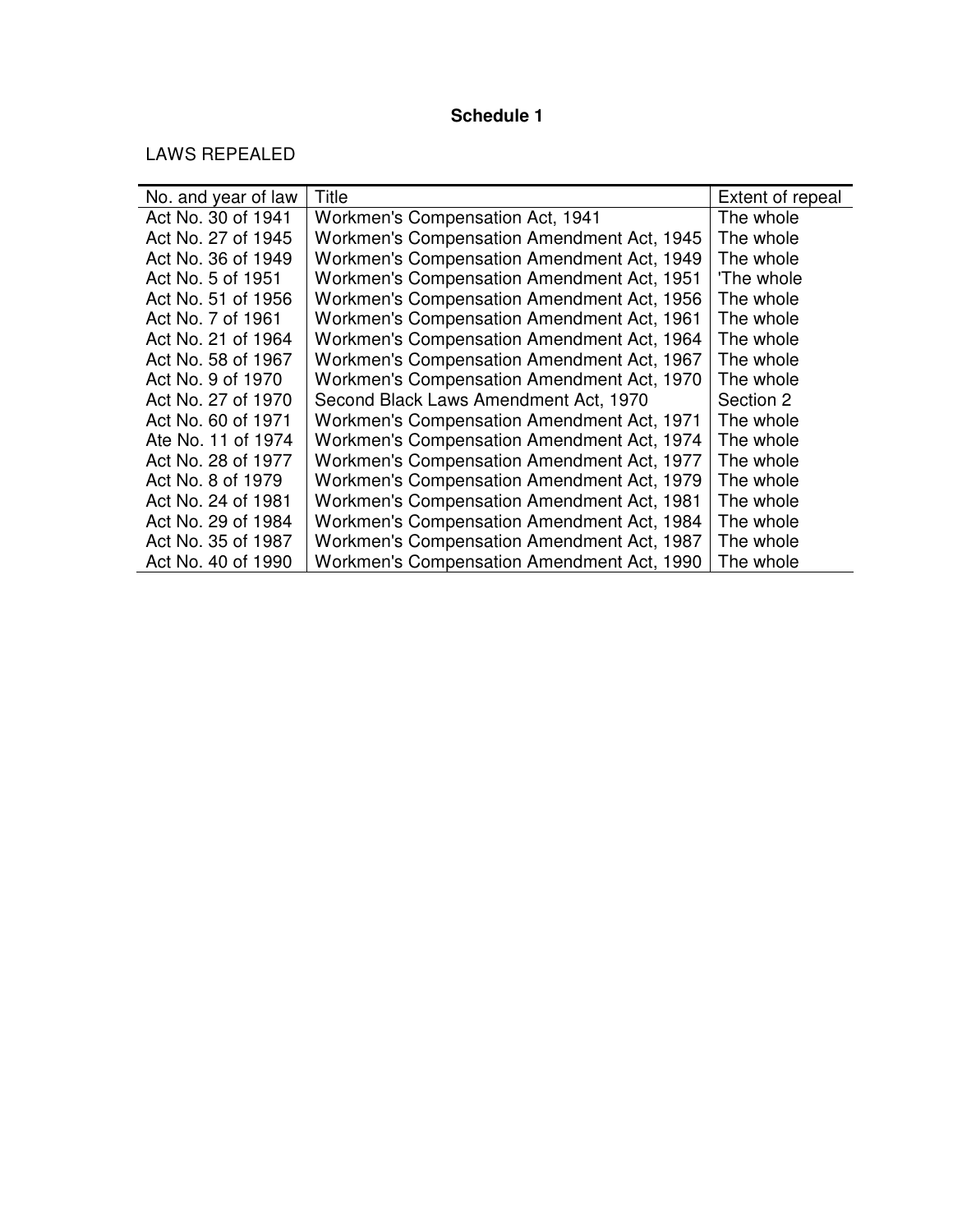| Injury                                                         | Percentage of |  |
|----------------------------------------------------------------|---------------|--|
|                                                                | permanent     |  |
| <u> 1989 - Johann Barn, amerikansk politiker (d. 1989)</u>     | disablement   |  |
|                                                                |               |  |
| Loss of both hands, or of all fingers and both thumbs  100     |               |  |
|                                                                |               |  |
|                                                                |               |  |
| Injuries resulting in employee being permanently bedridden 100 |               |  |
| Any other injury causing permanent total disablement100        |               |  |
|                                                                |               |  |
|                                                                |               |  |
|                                                                |               |  |
|                                                                |               |  |
|                                                                |               |  |
|                                                                |               |  |
|                                                                |               |  |
|                                                                |               |  |
|                                                                |               |  |
|                                                                |               |  |
|                                                                |               |  |
|                                                                |               |  |
|                                                                |               |  |
|                                                                |               |  |
|                                                                |               |  |
|                                                                |               |  |
|                                                                |               |  |
|                                                                |               |  |
|                                                                |               |  |
|                                                                |               |  |
|                                                                |               |  |
|                                                                |               |  |
| Loss of metacarpals-first, second or third (additional)4       |               |  |
|                                                                |               |  |
|                                                                |               |  |
|                                                                |               |  |
|                                                                |               |  |
| Loss of toes-all                                               |               |  |
|                                                                |               |  |
|                                                                |               |  |
| toes other than big toes-                                      |               |  |
|                                                                |               |  |
|                                                                |               |  |
|                                                                |               |  |
|                                                                |               |  |
|                                                                |               |  |
|                                                                |               |  |
|                                                                |               |  |
|                                                                |               |  |
|                                                                |               |  |

## **Schedule 2**

Total permanent loss of the use of a limb shall be treated as the loss of the limb.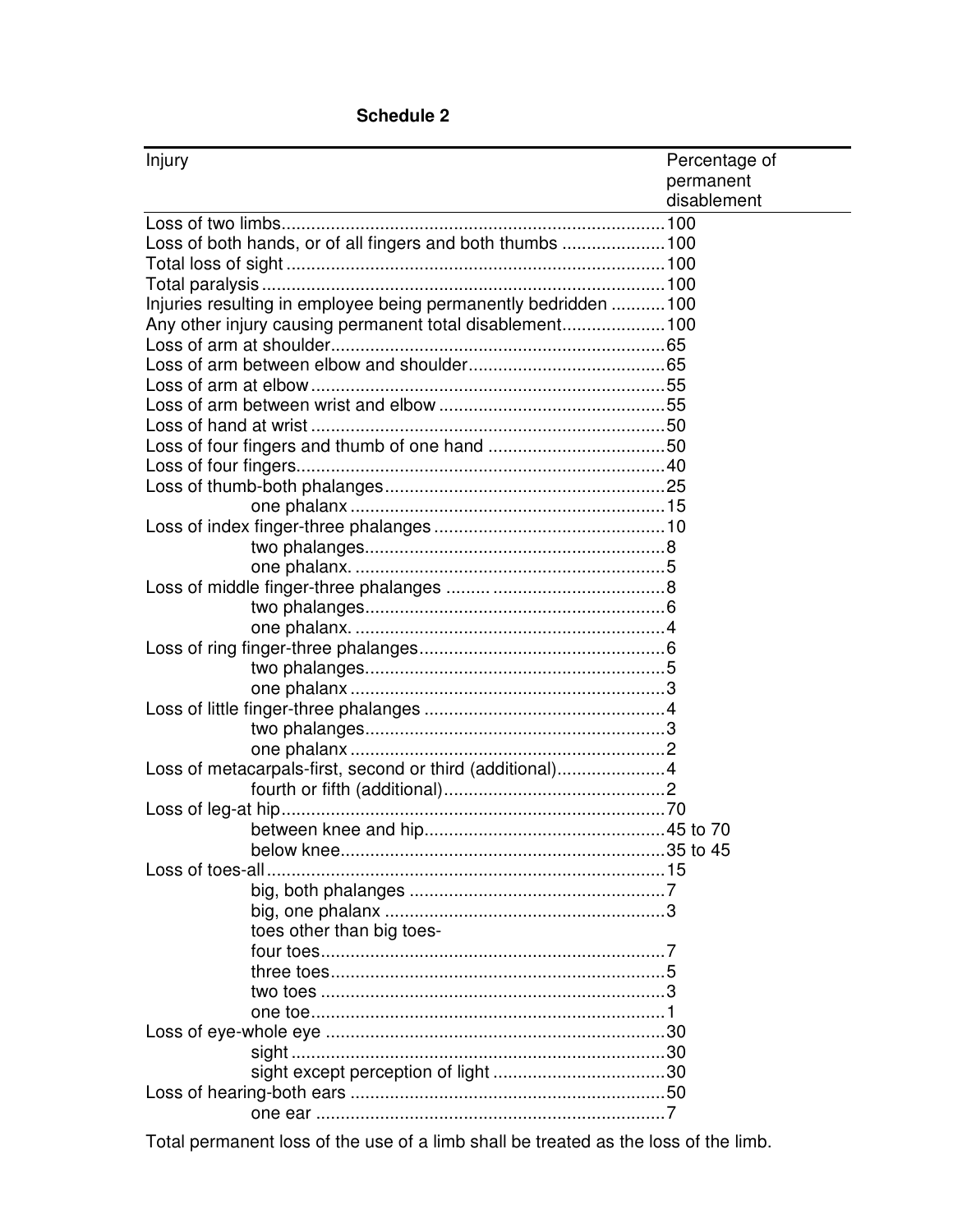Any injury to the left arm or hand and, in the case of a left-handed employee, to the right arm or hand, may in the discretion of the Director-General be rated at ninety per cent of the above percentage.

If there are two or more injuries the sum of the percentages for such injuries may be increased, in the discretion of the Director-General.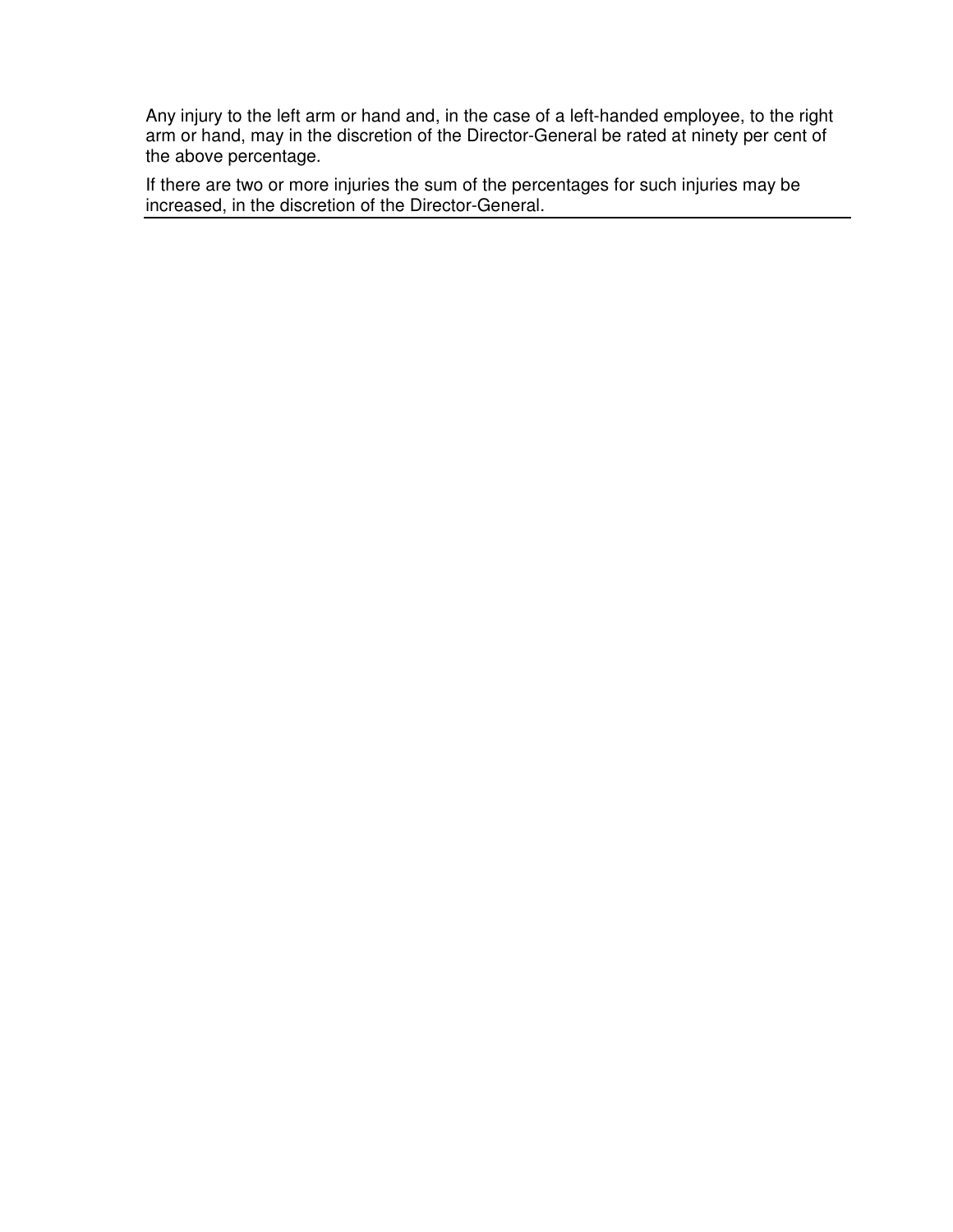| <b>Diseases</b>                                                                           | Work                                                                                      |  |
|-------------------------------------------------------------------------------------------|-------------------------------------------------------------------------------------------|--|
|                                                                                           | (a) Any work involving the handling of or                                                 |  |
|                                                                                           | exposure to any of the following substances                                               |  |
|                                                                                           | emanating from the workplace concerned:                                                   |  |
| Pneumoconisis-fibrosis of the                                                             | organic or inorganic fibrogenic dust                                                      |  |
| parencyma of the lung<br>Pleural thickening causing significant<br>impairment of function | asbestos or asbestos dust                                                                 |  |
| Bronchopulmonary disease                                                                  | metal carbides (hard metals)                                                              |  |
| <b>Byssinosis</b>                                                                         | flax, cotton or sisal                                                                     |  |
| Occupational asthma                                                                       | the sensitising agents-                                                                   |  |
|                                                                                           | (1) isocyanates                                                                           |  |
|                                                                                           | (2) platinum, nickel, cobalt, vanadium or                                                 |  |
|                                                                                           | chromium salts                                                                            |  |
|                                                                                           | (3) hardening agents, including epoxy resins                                              |  |
|                                                                                           | (4) acrylic acids or derived acrylates                                                    |  |
|                                                                                           | (5) soldering or welding fumes                                                            |  |
|                                                                                           | (6) substances from animals or insects                                                    |  |
|                                                                                           | (7) fungi or spores<br>(8) proteolytic enzymes                                            |  |
|                                                                                           | (9) organic dust                                                                          |  |
|                                                                                           | (10) vapours or fumes of formaldehyde,                                                    |  |
|                                                                                           | anhydrides, amines or diamines                                                            |  |
| Extrinsic allergic alveolitis                                                             | moulds, fungal spores or any other allergenic                                             |  |
|                                                                                           | proteinaceous<br>material,<br>2,4<br>toluene-di-                                          |  |
|                                                                                           | isocyanates                                                                               |  |
| pathological<br>Any<br>disease<br>or<br>manifestations                                    | beryllium, cadmium, phosphorus, chromium,<br>manganese, arsenic, mercury, lead, fluorine, |  |
|                                                                                           | carbondisulfide, cyanide, halogen derivatives of                                          |  |
|                                                                                           | aliphatic or aromatic hydrocarbons, benzene or                                            |  |
|                                                                                           | its homologues, nitro- and amino-derivatives of                                           |  |
|                                                                                           | benzene or its homologues, nitroglycerine or                                              |  |
|                                                                                           | other<br>nitric<br>acid<br>esters,<br>hydrocarbons,                                       |  |
|                                                                                           | trinitrotoluol,<br>alcohols,<br>glycols or<br>ketones,                                    |  |
|                                                                                           | acrylamide,<br>0f<br>or any compounds<br>the                                              |  |
| Erosion of the tissues of the oral                                                        | aforementioned substances<br>irritants, alkalis, acids or fumes thereof                   |  |
| cavity or nasal cavity                                                                    |                                                                                           |  |
| Dysbarism, including decompression                                                        | abnormal atmospheric or water pressure                                                    |  |
| sickness, baro-trauma or                                                                  |                                                                                           |  |
| osteonecrosis                                                                             |                                                                                           |  |
| Any disease                                                                               | ionising radiation from any source                                                        |  |
| Allergic or irritant contact dermatitis                                                   | dust, liquids or other external agents or factors                                         |  |
| Mesothelioma of the pleura or                                                             | asbestos or asbestos dust                                                                 |  |
| peritoneum or other malignancy of the                                                     |                                                                                           |  |
| lung                                                                                      |                                                                                           |  |
| Malignancy ofthe lung, skin, larynx,                                                      | coal-tar, pitch, asphalt or bitumen or volatiles                                          |  |
| mouth cavity or bladder                                                                   | thereof                                                                                   |  |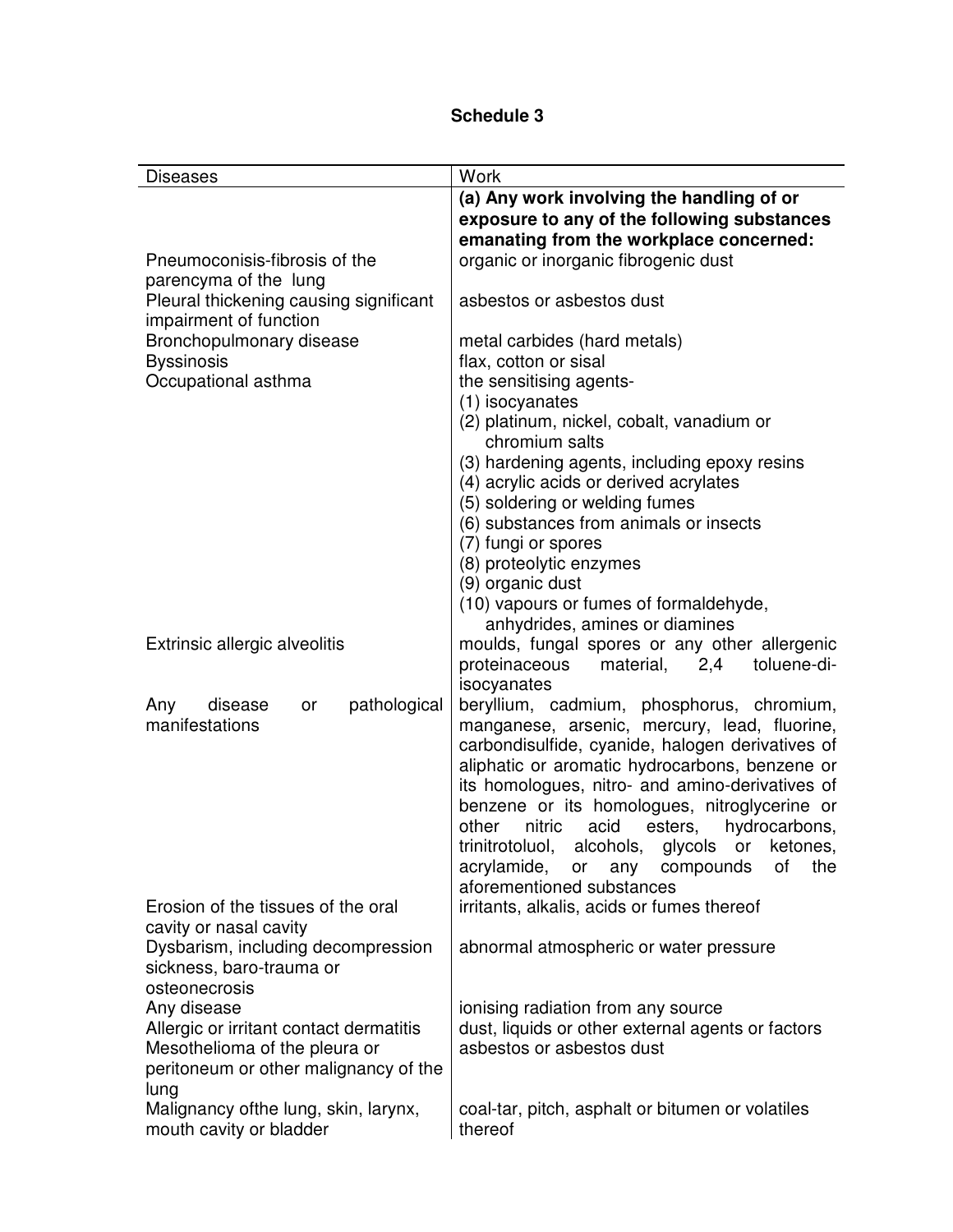| Malignancy of the lung, mucous<br>membrane of the nose or associated<br>air sinuses | nickel or its compounds                                                                      |
|-------------------------------------------------------------------------------------|----------------------------------------------------------------------------------------------|
| Malignancy of the lung                                                              | hexavalant chromium compounds, or bis<br>chloromethyl ether                                  |
| Angiosarcoma of the liver                                                           | vinyl chloride monomer                                                                       |
| Malignancy of the bladder                                                           | 4-amino-diphenyl, benzidine, beta                                                            |
| Leukaemia                                                                           | naphtylamine, 4-nitro-diphenyl<br>benzene                                                    |
| Melanoma of the skin                                                                | polychlorinated biphenyls                                                                    |
| Tuberculosis of the lung                                                            | (1) crystalline silica (alpha quartz)                                                        |
|                                                                                     | (2) mycobacterium tuberculosis or MOTTS                                                      |
|                                                                                     | (mycobacterium other than tuberculosis)                                                      |
|                                                                                     | transmitted to an employee during the                                                        |
|                                                                                     | performance of health care work from a patient                                               |
| <b>Brucellosis</b>                                                                  | suffering from active open tuberculosis<br>brucella abortus, suis or mellitensis transmitted |
|                                                                                     | through contact with infected animals or their                                               |
|                                                                                     | products                                                                                     |
| Anthrax                                                                             | bacillus anthracis transmitted through contact                                               |
|                                                                                     | with infected animals or their products                                                      |
| Q-fever                                                                             | coxiella burneti emanating from infected                                                     |
| Bovine tuberculosis                                                                 | animals or their products<br>mycobacterium bovis transmitted through                         |
|                                                                                     | contact with infected animals or their products                                              |
| <b>Rift Valley Fever</b>                                                            | virus transmitted by infected animals or their                                               |
|                                                                                     | products                                                                                     |
|                                                                                     | (b) Any work involving the handling of or                                                    |
|                                                                                     | exposure to any of the following:                                                            |
| Hearing impairment<br>Hand-arm vibration syndrome                                   | excessive noise                                                                              |
| (Raynaud's phenomenon)                                                              | vibrating equipment                                                                          |
| Any disease due to overstraining of                                                 | repetitive movements                                                                         |
| muscular tendonous insertions                                                       |                                                                                              |
|                                                                                     |                                                                                              |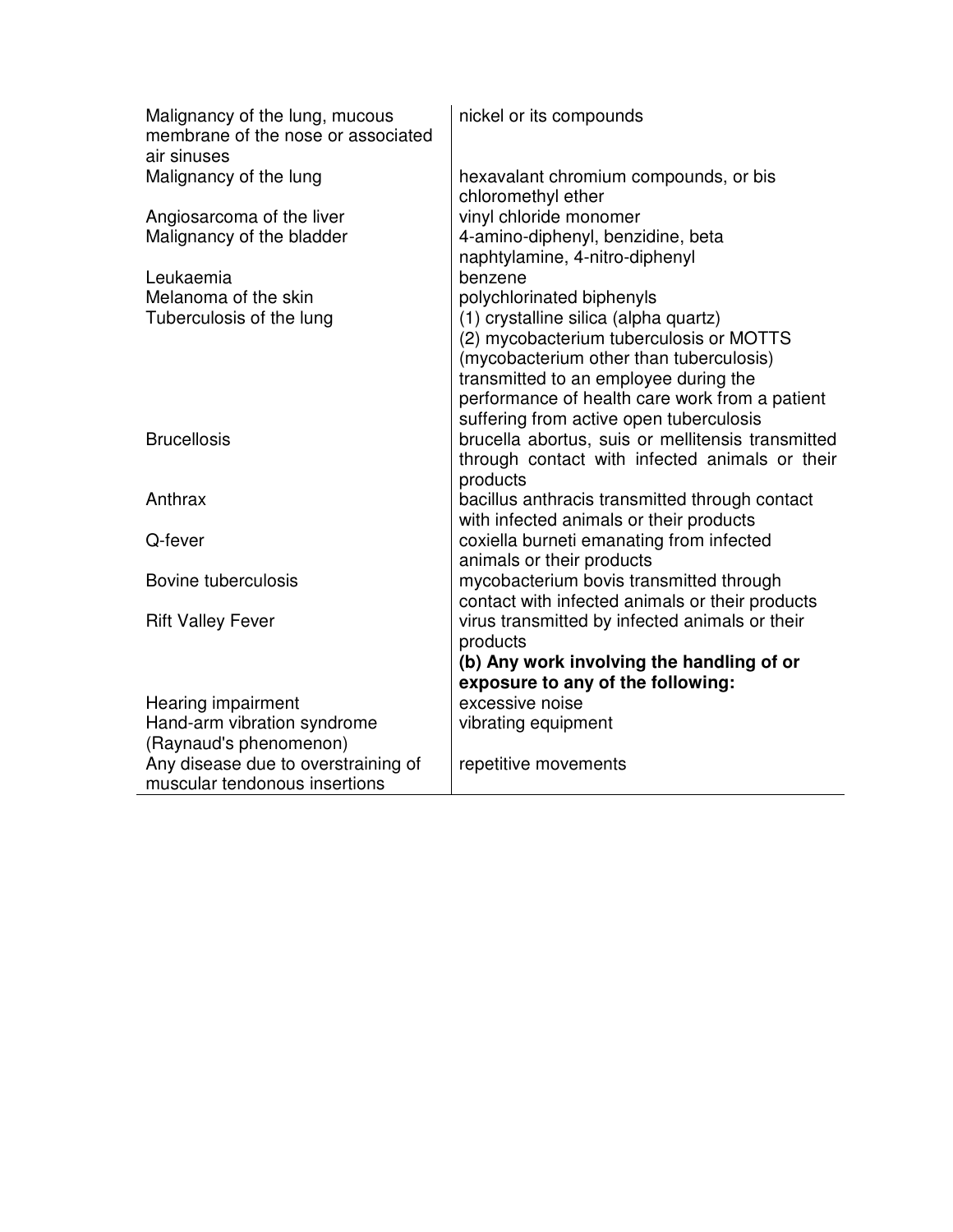## Schedule 4

## MANNER OF CALCULATING COMPENSATION

| (i)<br>Item | (ii)<br>Section | (iii)<br>Nature and<br>degree of<br>disablement                       | (iv)<br>Nature of<br>benefits | (v)<br>Manner of calculating benefits                                                                                                                                       |
|-------------|-----------------|-----------------------------------------------------------------------|-------------------------------|-----------------------------------------------------------------------------------------------------------------------------------------------------------------------------|
| 1.          | 47(1)(a)        | Temporary total<br>disablement                                        | Periodical<br>payments        | 75% of an employee's monthly<br>earnings at the time of the<br>accident to a maximum<br>compensation of R6 064,50 per<br>month                                              |
| 2.          | 49(1)           | Permanent<br>disablement of<br>30%                                    | Lump sum                      | 15 times the monthly earnings of<br>the employee at the time of the<br>accident to a minmum and a<br>maximum compensation of<br>R12 375,00 and R67 950, 00,<br>respectively |
| 3.          | 49(1)           | Permanent<br>disablement of<br>less than 30%                          | Lump sum                      | An amount which bears to a lump<br>sum calculated under item 2 the<br>same proportion as the degree of<br>permanent disablement to 30%                                      |
| 4.          | 49(1)           | Permanent<br>disablement of<br>100%                                   | Monthly<br>pension            | 75% of an employee's monthly<br>earnings at the time of the<br>accident to a minimum and a<br>maximum compensation of<br>R618,75and R6 064,50 per<br>month, respectively;   |
| 5.          | 49(1)           | Permanent<br>disablement of<br>less than 100%<br>but more than<br>30% | Monthly<br>pension            | A monthly pension which bears to<br>a pension calculated under item 4<br>the same proportion as the<br>degree of permanent disablement<br>to 100%                           |
| 6.          | 54(1)(a)        | Fatal                                                                 | Lump sum                      | Twice the employee's monthly<br>pension that would have been<br>payable to the employee under<br>item 4 had he been totally<br>permanently disabled                         |
| 7.          | 54(1)(b)        | Fatal                                                                 | Monthly<br>pension            | 40% of the monthly pension that<br>would have been payable to the<br>employee under item 4 had he<br>been totally permanently disabled                                      |
| 8.          | 54(1)(c)        | Fatal                                                                 | Monthly<br>pension            | 20% of the monthly pension that<br>would have been payable to the<br>employee under item 4 had he<br>been totally permanently<br>disabled, to each child                    |
| 9.          | 54(1)(e)        | Fatal                                                                 | Lump sum                      | Percentage dependence as<br>portion of R28 680,00                                                                                                                           |